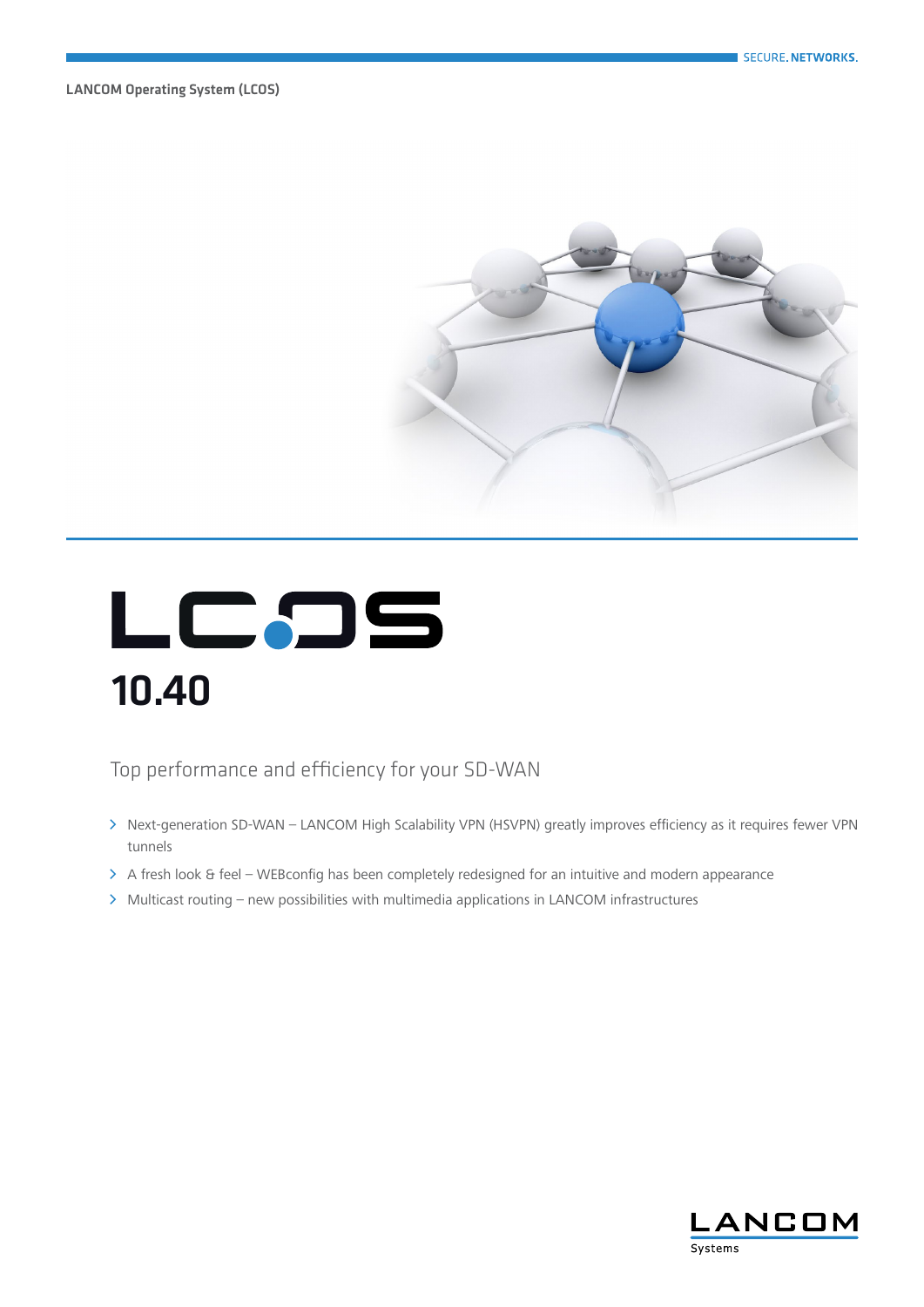| <b>General Feature Overview</b> |                                                                                                                                                                                                                                                                                                                  |                                                                                                                                                                                                                                                                                                                                                                                                                                                                                                                                                                                                                                                                                                                                                                                                                                                                                                                                                                                                                                                                                                                                                                                                                                                                                                                                                                                                                                                                                                                                                                                                                                                                                                                                                                         |
|---------------------------------|------------------------------------------------------------------------------------------------------------------------------------------------------------------------------------------------------------------------------------------------------------------------------------------------------------------|-------------------------------------------------------------------------------------------------------------------------------------------------------------------------------------------------------------------------------------------------------------------------------------------------------------------------------------------------------------------------------------------------------------------------------------------------------------------------------------------------------------------------------------------------------------------------------------------------------------------------------------------------------------------------------------------------------------------------------------------------------------------------------------------------------------------------------------------------------------------------------------------------------------------------------------------------------------------------------------------------------------------------------------------------------------------------------------------------------------------------------------------------------------------------------------------------------------------------------------------------------------------------------------------------------------------------------------------------------------------------------------------------------------------------------------------------------------------------------------------------------------------------------------------------------------------------------------------------------------------------------------------------------------------------------------------------------------------------------------------------------------------------|
| Firewall                        | prioritization for VoIP and VoWLAN                                                                                                                                                                                                                                                                               | IPv4/IPv6 Stateful inspection, IP packet filter with port ranges, object-oriented rule definition. IPv4 Masking (NAT/PAT) of<br>TCP, UDP, ICMP, FTP, PPTP, H.323, Net-Meeting, IRC and IPSec; DNS forwarding. Extended port forwarding and N:N mapping.<br>Support for up to 256 contexts with individual IP networks, VLANs and interfaces, bandwidth management, QoS and VLAN                                                                                                                                                                                                                                                                                                                                                                                                                                                                                                                                                                                                                                                                                                                                                                                                                                                                                                                                                                                                                                                                                                                                                                                                                                                                                                                                                                                         |
| Operating modes                 | LAN protocols<br>Multiprotocol router<br>ISDN gateway                                                                                                                                                                                                                                                            | ARP, Proxy ARP, IPv4, ICMP, UDP, TCP, TFTP, RIP-1, RIP-2, DHCP, DNS, SNMP, HTTP, HTTPS, SSH, Telnet<br>and SIP, BOOTP, NTP/SNTP, NetBIOS, RADIUS, TACAS+, LANCAPI, VRRP, STP/RSTP, IGMP, IPv6, DHCPv6,<br>SLAAC, MLD, NDP, ICMPv6<br>WAN protocols (Ethernet) PPPoE, PPTP (PAC or PNS) and Plain Ethernet (with and without DHCP), RIP-1, RIP-2, IPv6CP, 6to4<br>Tunnel, 6in4 Tunnel, 6rd Tunnel, DHCPv6, SLAAC, L2TPv3 for Ethernet Pseudowires<br>IPv4/IPv6 router, NAT/Reverse NAT (IP- masquerading), DHCPv4/DHCPv6 server, DHCPv4/DHCPv6<br>client, DHCPv4/DHCPv6 relay server, DNS server, PPPoE client / Multi-PPPoE, ML-PPP, PPTP (PAC and<br>PNS), NetBIOS proxy, DynDNS client, GnuDIP client, N:N address mapping and port mapping.<br>ISDN gateway ISDN S0 bus, point-to-point and point-to-multipoint configuration, I.430, (Autosen<br>sing);D channel: 1TR6, DSS1 (Euro-ISDN); B channel: PPP (asynchronous/synchronous), X.75, HDLC,<br>MLPPP for channel bundling, CAPI 2.0 via LANcapi, Stac data compression                                                                                                                                                                                                                                                                                                                                                                                                                                                                                                                                                                                                                                                                                                                                         |
| <b>IPsec</b>                    | Encryption algorithms<br><b>IPSec clients</b>                                                                                                                                                                                                                                                                    | DES (56 bit), 3-DES (168 bit), AES, Blowfish (128-448 bit), CAST (128 bit), MD-5 or SHA-1 Hashes IKE<br>with X.509 digital certificates or preshared keys, SCEP, IKE Config Mode, NAT-T, IPCOMP, up to 16<br>redundant VPN gateways for high availability and load balancing, Dynamic VPN<br>LANCOM Advanced VPN client for Windows Vista, Windows 7, Windows 8, Windows 10, Windows<br>2008 Server, Windows Server 2011 (all 32- and 64-bit versions) and Windows Server 2012 & Windows<br>Server 2012 R2 incl. firewall, automatic connection-establishment tools, profiles for UMTS/GRPS/<br>Wi-Fi, analog, ISDN and DSL/PPPoE, X.auth/Config Mode, IPCOMP, Seamless Roaming                                                                                                                                                                                                                                                                                                                                                                                                                                                                                                                                                                                                                                                                                                                                                                                                                                                                                                                                                                                                                                                                                         |
| Dynamic VPN                     |                                                                                                                                                                                                                                                                                                                  | Dial up to dynamic IP addresses: Transmission of dyn. IP address via ISDN B or D channel, IKE main mode. Dial up dynamic to<br>static IP addresses: Transmission of dyn. IP address via ICMP- or UDP packet, IKE main mode. Trigger by ISDN data call, N:N<br>address mapping for connecting locations with identical subnets                                                                                                                                                                                                                                                                                                                                                                                                                                                                                                                                                                                                                                                                                                                                                                                                                                                                                                                                                                                                                                                                                                                                                                                                                                                                                                                                                                                                                                           |
| IPSec over HTTPS                |                                                                                                                                                                                                                                                                                                                  | Transport of IPsec over TCP (port 443, like HTTPS) to pass through VPN filters (e. g. blocking of port 500 for IKE). IPSec over<br>HTTPS is based on the VPN Path Finder technology from NCP                                                                                                                                                                                                                                                                                                                                                                                                                                                                                                                                                                                                                                                                                                                                                                                                                                                                                                                                                                                                                                                                                                                                                                                                                                                                                                                                                                                                                                                                                                                                                                            |
| Voice Call Manager              | SIP-PBX<br>Call router<br>SIP proxy and registrar<br>SIP gateway<br>VoIP Media Proxy<br>Auto QoS<br>Other functions                                                                                                                                                                                              | PBX functions for exchange between local analog, ISDN and SIP subscribers (depending on device's<br>interfaces) as well as with upstream PBXs or external analog, ISDN and SIP subscribers<br>Central routing of incoming/outgoing Calls, number mapping, digit replacement, number concatena-<br>tion, configuration of several alternative target lines (line backup)<br>Management of local SIP users, inclusion of public SIP provider accounts as lines for common use,<br>connection to upstream SIP PBXs including line backup.<br>Transparent conversion of analog (DTMF dialing) or ISDN (Euro ISDN/DSS1) calls to SIP and vice versa<br>(depending on device's interfaces)<br>Termination and interconnection of multiple media streams. Control of media sessions resulting from<br>SIP connections. IP address and port translation for media stream packets between different net-<br>works. Connection of parties at media stream level where a call transfer in SIP (REFER) is not possible<br>Automatic dynamic bandwidth reservation per SIP connection. Voice packet prioritization (CoS),<br>DiffServ marking, traffic shaping (incoming/outgoing) and packet-size management of non-prioritized<br>connections compared to VoIP<br>SIP over IPSec, SIP trunk, SIP link, SIP remote gateway, Media Proxy, ISDN with MSN/DDI and point-<br>to-multipoint/point-to-point ISDN even with 1TR6 (only at external landline connections), support for<br>G.722 in ISDN and SIP, SIP DTMF support according to RFC 2976 (SIP Info), RFC 2833 (RTP Payload<br>Type/outband), echo cancellation (G.168), automatic adaptive de-jitter buffer, inband tone signaling<br>(EU standard and country specific), fax transmission with G.711 or T.38 in LAN and WAN |
| Wireless LAN                    | Wi-Fi access point<br>Wi-Fi client<br>Wi-Fi bridge<br>Frequency band<br>Super A/G<br>Wi-Fi standards<br>Radio channels<br>Roaming<br>VLAN<br>Multi SSID<br>Security<br>QoS<br>Roque AP detection<br>Fast roaming<br>CAPWAP mode<br>Spectral Scan<br><b>Band Steering</b><br>Adapt. Noise Immunity<br>Hotspot 2.0 | Up to 255 Clients<br>Client Mode for connecting printers or PCs by Ethernet<br>Point-to-Point links with up to 16 Point-to-Point clients<br>2400 - 2483.5 MHz (ISM) or 5150 - 5850 MHz<br>108 Mbps Turbo Mode (channel bundling), bursting and hardware data compression (IEEE 802.11a/g)<br>IEEE 802.11a/b/g/h/i with 54 Mbps, 802.11n with up to 450 Mbps, or 802.11ac with up to 1733 Mbps<br>Up to 23 non-overlapping channels (5 GHz Band) with automatic dynamic channel selection (DFS), or<br>up to 11 channels, max. 3 non-overlapping (2.4 GHz Band)<br>Seamless handover, IAPP-Support, IEEE 802.11d support, Spanning Tree<br>802.1p/g VLANs with 4094 IDs and 8 priorities, dynamic VLAN assignment by MAC/SSID/BSSID<br>Up to 8 independent Wi-Fi networks per radio module<br>802.11i with hardware AES encryption, WPA/TKIP, WEP, LEPS, 802.1x, access control lists, protocol<br>filters, IP redirect<br>WMM (part of 802.11e), APSD<br>Background scanning and client detection to identify rogue APs and clients on all Wi-Fi channels<br>PMK caching, pre-authentication for 802.1x and fast client-mode roaming via background scanning,<br>Opportunistic Key Caching<br>Mode as managed access point with LANCOM WLAN Controller via CAPWAP protocol<br>Analysis of the wireless spectrum directly at the Access Point<br>Steering of Wi-Fi clients to a specific frequency band<br>Cut out sources of interferences in the radio field<br>Automatic roaming from cellular networks to Wi-Fi hotspots                                                                                                                                                                                                                                             |
| IP Quality of Service           |                                                                                                                                                                                                                                                                                                                  | Dynamic bandwidth management with IP traffic shaping, dynamic bandwidth reservation, TOS or DiffServ priority queuing,<br>globally or per session, individually per send and receive direction, automatic packet size adjustment with PMTU reduction or<br>fragmentation, layer 2/3 tagging (copying of 802.1p to DiffServ and back to 802.1p for end-to-end QoS)                                                                                                                                                                                                                                                                                                                                                                                                                                                                                                                                                                                                                                                                                                                                                                                                                                                                                                                                                                                                                                                                                                                                                                                                                                                                                                                                                                                                       |
| Diagnosis                       |                                                                                                                                                                                                                                                                                                                  | Diagnostics Extensive LOG and TRACE possibilities, globally or per remote site. Integrated PING and TRACEROUTE to check<br>connections, LANmonitor status display and protocol, internal logging buffer for SYSLOG and firewall events, monitor mode for<br>Ethernet ports, partial RTTMON MIB for QoS monitoring. Graphical user interface for TRACE in LANmonitor                                                                                                                                                                                                                                                                                                                                                                                                                                                                                                                                                                                                                                                                                                                                                                                                                                                                                                                                                                                                                                                                                                                                                                                                                                                                                                                                                                                                     |

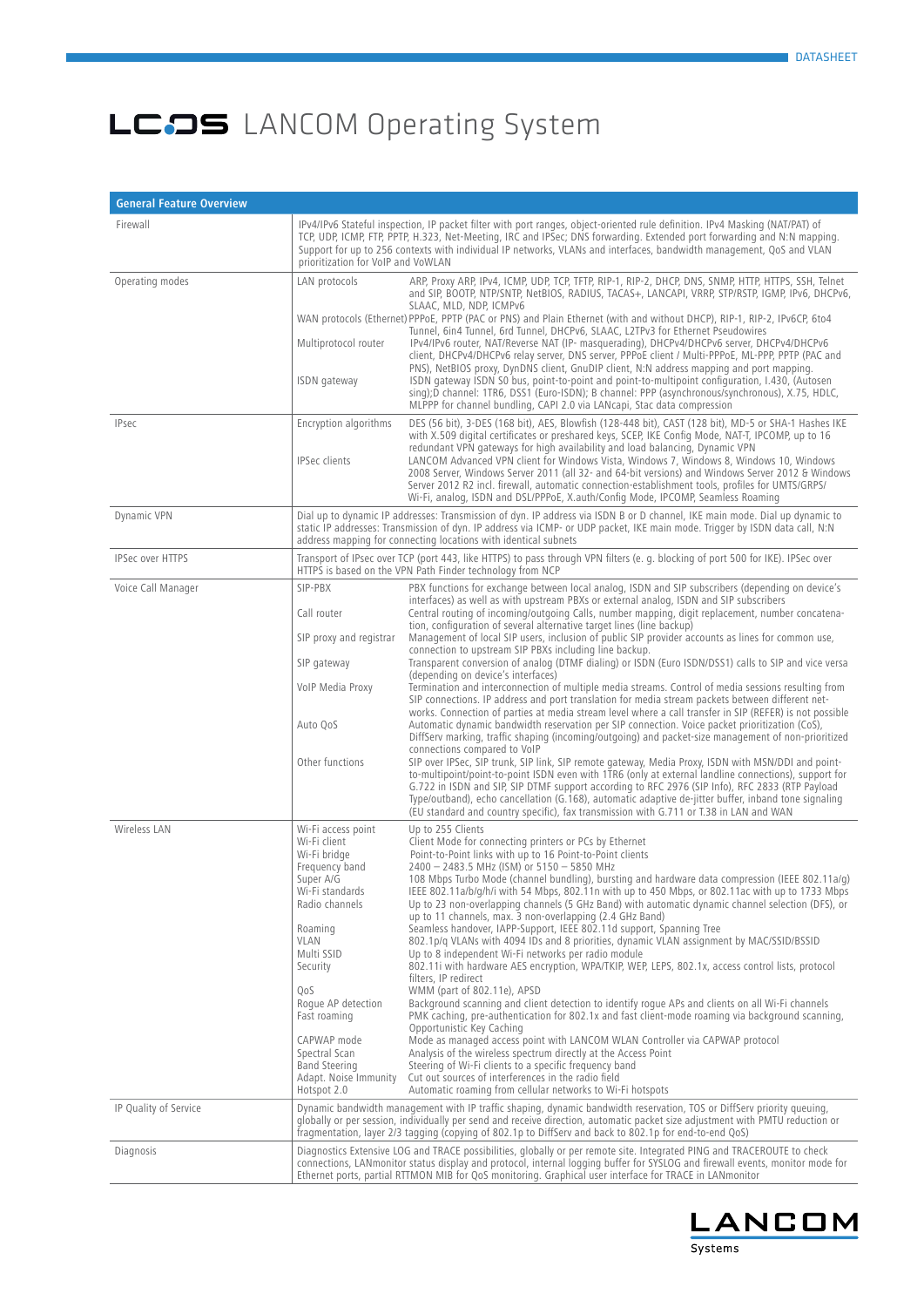| <b>General Feature Overview</b> |                                                                                                                                                                                                                                                                                                                                                                                                                                                                                                                                                                                                                                                                                                                                                                                                                                                                                                                                                                                                                                                                                                                                                                                                                                                                                                                                                                                                                  |
|---------------------------------|------------------------------------------------------------------------------------------------------------------------------------------------------------------------------------------------------------------------------------------------------------------------------------------------------------------------------------------------------------------------------------------------------------------------------------------------------------------------------------------------------------------------------------------------------------------------------------------------------------------------------------------------------------------------------------------------------------------------------------------------------------------------------------------------------------------------------------------------------------------------------------------------------------------------------------------------------------------------------------------------------------------------------------------------------------------------------------------------------------------------------------------------------------------------------------------------------------------------------------------------------------------------------------------------------------------------------------------------------------------------------------------------------------------|
| Management                      | LANconfig including Setup Wizards for Internet access, security, firewall, dynamic DNS, remote access and LAN-LAN coupling;<br>1-Click VPN via drag&drop group configurations; WLANmonitor, LANmonitor status display, RADIUS user administration for<br>dial-in access and Wi-Fi access control, EAP server, remote maintenance via ISDN, Telnet/SSL, SSH, WEBconfig (http/https) and<br>HTTPS/TFTP configuration/scripting and firmware upload, SNMP management via SNMPv2 (MIB II, 802.11, 802.1d, 802.3,<br>private MIB), Individual configuration of access rights for all local and remote access methods, individual access rights for<br>up to 16 administrators, simultaneous remote configuration and version management of multiple devices, alerts from SNMP<br>traps, SYSLOG or e-mail, scheduled control of commands with CRON service, TFTP client and server with variable file names<br>(name, MAC/IP address, serial number), SSH client to access third-party devices. Scripting function for batch-programming of<br>all command-line parameters for transferring (partial) configurations, irrespective of software versions and device types, incl.<br>test mode for parameter changes. Support for TACACS+ protocol for authentication, authorization and accounting (AAA) with<br>reliable connections and encrypted payload. Authentication and authorization are separated completely. |

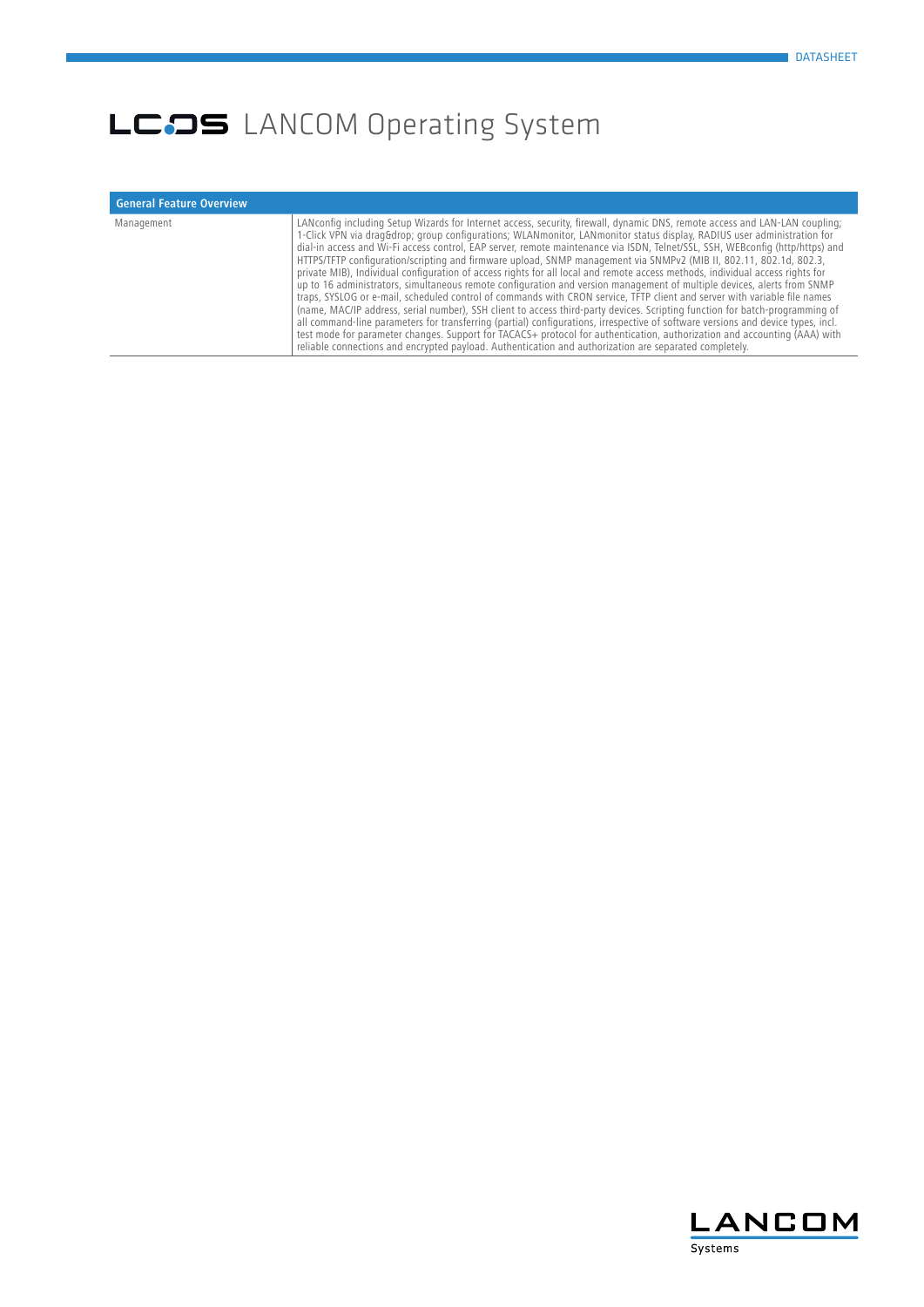#### Feature Overview up to LCOS 10.40

| New Features as of LCOS 10.40                           |                                                                                                                                                                                                                                                                                                                                                                                                                                                                                           |
|---------------------------------------------------------|-------------------------------------------------------------------------------------------------------------------------------------------------------------------------------------------------------------------------------------------------------------------------------------------------------------------------------------------------------------------------------------------------------------------------------------------------------------------------------------------|
| LANCOM vRouter                                          | LANCOM High Availability Clustering Option (>=vRouter 500) and Public Spot PMS Accounting Plus Option for all vRouters                                                                                                                                                                                                                                                                                                                                                                    |
| <b>MLD Snooping</b>                                     | Support for MLD Snooping                                                                                                                                                                                                                                                                                                                                                                                                                                                                  |
| LANCOM High Scalability VPN (HSVPN)                     | High scalability VPN significantly improves the extensibility and efficiency of your SD-WAN architecture. Previously each indi-<br>vidual application needed its own individual VPN tunnel, but HSVPN now transports any number of networks on a single VPN<br>tunnel to the remote site. Networks remain secure and strictly separated from one another. The advantage for your business:<br>Significantly fewer VPN tunnels are required and faster recovery times in case of failover. |
| New WEBconfig                                           | You can look forward to the completely new look and feel of LANCOM WEBconfig. Based on the modern and bright design of<br>the LANCOM Management Cloud, WEBconfig has been completely redesigned to offer you an attractive and fresh appearance.                                                                                                                                                                                                                                          |
| Multicast routing                                       | Multicast data such as IPTV is now transmitted efficiently to multiple devices. Previously, separate data packets had to be sent<br>to each recipient, whereas multicast routing now allows an IP stream to be transmitted to multiple recipients. This reduces the<br>load on the router and makes better use of available routing capacity. Supported are PIM (Protocol Independent Multicast),<br>IGMP-Proxy, and MLD-Proxy.                                                           |
| SD-WAN zero-touch deployment for<br><b>DSL</b> routers  | Automatic installation of DSL routers at BNG Telekom connections with the LANCOM Management Cloud-without the labori-<br>ous configuration of DSL access data on the router.                                                                                                                                                                                                                                                                                                              |
| Netflow                                                 | With Netflow, network analysis information about the router's incoming and outgoing IP traffic (source, destination, ports, etc.)<br>can be sent to a central server for processing.                                                                                                                                                                                                                                                                                                      |
| IKEv2 VPN with Windows login                            | Mobile VPN clients using IKEv2 EAP can now authenticate against a central database such as Microsoft Active Directory or<br>RADIUS without having to store VPN credentials on the LANCOM router.                                                                                                                                                                                                                                                                                          |
| More flexibility with backup scenarios                  | Route prioritization offers new levels of flexibility for backup scenarios.                                                                                                                                                                                                                                                                                                                                                                                                               |
| New SD-WAN functions for the load<br>balancer           | On central-site gateways, VPN load balancers can be generated automatically with the help of RADIUS. Furthermore, multiple<br>VPN channels are aggregated into tunnel groups, so that even in the case of failover, the VPN connects to a common gateway.                                                                                                                                                                                                                                 |
| WLAN scheduling                                         | Enables time-based activation and deactivation of SSIDs in the wireless LAN. Ideal for WLAN networks that should only be<br>available at specific times, such as hotspots or Wi-Fi in educational institutions.                                                                                                                                                                                                                                                                           |
| More security in the VPN                                | Support for new and modern encryption algorithms such as Chacha20-Poly 1305, digital signature with ECDSA, and new Diffie-<br>Hellmann groups.                                                                                                                                                                                                                                                                                                                                            |
| TLS 1.3 client mode                                     | Support for the new TLS 1.3 protocol improves security for router accessing web services.                                                                                                                                                                                                                                                                                                                                                                                                 |
| New filters for individual notifications                | Configurable filter lists for SNMP traps and SYSLOG enable individualized monitoring notifications to be received.                                                                                                                                                                                                                                                                                                                                                                        |
| New Features as of LCOS 10.32                           |                                                                                                                                                                                                                                                                                                                                                                                                                                                                                           |
| Wireless ePaper USB                                     | The module LANCOM Wireless ePaper USB enables routers, access points or wireless LAN controllers (WLC-4006+) to wireless<br>ePaper functionality. Supplement your devices with modern digital signage applications - without much effort.                                                                                                                                                                                                                                                 |
| ThinAP 2.0 protocol                                     | Support for the ThinAP 2.0 protocol for connecting wireless ePaper access points to a central wireless ePaper<br>server                                                                                                                                                                                                                                                                                                                                                                   |
| New Features as of LCOS 10.30                           |                                                                                                                                                                                                                                                                                                                                                                                                                                                                                           |
| $SD-WAN - Application Routing$                          | Enjoy significant performance gains when you operate modern business applications in the cloud (e.g. Office 365, SalesForce,<br>etc). SD-WAN Application Routing detects cloud-based applications and routes them directly to the Internet (local break-out).<br>This relieves the VPN path to the headquarters as well as the headquarters' Internet line.                                                                                                                               |
| SD-WAN - Layer-7 Application Control<br>in the firewall | Keep control of which applications can operate on your network. Defining application-related rules in the firewall allows you to<br>decide which Internet applications are allowed, blocked, limited or prioritized.                                                                                                                                                                                                                                                                      |
| WLC functions in the vRouter (vWLC)                     | You decide which role your LANCOM vRouter should play: VPN gateway or WLAN controller. The LANCOM vRouter now sup-<br>ports the role of a virtual WLC (vWLC). This fully virtualizes the functions of a WLAN controller on virtualization platforms such<br>as VMWare ESXi or Microsoft Hyper-V. The number of managed access points depends on the vRouter license category.                                                                                                             |
| <b>TLS 1.3</b>                                          | Support of the new TLS 1.3 protocol increases the security of device access via WEBconfig.                                                                                                                                                                                                                                                                                                                                                                                                |
| Elliptic Curve Digital Signature<br>Algorithm (ECDSA)   | IKEv2 now supports the Elliptic Curve Digital Signature Algorithm (ECDSA) authentication method. Shorter keys combined with<br>high-efficiency encryption provide the same security.                                                                                                                                                                                                                                                                                                      |
| IKEv2 split DNS                                         | Split DNS allows DNS to resolve specific internal domains to a VPN tunnel, with other DNS requests using a public DNS server.                                                                                                                                                                                                                                                                                                                                                             |
| IKEv2 fragmentation                                     | Fragmentation of IKEv2 messages (per RFC 7383) is handled by the VPN router itself, eliminating the need for the transport<br>network to fragment IKE packets.                                                                                                                                                                                                                                                                                                                            |
| Enhanced client reservations in the<br>DHCPv6 server    | In the DHCPv6 server, client addresses or prefixes can now be assigned either by means of DUID, MAC address, interface ID (as<br>per RFC 3315) or remote ID (as per RFC 4649).                                                                                                                                                                                                                                                                                                            |
| Double the number of Public Spot users                  | For particular routers of the LANCOM 178x and 179x series with the Public Spot Option, the number of users is increased from<br>64 to 128.                                                                                                                                                                                                                                                                                                                                                |
| New Features as of LCOS 10.20                           |                                                                                                                                                                                                                                                                                                                                                                                                                                                                                           |
| WPA3                                                    | The latest generation of Wi-Fi encryption - WPA3 (Wi-Fi Protected Access) - now offers you more security for your Wi-Fi<br>infrastructure. As the successor to WPA2, WPA3 offers important extensions and security features for small ("WPA3-Personal")<br>and large networks ("WPA3-Enterprise"). With LCOS 10.20, all LANCOM access points and Wi-Fi routers support the new Wi-Fi<br>security standard.                                                                                |
| LEPS-U & LEPS-MAC                                       | Keep control of who is in your Wi-Fi. With LEPS-U (LANCOM Enhanced Passphrase Security – User), individual clients or entire<br>groups each receive a unique Wi-Fi password for an SSID. Using LEPS-MAC, you additionally authenticate the clients by their<br>MAC address-ideal for secure corporate networks.                                                                                                                                                                           |

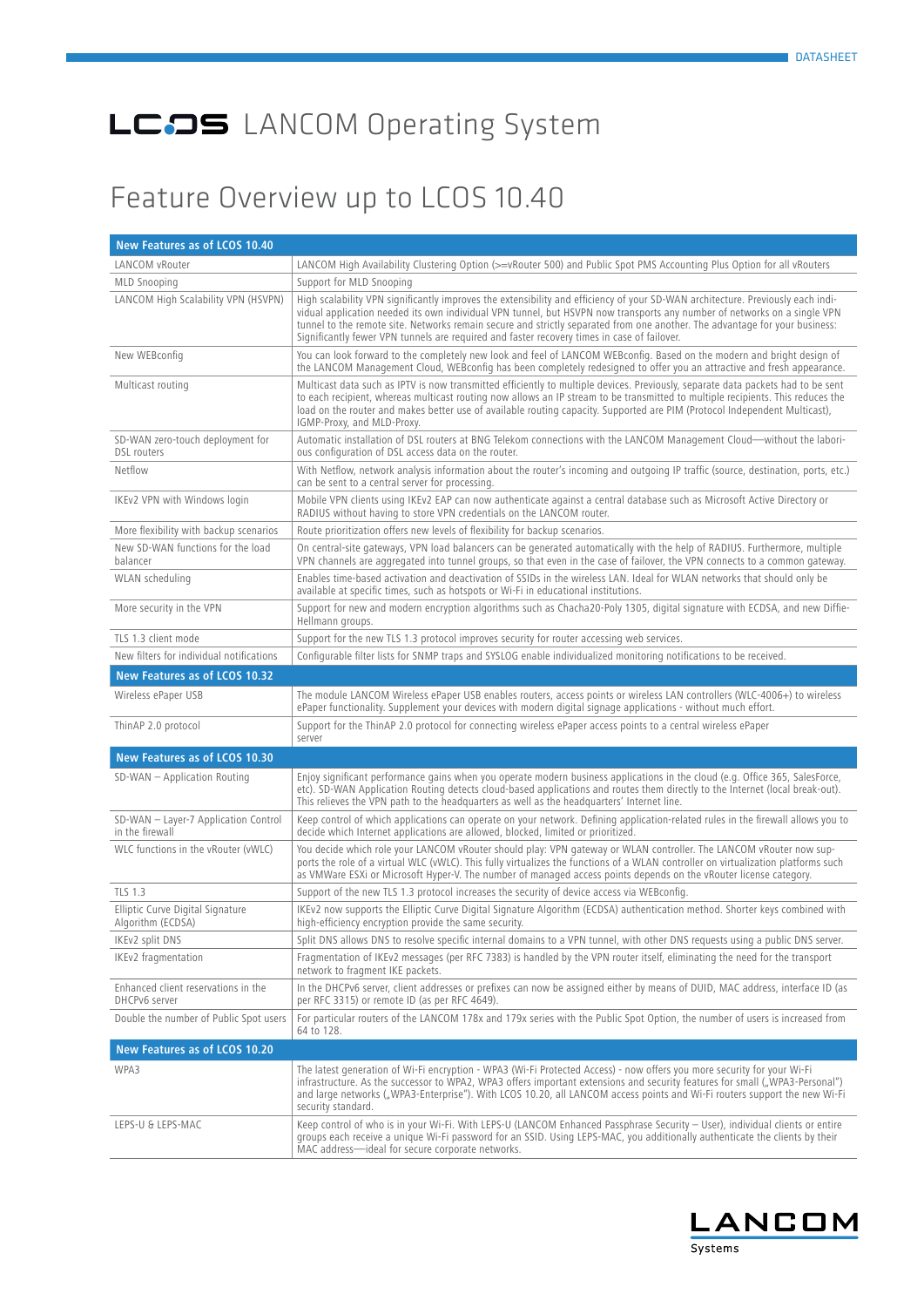| Client Management                                  | Client Management steers Wi-Fi clients to the best available access point and frequency band. This feature improves the quality<br>of wireless networks of all sizes—whether they operate stand-alone or orchestrated by the LANCOM Management Cloud. The<br>popular Band Steering and Client Steering, which so far were separate features, have now been combined and even operate<br>without a WLAN controller.                                                                                                                                                                                          |
|----------------------------------------------------|-------------------------------------------------------------------------------------------------------------------------------------------------------------------------------------------------------------------------------------------------------------------------------------------------------------------------------------------------------------------------------------------------------------------------------------------------------------------------------------------------------------------------------------------------------------------------------------------------------------|
| Auto Updater                                       | The Auto Updater keeps your installations up-to-date automatically: If desired, LANCOM devices can search for new software<br>updates, and download and install them without any user interaction. You can choose whether to install only security updates,<br>release updates, or all updates automatically. If automatic updates are not desired, the feature can still be used to check for<br>new updates, which can then be installed with a single click.                                                                                                                                             |
| WAN Policy-Based NAT                               | WAN Policy-Based NAT allows an easy assignment of static WAN IPv4 addresses to desired services. Due to a NAT action in the<br>firewall rules internal addresses are masked behind a WAN address from the Internet access provider. Ideal for scenarios e.g.<br>for the operation of mail servers and web servers with different WAN addresses.                                                                                                                                                                                                                                                             |
| DSL bridge mode                                    | VDSL routers now operate optionally in DSL bridge mode. This allows a device to work purely as a DSL modem. Ideal for<br>scenarios where multiple DSL connections are operated on one router.                                                                                                                                                                                                                                                                                                                                                                                                               |
| LANCOM vRouter                                     | Managing the vRouters is now even easier, because firmware updates are easy to import as a UPX file.                                                                                                                                                                                                                                                                                                                                                                                                                                                                                                        |
| Layer-3 tunneling                                  | As an alternative to the WLAN controller, layer-3 tunnels can now be established from the access point to a router (based on<br>L2TPv3). This allows traffic to be directed through an existing infrastructure (routers, switches) without the use of complex<br>VLANs.                                                                                                                                                                                                                                                                                                                                     |
| OCSP responder                                     | Maximum security with VPN access: Smart Certificate is the easy way to create digital certificates with your LANCOM device-<br>without any need for an external certificate authority. This feature has now been extended to include the OCSP (Online<br>Certificate Status Protocol) network protocol, which enables clients to automatically and efficiently query the integrated CA for<br>the status of X.509 certificates.                                                                                                                                                                             |
| LISP (Locator / ID Separation Protocol)<br>support | The Locator / ID Separation Protocol (LISP) is a new routing architecture. LISP allows the implementation of highly scalable<br>networks with an integrated routing protocol, tunneling, and overlays. Ideal for service providers or enterprise networks.                                                                                                                                                                                                                                                                                                                                                  |
| Public Spot CSV import                             | Public Spot management is now even easier: Hotspot users are easily imported and exported by text file (CSV).                                                                                                                                                                                                                                                                                                                                                                                                                                                                                               |
| Enhanced Open                                      | Thanks to the introduction of additional data encryption, Enhanced Open improves the security of clients in open Wi-Fis such as<br>hotspots in cafés or hotels.                                                                                                                                                                                                                                                                                                                                                                                                                                             |
| New Features as of LCOS 10.12                      |                                                                                                                                                                                                                                                                                                                                                                                                                                                                                                                                                                                                             |
| VPN<br>IKEv2                                       | More VPN performance and security<br>Support of AES-GCM for IKEv2<br>$\rightarrow$<br>Support of the elliptic curve Diffie-Hellmann groups (ECDH) 19, 20, 21, and the ECC Brainpool curves 28, 29, and 30 for<br>$\rightarrow$<br>IKE <sub>v2</sub><br>Support of RADIUS CoA for IKEv2<br>$\rightarrow$<br>Load balancer for IKEv2 for even load distribution in large enterprise scenarios<br>$\rightarrow$<br>Additional backup mechanics for VPN<br>ゝ<br>VPN setup wizard for IKEv2, incl. 1-click configuration of the LANCOM Advanced VPN Client for IKEv2 connections<br>$\left\langle \right\rangle$ |
| IPv6<br>DHCPv6                                     | Freely configurable DHCPv6 options                                                                                                                                                                                                                                                                                                                                                                                                                                                                                                                                                                          |
| LACP                                               | LACP (Link Aggregation Control Protocol) offers a huge added value in terms of reliability. LACP allows bundling of Ethernet<br>connections to a virtual link. Ideal for the installation of redundant connections: If a physical link fails, data traffic will still be<br>transmitted over the other cable. In addition, the possible transmission speed of redundantly connected devices is increased.                                                                                                                                                                                                   |
| VolP                                               | With overlap dialing you are able to significantly reduce the idle time between dialing the telephone number and call establish-<br>ment: already during the dialing process, telephone number parts will be sent to the agency.                                                                                                                                                                                                                                                                                                                                                                            |
| IPv6                                               | Variables for IPv6 LAN address and prefix in the action table                                                                                                                                                                                                                                                                                                                                                                                                                                                                                                                                               |
| ICMPv4 und ICMPv6                                  | Rate limiting for ICMPv4 and ICMPv6 is available                                                                                                                                                                                                                                                                                                                                                                                                                                                                                                                                                            |
| <b>NTP</b>                                         | Support of MD5 in NTP client and server<br>$\rightarrow$<br>NTP server for each ARF net available<br>$\left\langle \right\rangle$                                                                                                                                                                                                                                                                                                                                                                                                                                                                           |
| <b>OSPF</b>                                        | Efficient, dynamic routing for internal networks: The routing protocol OSPF (Open Shortest Path First) provides the best path<br>selection for all connected internal routers due to the exchange of their best paths from their routing table.                                                                                                                                                                                                                                                                                                                                                             |
| OCSP                                               | OCSP check in the TLS / Rollout agent                                                                                                                                                                                                                                                                                                                                                                                                                                                                                                                                                                       |
| <b>TACACS</b>                                      | Support for TACACS shell authorization                                                                                                                                                                                                                                                                                                                                                                                                                                                                                                                                                                      |
| Content Filter                                     | An extension of selectable categories to block web contents grants you now even more security against unwanted Internet<br>misuse in your network. Furthermore, the LANCOM Content Filter now enables to filter web content from IPv6 addresses.                                                                                                                                                                                                                                                                                                                                                            |
| WLAN                                               | The automatic conversion option from Multicast to Unicast data streams enables multiple Wi-Fi clients to stream judder-free,<br>high-resolution video applications. For applications, e.g. Multicast IPTV services, you benefit from an improved performance<br>and a significant quality improvement.                                                                                                                                                                                                                                                                                                      |
| Public Spot<br>Smart Ticket                        | More security for the Smart Ticket functionality in the Public Spot: Having already been able to allow and block country codes,<br>you can now do the same with individual area codes. This way the abuse of expensive value-added numbers when requesting<br>access to your Public Spot is prevented.                                                                                                                                                                                                                                                                                                      |
| New Features as of LCOS 10.0                       |                                                                                                                                                                                                                                                                                                                                                                                                                                                                                                                                                                                                             |
| Support for the<br>LANCOM Management Cloud         | The LANCOM Management Cloud is the world's first hyper-integrated management system for the intelligent organization,<br>optimization, and control of your entire network architecture. State-of-the-art software-defined networking technology<br>drastically simplifies the provision of integrated networks $-$ the manual configuration of individual devices is now a thing of the<br>past.                                                                                                                                                                                                            |
| Bonjour proxy                                      | The Bonjour protocol offers Wi-Fi clients the fast and automatic discovery of network devices, so that printing and streaming<br>applications (such as Airprint, Airplay, etc.) work without prior manual configuration. This is even better when it functions<br>across networks: The Bonjour proxy allows the Bonjour protocol to operate across layer-2 boundaries. In this way you can<br>implement ZeroConf services even in scenarios that operate with network virtualization (ARF).                                                                                                                 |

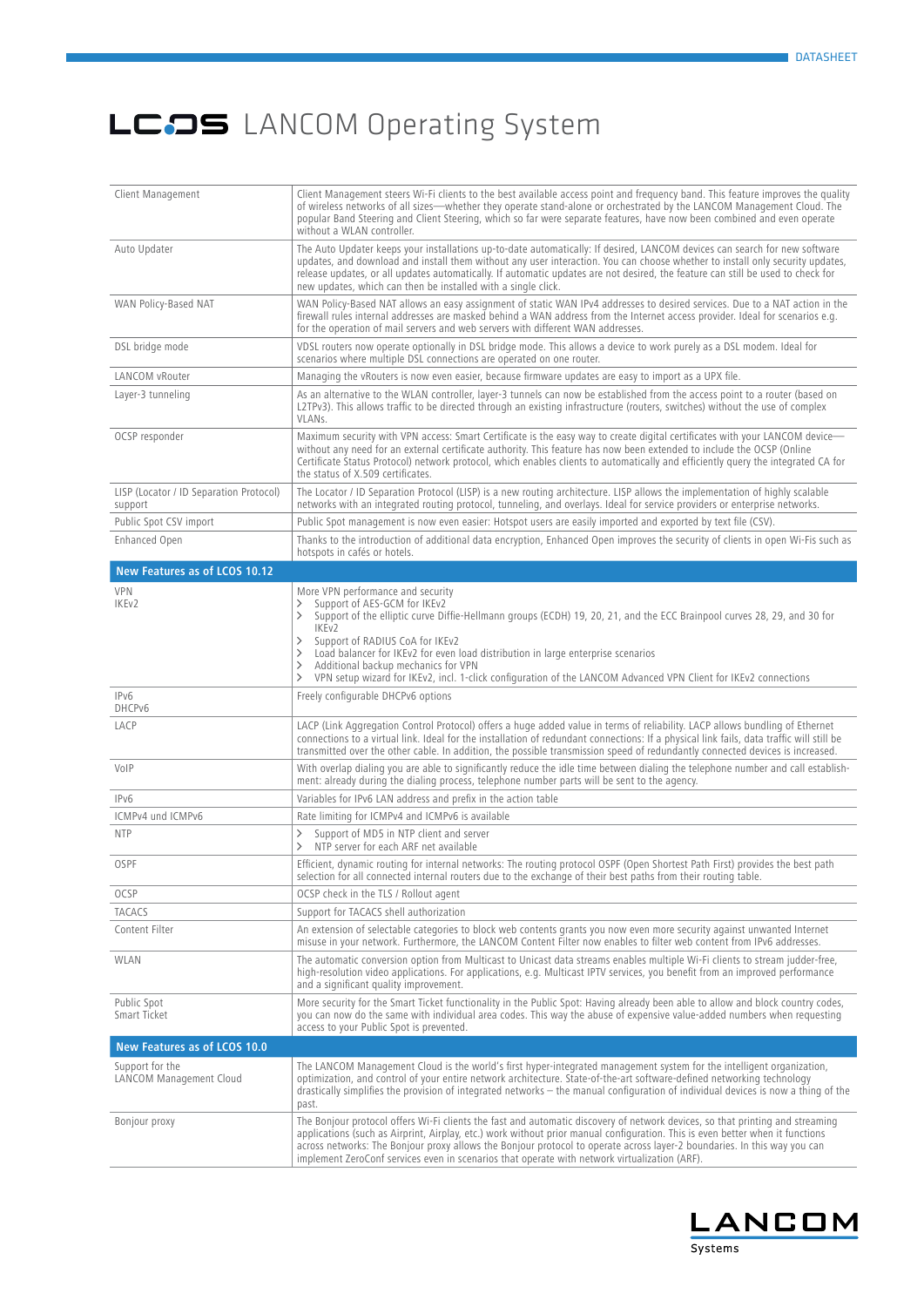| Layer-7 application detection                                          | Layer-7 application detection gives you the opportunity to comfortably track used applications and services (e.g. Netflix,<br>Youtube, etc.) within the complete network via LANmonitor or the LANCOM Management Cloud - a real benefit for a<br>widespread monitoring.                                                                                                                                                                                                                                    |
|------------------------------------------------------------------------|------------------------------------------------------------------------------------------------------------------------------------------------------------------------------------------------------------------------------------------------------------------------------------------------------------------------------------------------------------------------------------------------------------------------------------------------------------------------------------------------------------|
| Support for Radius CoA<br>(change of authorization) in the Wi-Fi       | RADIUS CoA operates on the wireless LAN to throttle the bandwidth available to associated clients even for current sessions,<br>and can even log the client off. This gives administrators more control, for example if data-volume budgets are exceeded.                                                                                                                                                                                                                                                  |
| <b>WLC</b><br>Skript rollout depending on<br>LCOS version              | WLC-controlled script rollouts for particular LCOS versions can be defined, thus configurations of different LCOS versions can be<br>migrated to a Wi-Fi installation.                                                                                                                                                                                                                                                                                                                                     |
| Public Spot<br>E-Mail request on login                                 | The Public Spot usage can be made conditional on a user registration by requesting the user's e-mail address.                                                                                                                                                                                                                                                                                                                                                                                              |
| Public Spot<br>Multi-language login page                               | The title of the Public Spot login page can be stored in six different languages. You can choose between German, English,<br>Italian, Spanish, and Dutch. The language of the Public Spot login page's title depends on the user-defined browser language.                                                                                                                                                                                                                                                 |
| Public Spot<br>PMS module                                              | The PMS module gives the opportunity to let the user accept the Public Spot's terms of use on the PMS login page, too.<br>Additionally, the maximum transmit- and receive bandwidth can be configured for each tariff.                                                                                                                                                                                                                                                                                     |
| RADIUS<br>Configurable WAN access                                      | The access to the RADIUS service over an IPv4 connection can be limited.                                                                                                                                                                                                                                                                                                                                                                                                                                   |
| RADIUS<br>New attributes                                               | The LANCOM RADIUS server supports the attributes "Tunnel password" and "LCS routing tag", which can be defined within<br>the user accounts. This gives the opportunity to store user data centralized on the company's own RADIUS server, and thus<br>minimize the configuration efforts for VPN scenarios.                                                                                                                                                                                                |
| VoIP / SIP<br>Voice Call Manager with IPv6 support                     | As of LCOS 10.0 the Voice Call Manager supports the IPv6 protocol.                                                                                                                                                                                                                                                                                                                                                                                                                                         |
| VoIP / SIP<br>$VolP + 10$ option                                       | Besides the general SIP lines upgrade within the Voice Call Manager from 20 to 25, you can add further lines with the<br>LANCOM VoIP $+10$ option (up to 55).                                                                                                                                                                                                                                                                                                                                              |
| VoIP / SIP<br>LAN encryption                                           | LCOS 10.0 provides an extension for the Session Border Controller: Thanks to new encryption facilities for VoIP data within the<br>local network, SIP client communication is maximum secure within the LAN, too.                                                                                                                                                                                                                                                                                          |
| VoiP / SIP<br>LAN SIP trunk                                            | Using the internal SIP trunk termination, SIP PBXs can be operated at external VoIP lines via Session Border Controller.                                                                                                                                                                                                                                                                                                                                                                                   |
| VoIP / SIP<br>SIPS and SRTP                                            | The Voice Call Manager gives the opportunity to configure SIPS (Session Initiation Protocol Security) as well as SRTP (Secure<br>Real-Time Transport Protocol) for encrypted SIP user authentication data transmission.                                                                                                                                                                                                                                                                                    |
| VoIP / SIP<br>UDP packet processing                                    | The processing of incoming UDP packets can be controlled if the provider line uses UDP for the communication with the<br>registrar.                                                                                                                                                                                                                                                                                                                                                                        |
| New Features as of LCOS 9.24                                           |                                                                                                                                                                                                                                                                                                                                                                                                                                                                                                            |
| DECT Extension for LANCOM All-IP<br>Solutions                          | The base station LANCOM DECT 510 IP is the ideal solution for the integration of Gigaset DECT handsets in small and medium<br>companies. Connected to the LANCOM router, LCOS 9.24 supports the automatic setup and configuration of the base station<br>with up to 6 DECT handsets. So they can be easily registered with individually allocated call numbers. Thereby, LANCOM DECT<br>510 IP combines wireless telephony with outstanding HD voice quality.                                              |
| Integration of AIRISTAFLOW RTLS<br>systems                             | As of now, LCOS 9.24 allows the integration of AiRISTAFLOW Real Time Location Systems into LANCOM infrastructures. Hence,<br>from now on persons, objects, and devices can be positioned professionally and reliably within their Wi-Fi environment. Positio-<br>ning of patients in medical centers, tracking of mobile machines in a warehouse or even tracing of work tools-the compatibility<br>between LANCOM and AIRISTAFLOW offers you realtime localization for any business or application field. |
| MWI (Message Waiting Indicaton)                                        | The MWI extension of the LANCOM Voice Call Manager enables signalling of voice- and text messages on your provider's<br>mailbox on the Internet (if supported by the provider). If there is a message left, the recipient will be informed automatically via<br>message indication on the SIP device.                                                                                                                                                                                                      |
| Call Forking                                                           | The Call Forking extension of the LANCOM Voice Call Manager enables simultaneous call signalling for incoming calls on one<br>single line to multiple assigned extensions. If a call is answered by an extension, the other extensions will recognize that, so<br>there is no notification about a missed call.                                                                                                                                                                                            |
| Support for RADIUS CoA (Change of<br>Authorization) within Public Spot | In scenarios with external hotspot servers, RADIUS CoA is able to throttle the available bandwidth of a registered client or even<br>log it off. So the hotspot provider gains better control for asserting his terms of use, e.g. when data volume is exceeded.                                                                                                                                                                                                                                           |
| New Features as of LCOS 9.20                                           |                                                                                                                                                                                                                                                                                                                                                                                                                                                                                                            |
| SNMPv3                                                                 | LANCOM customers now benefit from improved security in network monitoring thanks to SNMPv3 (Simple Network Manage-<br>ment Protocol version 3). This protocol combines user-friendly device monitoring with strong security thanks to its encrypted<br>data communications. And since it is enabled automatically, there is no need for you to make any configuration changes.                                                                                                                             |
| Maximum Wi-Fi quality                                                  | Noticeable improvements in the performance, reliability, and range of LANCOM access points, Wi-Fi routers, and WLAN<br>controllers: As of LCOS 9.20, all Wi-Fi devices support the highlight features Airtime Fairness, Adaptive RF Optimization, the<br>Wireless Intrusion Detection System, and many others. What's more, substantial quality improvements give LANCOM users and<br>administrators the best ever Wi-Fi experience.                                                                       |
| IKEv2                                                                  | IKEv2 ensures that VPN tunnel establishment is faster and more secure. For the first time, encrypted VPN networking is now<br>possible between IPv6-based sites, including those using mixed operation with IPv4.                                                                                                                                                                                                                                                                                          |
| IKEv1 with IPv6 support                                                | As well as supporting IKEv2, LCOS 9.20 also supports IKEv1 for negotiating VPN connections between IPv6 networks.                                                                                                                                                                                                                                                                                                                                                                                          |
| BGP                                                                    | Efficient VPN-based site connectivity thanks to dynamic routing in medium to large-scale networks. BGP (Border Gateway Proto-<br>col) ensures that all networked routers communicate effectively by sharing the best paths from their routing tables.                                                                                                                                                                                                                                                      |
| Logging of DNS queries                                                 | Client-side DNS requests are optionally sent to an external SYSLOG server for logging and analysis.                                                                                                                                                                                                                                                                                                                                                                                                        |
| Performance measurement with iPerf                                     | iPerf, a tool integrated into LCOS, allows you to precisely measure the maximum and momentary TCP and UDP throughputs<br>between two devices on the network. The bandwidth losses derived from this can be used to identify and correct bottlenecks on<br>the network.                                                                                                                                                                                                                                     |
| Higher complexity for device passwords                                 | Improved security with a new password policy requiring at least eight characters consisting of letters, digits and special<br>characters.                                                                                                                                                                                                                                                                                                                                                                  |

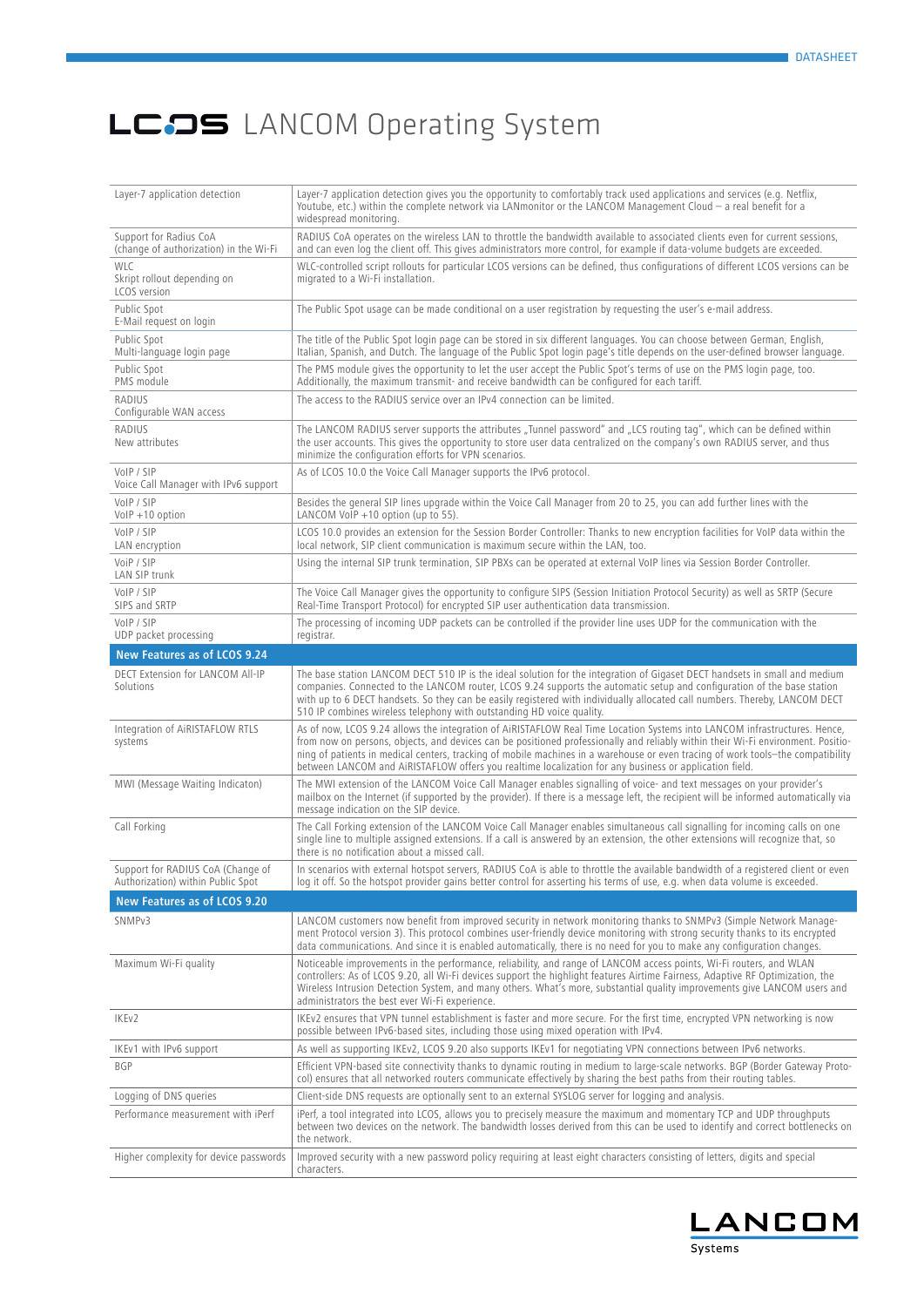| Wi-Fi<br>Adaptive RF Optimization                           | Dynamic selection of the best available Wi-Fi channel: Optimized wireless LAN throughput in case of interference as the access<br>point dynamically selects the best Wi-Fi channel.                                                                                                                                                                                                                                                                                                                                                                                                                                                                                                                                                                                                |
|-------------------------------------------------------------|------------------------------------------------------------------------------------------------------------------------------------------------------------------------------------------------------------------------------------------------------------------------------------------------------------------------------------------------------------------------------------------------------------------------------------------------------------------------------------------------------------------------------------------------------------------------------------------------------------------------------------------------------------------------------------------------------------------------------------------------------------------------------------|
| Wi-Fi<br>Airtime Fairness                                   | Improved exploitation of the Wi-Fi bandwidth: The fair sharing of wireless transmission times between all of the active clients<br>uses the available bandwidth to maximum effect and improves Wi-Fi performance.                                                                                                                                                                                                                                                                                                                                                                                                                                                                                                                                                                  |
| Wi-Fi<br>Wireless IDS                                       | Detection of attacks or unusual behavior of clients in the wireless LAN infrastructure by permanently monitoring the radio field.<br>If attack-like events occur with a certain frequency within a set period of time, alerts are sent via e-mail, SYSLOG message,<br>SNMP, or LANmonitor.                                                                                                                                                                                                                                                                                                                                                                                                                                                                                         |
| Wi-Fi<br><b>Adaptive Transmission Power</b>                 | Ideal for professional backup scenarios in wireless environments: If an access point fails, the transmission power of the remai-<br>ning access points is increased automatically, so that full Wi-Fi coverage is assured at all times.                                                                                                                                                                                                                                                                                                                                                                                                                                                                                                                                            |
| Wi-Fi<br>Configurable data rates per SSID                   | Communication data rates between the access point and Wi-Fi clients can now be tightly controlled for a genuine gain in<br>flexibility. For instance, data rates made unusable by environmental conditions can be excluded from use.                                                                                                                                                                                                                                                                                                                                                                                                                                                                                                                                               |
| Wi-Fi<br>Flexible access models for Public Spot<br>accounts | The bandwidth that was booked for the Public Spot can now be displayed on vouchers. Also the validity period (time of expiry)<br>of vouchers can be set with shorter time units (days, hours, minutes), which is ideal for scenarios with higher customer frequen-<br>cies and shorter linger times.                                                                                                                                                                                                                                                                                                                                                                                                                                                                               |
| Wi-Fi<br>Controller-less Wi-Fi-Management                   | LANCOM Management Cloud and LANCOM Large Scale Rollout & Management (LSR) offer automatic setup and configuration<br>allocation ("Zero-touch Deployment"), as well as LANCOM access point management, even without WLAN controller.                                                                                                                                                                                                                                                                                                                                                                                                                                                                                                                                                |
| Support for the LANCOM Battery Pack                         | The LANCOM Battery Pack allows up to two connected LANCOM routers or access points to remain powered up for at least two<br>hours if the normal power supply should fail.                                                                                                                                                                                                                                                                                                                                                                                                                                                                                                                                                                                                          |
| Assigning VLAN per ISP                                      | VLANs can be defined per Internet Service Provider. They are tested for corresponding WAN connections and used if the test<br>was successful.                                                                                                                                                                                                                                                                                                                                                                                                                                                                                                                                                                                                                                      |
| Features as of LCOS 9.10                                    |                                                                                                                                                                                                                                                                                                                                                                                                                                                                                                                                                                                                                                                                                                                                                                                    |
| Smart Certificate                                           | LANCOM sets a milestone for security<br>Maximum security for VPN accesses: As of now, all users benefit from the user-friendly functionality to create digital certificates<br>- an external certificate authority (CA) is no longer necessary. VPN connections can be set up and securely encrypted with self-<br>produced certificates. This maximum of security is included in all LANCOM central site VPN gateways, WLAN controllers, and all<br>current LANCOM routers with the LANCOM VPN 25 Option.                                                                                                                                                                                                                                                                         |
| High Availability Clustering                                | Grouping and central management of multiple WLAN controllers and central site VPN gateways:<br>Group several WLAN controllers or central site VPN gateways to a high-availability cluster! With the LANCOM High Availability<br>Clustering Options you can combine several devices to one cluster. As a consequence, there are many advantages like the<br>central management and convenient configuration alignment (Config Sync) of all cluster devices. This is particularly beneficial<br>for setting up intelligent backup scenarios since only one WLAN controller or central site VPN gateway has to be configured —<br>an enormous time saver for administrators. Furthermore, you benefit from an automatic load balancing and the enrollment of<br>cluster certificates. |
| <b>GRE</b> tunnel                                           | With Generic Routing Encapsulation (GRE) packages are embedded and transported between two end points via a tunnel                                                                                                                                                                                                                                                                                                                                                                                                                                                                                                                                                                                                                                                                 |
| Ethernet over GRE tunnel                                    | The "virtual Ethernet cable" - ideal for the connection of two networks via layer-2 tunnel e.g. with encrypted IPSec VPN                                                                                                                                                                                                                                                                                                                                                                                                                                                                                                                                                                                                                                                           |
| TR-069 support                                              | Zero-touch management' - The TR-069 protocol allows automated provisioning and secure remote management of a router in<br>provider environment.                                                                                                                                                                                                                                                                                                                                                                                                                                                                                                                                                                                                                                    |
| Public Spot                                                 | The current and maximum number of Public Spot users is displayed in the LANmonitor with an additional notification at 90<br>≻<br>% used capacity<br>You can set more than 4 GB data volume limit in the Public Spot volume budget and additionally print the defined budget<br>$\left\langle \right\rangle$<br>per user on the voucher<br>Vastly simplified access for the generation of Public Spot vouchers due to an automatic forwarding to the respective<br>ゝ<br>interface<br>Input set of passwords for Public Spot users can be configured<br>ゝ<br>The CSV export function of the Public Spot wizard can be configured<br>><br>The Public Spot XML interface now supports advanced VLAN handling<br>ゝ                                                                      |
| Wi-Fi                                                       | The usable bandwidth per SSID (download and upload) can be granted to each client equally<br>ゝ<br>16 individual SSIDs can be configured per Wi-Fi radio module - 15 SSIDs for IEEE 802.11ac modules<br>ゝ<br>PPPoE-Intermediate-Agent for PPPoE-Snooping, to process PPPoED packets.                                                                                                                                                                                                                                                                                                                                                                                                                                                                                                |
| Wireless Quality Indicators                                 | Visual display of transmit and receive quality of the Wi-Fi for an easy classification of the signal quality.                                                                                                                                                                                                                                                                                                                                                                                                                                                                                                                                                                                                                                                                      |
| <b>IEEE 802.11ac</b>                                        | Support for point to point connections (up to 1 km) and the client mode for all IEEE 802.11ac devices                                                                                                                                                                                                                                                                                                                                                                                                                                                                                                                                                                                                                                                                              |
| <b>WLAN</b> Controller                                      | The automatic assignment of configurations by a WLAN controller to new access points via a WAN connection can be<br>≻<br>configured<br>Shows the certificate status of new access points<br>ゝ<br>Wireless ePaper and iBeacon configuration can be set via the WLC<br>ゝ<br>The LEDs of administrated Wi-Fi devices can be centrally deactivated via the WLAN controller<br>><br>The table for centralized firmware management has been extended by a date entry<br>ゝ<br>Channel and frequency display per client<br>ゝ<br>WLAN controllers profiles were split in Wi-Fi profiles and advanced profiles for better usuability<br>≻                                                                                                                                                    |
| SCEP                                                        | More security for using certificates:<br>The SCEP algorithms AES192 and AES256 for encryption and SHA256, SHA384, and SHA512 for signature control are<br>≻<br>supported<br>Wizard for certificate revocation<br>ゝ<br>Configurable One Time Password for SCEP<br>≻                                                                                                                                                                                                                                                                                                                                                                                                                                                                                                                 |
| SSL / TLS                                                   | The cipher suite for SSL and TLS can be set to always prefer PFS instead of using the client preferences.                                                                                                                                                                                                                                                                                                                                                                                                                                                                                                                                                                                                                                                                          |
| Load Balancer - Client Binding                              | Conntected sessions, as seen in online banking are being recognized and then bundled and maintained on a single WAN line.                                                                                                                                                                                                                                                                                                                                                                                                                                                                                                                                                                                                                                                          |

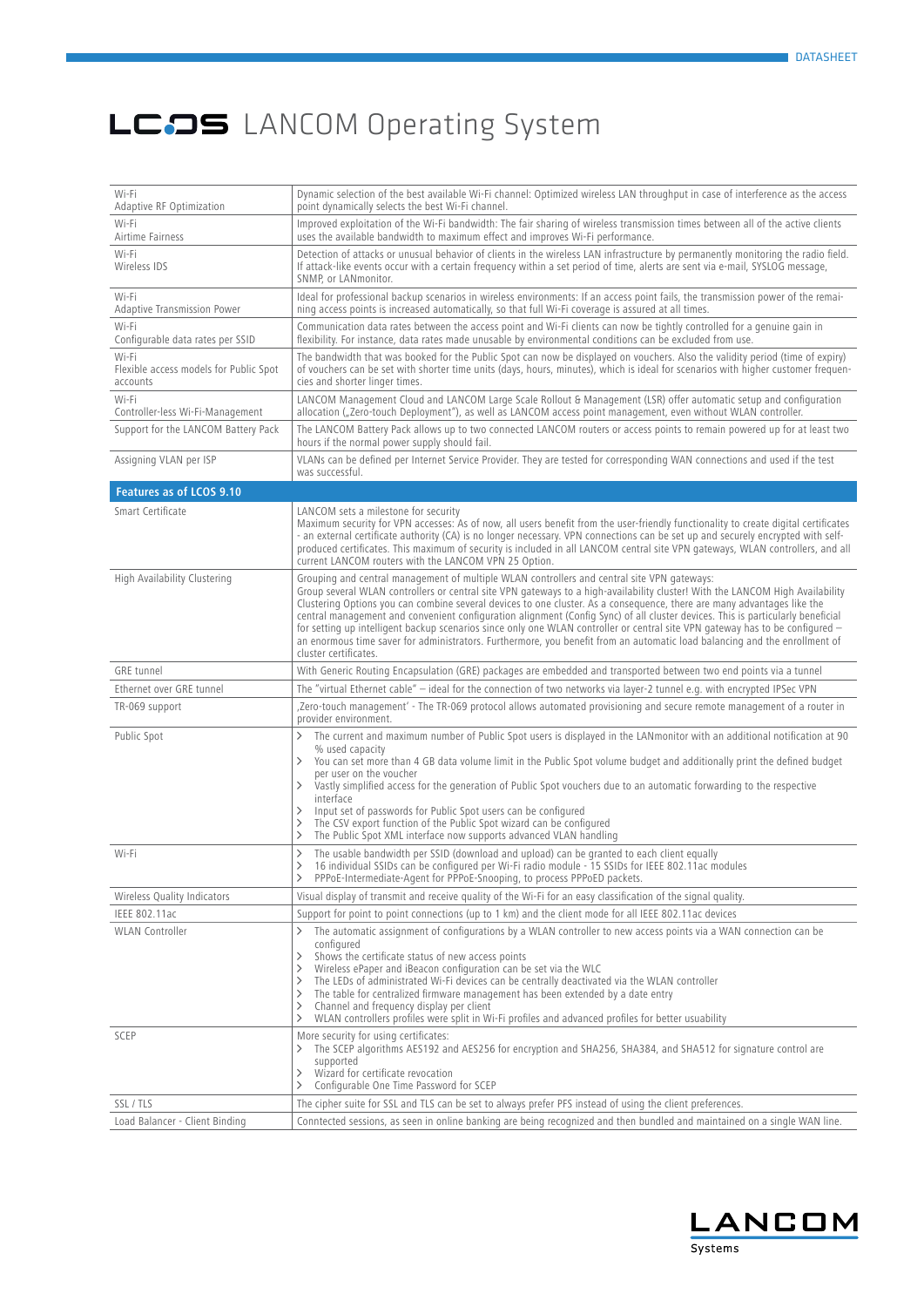| RADIUS                                       | Support for additional RADIUS attributes<br>⋋<br>Additional methods to determine realms out of user names<br>$\rightarrow$<br>Comments field for RADIUS clients<br>$\rightarrow$<br>RADIUS client may use additional source ports on demand<br>$\rightarrow$<br>Accounting-On and Accounting-Off packages are being sent for each start and shutdown of an SSID<br>$\rightarrow$                                                         |
|----------------------------------------------|------------------------------------------------------------------------------------------------------------------------------------------------------------------------------------------------------------------------------------------------------------------------------------------------------------------------------------------------------------------------------------------------------------------------------------------|
| DHCPv6                                       | Support for the PD-Exclude option in the DHCPv6 client                                                                                                                                                                                                                                                                                                                                                                                   |
| L <sub>2</sub> TP                            | Configurable loopback address for L2TP                                                                                                                                                                                                                                                                                                                                                                                                   |
| <b>RIP</b>                                   | Configurable loopback address for RIP                                                                                                                                                                                                                                                                                                                                                                                                    |
| Content Filter                               | Content Filter notifications per e-mail can now be sent directly or daily.                                                                                                                                                                                                                                                                                                                                                               |
| Encrypted configuration for LANconfig        | Configuration files of LANconfig can be encrypted and saved securely while being password protected. In addition, communica-<br>tion protocols have been set to encrypted protocols only by default.                                                                                                                                                                                                                                     |
| Monitoring of configuration changes          | Simple monitoring of configuration changes thanks to an easy view based on hash values, time stamps, and change counters.                                                                                                                                                                                                                                                                                                                |
| Increased character limit for device<br>name | The character limit for the device names has been increased to support 64 characters.                                                                                                                                                                                                                                                                                                                                                    |
| TACACS+                                      | The command 'passwd' has been modified and allows a change of the local user passwords.                                                                                                                                                                                                                                                                                                                                                  |
| <b>WAN</b>                                   | Automatic detection of VDSL connections by Deutsche Telekom and therefore usage of VLAN-ID 7 for the WAN connection.                                                                                                                                                                                                                                                                                                                     |
| VoIP                                         | A proactive configuration of the All-IP Option is now possible, due to automated increases of the time intervals of repeated<br>registration attempts. Therefore, a lockout based on false registration attempts can be prevented and a seamless migration<br>from ISDN to All-IP is the result.                                                                                                                                         |
| Features as of LCOS 9.04                     |                                                                                                                                                                                                                                                                                                                                                                                                                                          |
| Wireless ePaper management                   | Management and monitoring for LANCOM E series access points and LANCOM Wireless ePaper Displays integrated in<br>LANconfig.                                                                                                                                                                                                                                                                                                              |
| All-IP Option                                | Upgrades routers (LANCOM 1781 series, 1631E, 831A) with telephony functions. Ensuring that existing ISDN terminal<br>devices and ISDN PBX systems can continue to be used without replacement with IP-based phone functions when using an<br>All-IP connection.                                                                                                                                                                          |
| iBeacon support                              | iBeacon is a radio standard for indoor positioning. The iBeacon radio module, integrated in the LANCOM access points of<br>the E series, continuously sends radio signals which can be received by smart phones and tablet PCs with Bluetooth Low<br>Energy support (version 4.0). If there is a suitable end device in the operating range of the iBeacon, various location-based<br>services can be realized with a corresponding app. |
| Listen before Talk                           | Conformance according to EN 300328 V1.8.1 in all Wi-Fi devices                                                                                                                                                                                                                                                                                                                                                                           |
| Clearmode support                            | Support for the clearmode protocol for ISDN data applications                                                                                                                                                                                                                                                                                                                                                                            |
| Features as of LCOS 9.00                     |                                                                                                                                                                                                                                                                                                                                                                                                                                          |
|                                              |                                                                                                                                                                                                                                                                                                                                                                                                                                          |
| Client Steering                              | Wi-Fi clients are directed actively to the best available access point to provide the best overall load balancing and the highest<br>possible bandwidth for each client. Client Steering can be based on client number, frequency band, and signal strength.                                                                                                                                                                             |
| Auto WDS                                     | Auto WDS allows wireless integration of access points in existing Wi-Fi infrastructure, including managment via WLAN control-<br>ler.                                                                                                                                                                                                                                                                                                    |
| Fast Roaming                                 | Fast Roaming, based on IEEE 802.11r, allows fast roaming procedures between access points. This is possible by using IEEE<br>802.1X authentication or pre-shared keys in controller based Wi-Fi installations, which save the access keys temporarily and<br>distribute them to the managed access points.                                                                                                                               |
| Protected Management Frames                  | Protection of Wi-Fi Management Frames, based on the standard IEEE 802.11w, against man-in-the-middle attacks by using<br>Message Ingegrity Codes (MIC)                                                                                                                                                                                                                                                                                   |
| Bandwidth limitation per SSID                | The bandwidth available to Wi-Fi clients can be configured for each SSID individually.                                                                                                                                                                                                                                                                                                                                                   |
| RADIUS Accounting per SSID                   | A RADIUS server can be set for each individual SSID.                                                                                                                                                                                                                                                                                                                                                                                     |
| Public Spot<br>XML Interface                 | The bandwidth of connected Public Spot users can be changed during the session. In addition, the VLAN ID can be transmitted<br>during the login process.                                                                                                                                                                                                                                                                                 |
| Public Spot                                  | The Public Spot user can be redirected to advertisement websites of the provider at configurable time intervals.                                                                                                                                                                                                                                                                                                                         |
| <b>WLC</b><br>CA Hierarchy                   | The Certificate Authority (CA) can be structured hierarchically when using multiple WLAN controllers. This allows access points<br>to swap between different WLAN controllers without certificate conflicts. The Certificate Revocation Lists (CRL) can be shared<br>between the different devices.                                                                                                                                      |
| <b>WLC</b><br>Load Balancing                 | When using multiple WLAN controllers the access points are distributed evenly among the different WLAN controllers to offer<br>the best load balancing. In case one WLAN controller breaks down the access points are redistributed among the remaining<br>WLAN controllers automatically. Once it is restored they are redistributed again.                                                                                             |
| <b>WLC</b><br>Backup                         | A priority can be set for the WLAN Controller which allows operating in hot standby mode. Access points switch automatically<br>to the WLAN controller with the highest priority.                                                                                                                                                                                                                                                        |
| PRP                                          | Packet loss of point-2-point connections can be reduced by using the Parallel Redundancy Protocol with dual radio access<br>points due to parallel data transmissions.<br>Supported devices:<br>IAP-322<br>≻<br>OAP-322<br>$\rightarrow$<br>$\rightarrow$<br>OAP-382                                                                                                                                                                     |
| L2TPv2                                       | Support for the Layer 2 Tunneling Protocol version 2                                                                                                                                                                                                                                                                                                                                                                                     |
| DHCP                                         | Support for DHCP option 82 to differentiate between Wi-Fi user groups by marking the DHCP messages resulting in different IP<br>address pools.                                                                                                                                                                                                                                                                                           |

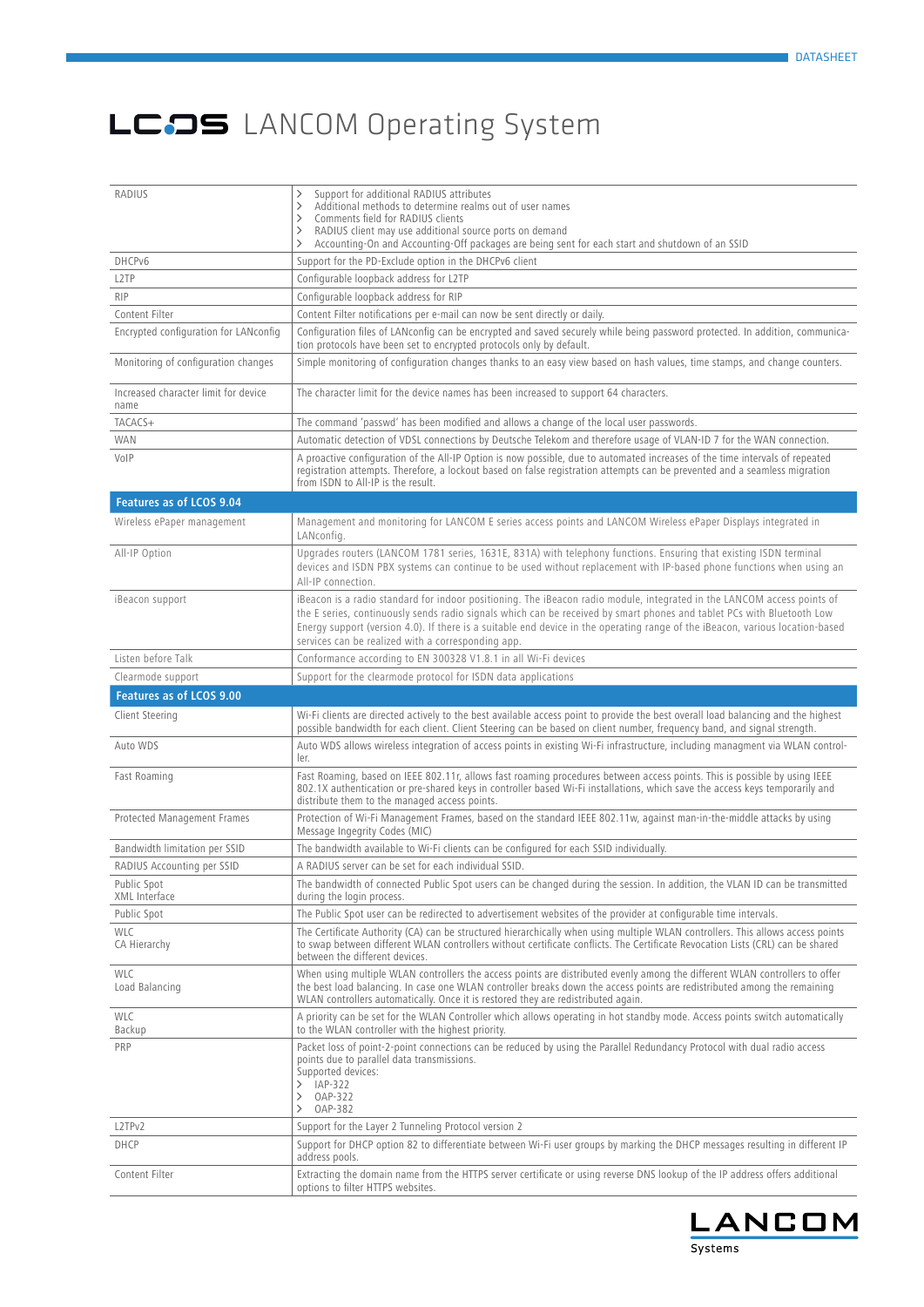| <b>VDSL Vectoring</b>         | Support for VDSL Vectoring in the respective devices                                                                                                                                                                                                                                                                                                                                                                                                                                                                                                                                                                                                                                                                                                                                                                                                                                    |
|-------------------------------|-----------------------------------------------------------------------------------------------------------------------------------------------------------------------------------------------------------------------------------------------------------------------------------------------------------------------------------------------------------------------------------------------------------------------------------------------------------------------------------------------------------------------------------------------------------------------------------------------------------------------------------------------------------------------------------------------------------------------------------------------------------------------------------------------------------------------------------------------------------------------------------------|
| IPv6                          | The enhancements for IPv6 include:<br>RAS connection via IPv6<br>$\rightarrow$<br>Dual Stack Lite (IPv4-in-IPv6-tunnel)<br>$\rightarrow$<br>IPv6 support for RADIUS server and client<br>$\rightarrow$<br>Additional loopback addresses<br>ゝ<br>Lightweight DHCPv6 Relay Agent<br>ゝ<br>RA Guard<br>$\rightarrow$<br>DHCPv6 Guard<br>$\rightarrow$                                                                                                                                                                                                                                                                                                                                                                                                                                                                                                                                       |
| LANconfig                     | The ports of the different management protocols (HTTP, HTTPS, TELNET, SSL, SNMP) can be configured via a single menu entry<br>in LANconfig.                                                                                                                                                                                                                                                                                                                                                                                                                                                                                                                                                                                                                                                                                                                                             |
| LANmonitor                    | All Public Spot clients are clearly marked in LANmonitor                                                                                                                                                                                                                                                                                                                                                                                                                                                                                                                                                                                                                                                                                                                                                                                                                                |
| <b>SSL/TLS</b>                | Eliptic Curve Cryptography (ECC) for SSL und TLS, the algorithms can be chosen freely                                                                                                                                                                                                                                                                                                                                                                                                                                                                                                                                                                                                                                                                                                                                                                                                   |
| SSH                           | Eliptic Curve Cryptography (ECC) for SSH. Additionally, special commands can sent via SSH (i.e. restart device, activate software<br>option, set time).                                                                                                                                                                                                                                                                                                                                                                                                                                                                                                                                                                                                                                                                                                                                 |
| <b>WWAN</b>                   | The SIM PIN can be changed via LANconfig and CLI.                                                                                                                                                                                                                                                                                                                                                                                                                                                                                                                                                                                                                                                                                                                                                                                                                                       |
| Features as of LCOS 8.84      |                                                                                                                                                                                                                                                                                                                                                                                                                                                                                                                                                                                                                                                                                                                                                                                                                                                                                         |
| Wi-Fi                         | The base data rate used to send multicast and broadcast packets is not fixed anymore. Instead it is determined dynamically<br>according to the data rates of the clients currently logged in. This way the best available data rate can be used. To increase the<br>reliability of DHCP responses in the Wi-Fi broadcast packets can be changed into unicast packets.                                                                                                                                                                                                                                                                                                                                                                                                                                                                                                                   |
| Adaptive Noise Immunity       | By using adaptive noise immunity an access point can cut out sources of interferences in the radio field and focusses on<br>clients with a sufficent signal strength. Therefore, Wi-Fi clients profit by having a higher data throughput available due to less<br>interferences.                                                                                                                                                                                                                                                                                                                                                                                                                                                                                                                                                                                                        |
| Opportunistic Key Caching     | Opportunistic key caching allows fast roaming processes between access points. Wi-Fi installations utilizing a WLAN controller<br>and IEEE 802.1X authentication cache the access keys of the clients and are transmitted by the WLAN controller to all manan-<br>ged access points.                                                                                                                                                                                                                                                                                                                                                                                                                                                                                                                                                                                                    |
| RADIUS                        | RADIUS authentication can be used to log in to a device. In addition, users can be deactivated in the internal RADIUS server<br>without deleting them.                                                                                                                                                                                                                                                                                                                                                                                                                                                                                                                                                                                                                                                                                                                                  |
| Public Spot                   | The numerous novelties in the public spot consist of:<br>display of an error page when the Internet connection is inactive<br>ゝ<br>additional default languages in the public spot: German, English, Spanish, Italian, French and Dutch<br>$\rightarrow$<br>the option to set language specific texts for different parameters for the public spot<br>ゝ<br>integration of a specifc logout URL to allow an easy logout of the public spot<br>$\rightarrow$<br>the acceptance of the terms of service can be demanded for all public spot modes<br>ゝ<br>the ticket page may contain conditional HTML code that is used only with specific users or administrators<br>ゝ<br>optional caching of templates can increase the performance of the public spot<br>ゝ<br>new variables for LAN MAC, gateway IP and client IP used when forwarding to an external hotspot gateway<br>$\rightarrow$ |
| Public Spot<br>Smart Ticket   | Templates for the smart ticket login can be generated and configured in the LANCOM public spot on HTML basis.                                                                                                                                                                                                                                                                                                                                                                                                                                                                                                                                                                                                                                                                                                                                                                           |
| IPv6                          | The IPv6 WAN address can be used as a script variable in the LANconfig action table. This allows the usage of dynamic IPv6<br>addresses, for example dynamic DNS services. Furthermore, the IPv6 prefix can be delegated from the WWAN into the LAN, al-<br>lowing the Clients to use the /64 prefix of the WWAN in the LAN. Meaning, a router can be operated in an IPv6 celluar network<br>without DHCPv6 prefix delegation and neighbor discovery proxy (ND-Proxy).                                                                                                                                                                                                                                                                                                                                                                                                                  |
| <b>SMTP Client</b>            | The LCOS SMTP Client now supports the following authentication methods and protocols: SMTP over TLS, STARTTLS, CRAM-<br>MD5 for a SSL based encryption of the login credentials of an email server.                                                                                                                                                                                                                                                                                                                                                                                                                                                                                                                                                                                                                                                                                     |
| LCMS                          | Additional wizard for VoIP provider.                                                                                                                                                                                                                                                                                                                                                                                                                                                                                                                                                                                                                                                                                                                                                                                                                                                    |
| LCMS<br>Quick Config Rollback | Quick and easy rollback to previous configurations is possible thanks to an automated backups of the configuration files in<br>LANconfig.                                                                                                                                                                                                                                                                                                                                                                                                                                                                                                                                                                                                                                                                                                                                               |
| Hotspot 2.0                   | Hotspot 2.0 can now be configured on LANCOM WLAN controllers.                                                                                                                                                                                                                                                                                                                                                                                                                                                                                                                                                                                                                                                                                                                                                                                                                           |
| <b>LTE</b>                    | The available frequency bands for LTE connections can be set manually.                                                                                                                                                                                                                                                                                                                                                                                                                                                                                                                                                                                                                                                                                                                                                                                                                  |
| SSH                           | LANCOM devices will generate an individual SSH key after a reset. The generation can be triggered via the CLI, too.                                                                                                                                                                                                                                                                                                                                                                                                                                                                                                                                                                                                                                                                                                                                                                     |
| SMS                           | Cellular routers can now send and receive SMS. The management can be comfortably conducted via LANmonitor. Additionally,<br>notifications can be sent by SMS at defined network events. SMS can be sent via HTTP with URL parameters, too. Therefore, a<br>cellular router can be utilized as an SMS gateway.<br>Automated dispatch of SMS for smart ticket. Sending the public spot login credentials for smart ticket can be done directly via<br>the celluar router - without the need of an external SMS gateway.<br>Suitable for installations with a maximum throughput of 10 SMS per minute.                                                                                                                                                                                                                                                                                     |
| SYSLOG                        | SYSLOG has been expanded to cover extensive information about the process of connecting to cellular networks, DSL synchroni-<br>sation, and the start-up of plain IP connections.                                                                                                                                                                                                                                                                                                                                                                                                                                                                                                                                                                                                                                                                                                       |
| LANCOM CC Router              | After running the CC start-up wizard the fingerprint of the used SSH keys can be saved.                                                                                                                                                                                                                                                                                                                                                                                                                                                                                                                                                                                                                                                                                                                                                                                                 |

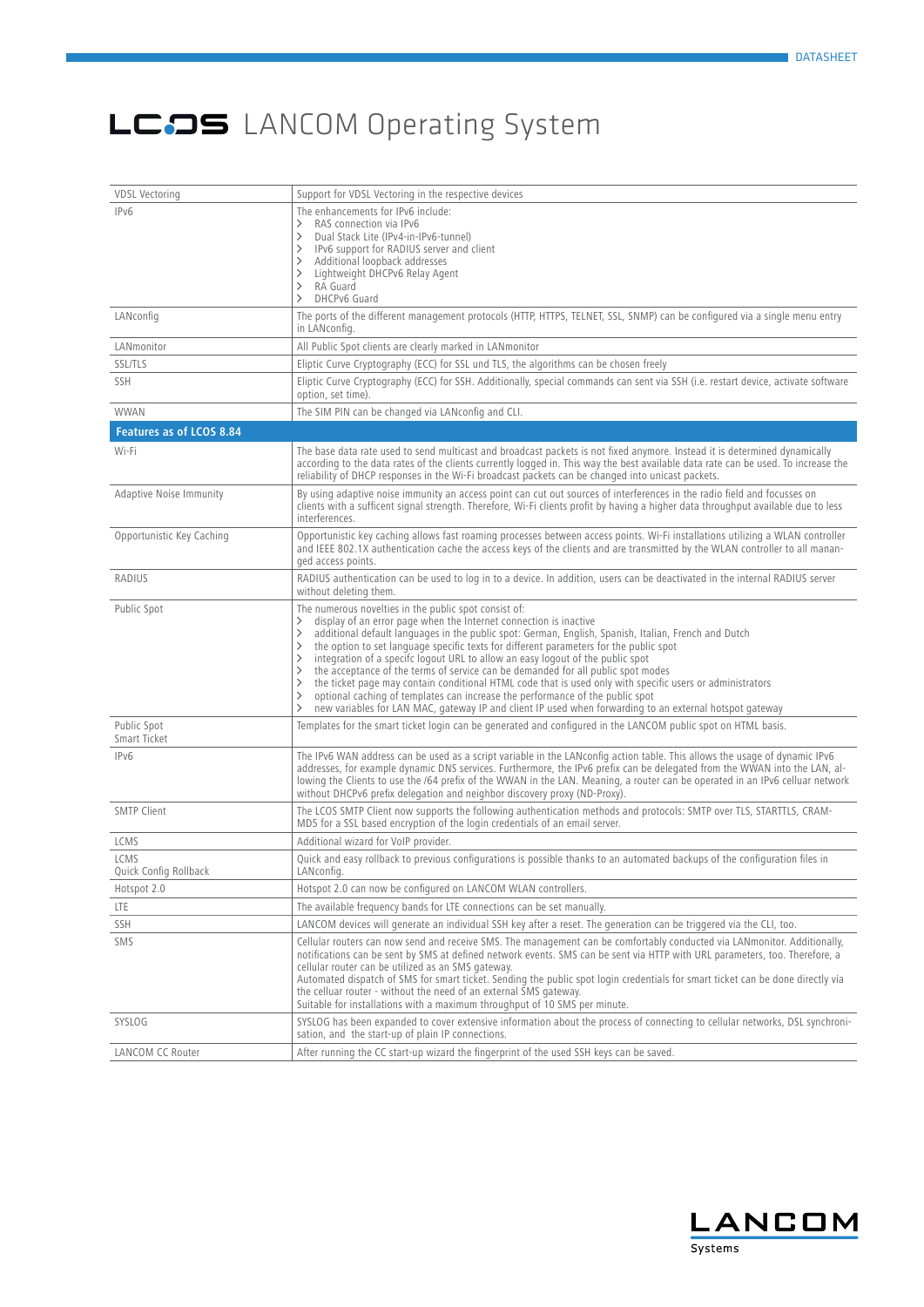| Volume Budget                             | The used data volume of WAN connections can be monitored and different actions can be triggered once certain thresholds are                                                                                                                                                                                                                                                                                                                                   |
|-------------------------------------------|---------------------------------------------------------------------------------------------------------------------------------------------------------------------------------------------------------------------------------------------------------------------------------------------------------------------------------------------------------------------------------------------------------------------------------------------------------------|
|                                           | passed.<br>This feature is only available for the following devices:                                                                                                                                                                                                                                                                                                                                                                                          |
|                                           | 1781er series<br>$\rightarrow$                                                                                                                                                                                                                                                                                                                                                                                                                                |
|                                           | L-45x series<br>$\rightarrow$<br>1780EW-3G, 1780EW-4G<br>ゝ                                                                                                                                                                                                                                                                                                                                                                                                    |
|                                           | 9100+ VPN, 7100+ VPN, 9100 VPN, 7100 VPN<br>$\rightarrow$                                                                                                                                                                                                                                                                                                                                                                                                     |
|                                           | WLC-4006+<br>ゝ<br>IAP-321, IAP-321-3G, IAP-3G<br>ゝ                                                                                                                                                                                                                                                                                                                                                                                                            |
|                                           | OAP-322, OAP-321, OAP-321-3G, OAP-3G<br>ゝ                                                                                                                                                                                                                                                                                                                                                                                                                     |
| Rollout Wizard                            | 831A, 1631E<br>ゝ                                                                                                                                                                                                                                                                                                                                                                                                                                              |
| Features as of LCOS 8.82                  | A default rollout wizard is now available on all LANCOM devices which can be used to obtain rollout configurations.                                                                                                                                                                                                                                                                                                                                           |
| Hotspot 2.0                               | The new Wi-Fi standard IEEE 802.11u (Hotspot 2.0) allows for a seamless transition from the cellular network into Wi-Fi                                                                                                                                                                                                                                                                                                                                       |
|                                           | hotspots. Authentication methods using SIM card information, certificates or username and password, enable an automatic,<br>encrypted login to Wi-Fi hotspots of roaming partners - without the need to manually enter login credentials.                                                                                                                                                                                                                     |
| Wi-Fi                                     | The ARP/NDP handling of Access Points was improved to allow storing of multiple IPv6 address per MAC address. In addition,<br>broadcasts and multicasts can be deactivated for a radio cell. Furthermore, band steering can be configured in profiles of a<br>WLAN controller.                                                                                                                                                                                |
| Public Spot                               | One of the improvements is an easy login to a Public Spot by just accepting the terms of service. A temporary user with limited<br>bandwidth or online time is created in the background. Additionally, the source VLAN and the NAS port ID can be transmitted<br>in the Public Spot URL to allow different welcome pages based on the information given. Additionally, a VLAN can be assigned<br>to a Public Spot user dynamically after a successful login. |
| Public Spot<br>Re-Login                   | The Public Spot identifies known Wi-Fi clients for an automatic authentication. After an initial authentication, the hotspot<br>stores the relevant client information so that there is no need for an additional manual entering of login credentials - signifi-<br>cantly increased comfort for regular quests.                                                                                                                                             |
| Public Spot<br>Bandwidth Management       | The available bandwidth for Public Spot user groups (e.g. "gold", "silver", "bronze") can be individually configured: An ideal<br>functionality for preferring "premium users" and for limiting the bandwidth for standard accounts.                                                                                                                                                                                                                          |
| Public Spot<br>WISPr                      | Wireless Internet Service Provider roaming allows smart clients to connect to a Public Spot without the need of manual input of<br>login credentials on a website.                                                                                                                                                                                                                                                                                            |
| RADIUS                                    | The maximum length of the realm entry for RADIUS forwarding was increased to 64 characters. Additionally, a bandwidth<br>limitation can be set for all clients connected via LAN or Access Points directly connected to the LAN.                                                                                                                                                                                                                              |
| SYSLOG                                    | The amount of stored entries in the internal SYSLOG server was increased to over 20,000. The maximum age of entries can now<br>be defined in hours, days, and months.                                                                                                                                                                                                                                                                                         |
| ARF per DNS                               | DNS forwarding can be configured separately for each ARF network.                                                                                                                                                                                                                                                                                                                                                                                             |
| DHCPv6                                    | The DHCPv6 server of LANCOM devices includes the 'reconfigure' feature, which is used by the DHCPv6 server to force clients to<br>renew various information, such as IP addresses, prefixes or DNS server.                                                                                                                                                                                                                                                    |
| LANconfig with SSH                        | SSH can be used as an additional protocol in LANconfig to configure or to upload firmwares or files to a device.                                                                                                                                                                                                                                                                                                                                              |
| <b>WWAN</b>                               | A login that was denied by the cellular provider, is clearly communicated to the user via LCOS, LANmonitor and SYSLOG.                                                                                                                                                                                                                                                                                                                                        |
| Firewall                                  | The source routing tag can be used in the firewall to set up rules for different ARF contexts independently from each other.                                                                                                                                                                                                                                                                                                                                  |
| Public Spot<br><b>PMS Accounting Plus</b> | This option simplifies the charging of hotspot fees. The LANCOM Public Spot option is an add-on extra that can be installed on<br>LANCOM devices. In combination with a property management system (PMS), it enables quests to register and pay for Internet<br>guest access. This is carried out via the FIAS interface, which provides direct communication between a LANCOM device and<br>FIAS-based systems such as Micros Fidelio.                       |
| Features as of LCOS 8.80                  |                                                                                                                                                                                                                                                                                                                                                                                                                                                               |
| IPv6<br>Dual Stack                        | IPv6 functionality can be enabled and disabled globally. IPv6 functions can be used additionally to IPv4.<br>Operation modes: IPv4, IPv4/IPv6, IPv6<br>Supported IPv6 address types: link local, global unicast. unique local                                                                                                                                                                                                                                 |
| IPv6<br>Router                            | Possible step-by-step migration of the network configuration by using the seperated IPv6 router with a designated routing<br>table.                                                                                                                                                                                                                                                                                                                           |
| IPv6<br>Internet connection               | Available methods to establish an IPv6 internet connection:<br>IPv6 tunnel using an IPv4 network<br>≻<br>Native IPv6 over PPP (IPv6CP) with address configuration by the autoconfiguration and with multi link PPP support<br>ゝ<br>Native IPv6 over IPoE with either static automatic address configuration, autoconfiguration or DHCPv6<br>≻<br>(DSLoL only with native IPv6 in exclusive mode available)                                                    |
| IPv6<br>Tunnel technologies               | The following IPv6 tunnel technologies are available to realize an IPv6 internet connection by using an IPv4 connection.<br>6to4 tunnel<br>ゝ<br>6in4 tunnel<br>ゝ<br>6rd tunnel with either static configuration or dynamic configuration by DHCPv4<br>≻                                                                                                                                                                                                       |
| IPv6<br>over PPP (IPv6CP)                 | IPv6 can be used at a single IPv6 PPP session or in a dual stack IPv4/IPv6 session.                                                                                                                                                                                                                                                                                                                                                                           |
| IPv6<br>DHCPv6 Server                     | Supports stateless and stateful mode. Supported options: IPv6 address (IA_NA), Prefix Delegation (IA_PD), DNS Server, DNS<br>Search List, and Rapid Commit                                                                                                                                                                                                                                                                                                    |
| IPv6<br><b>DHCPv6 Client</b>              | Supports stateless and stateful mode. Supported options: IPv6 address (IA_NA), Prefix Delegation (IA_PD), DNS Server, DNS<br>Search List, FQDN, Rapid Commit, and Reconfigure.                                                                                                                                                                                                                                                                                |
| IPv6<br>DHCPv6 Relay Agent                | Forwarding of DHCPv6 messages between DHCPv6 clients and DHCPv6 servers in different networks.                                                                                                                                                                                                                                                                                                                                                                |

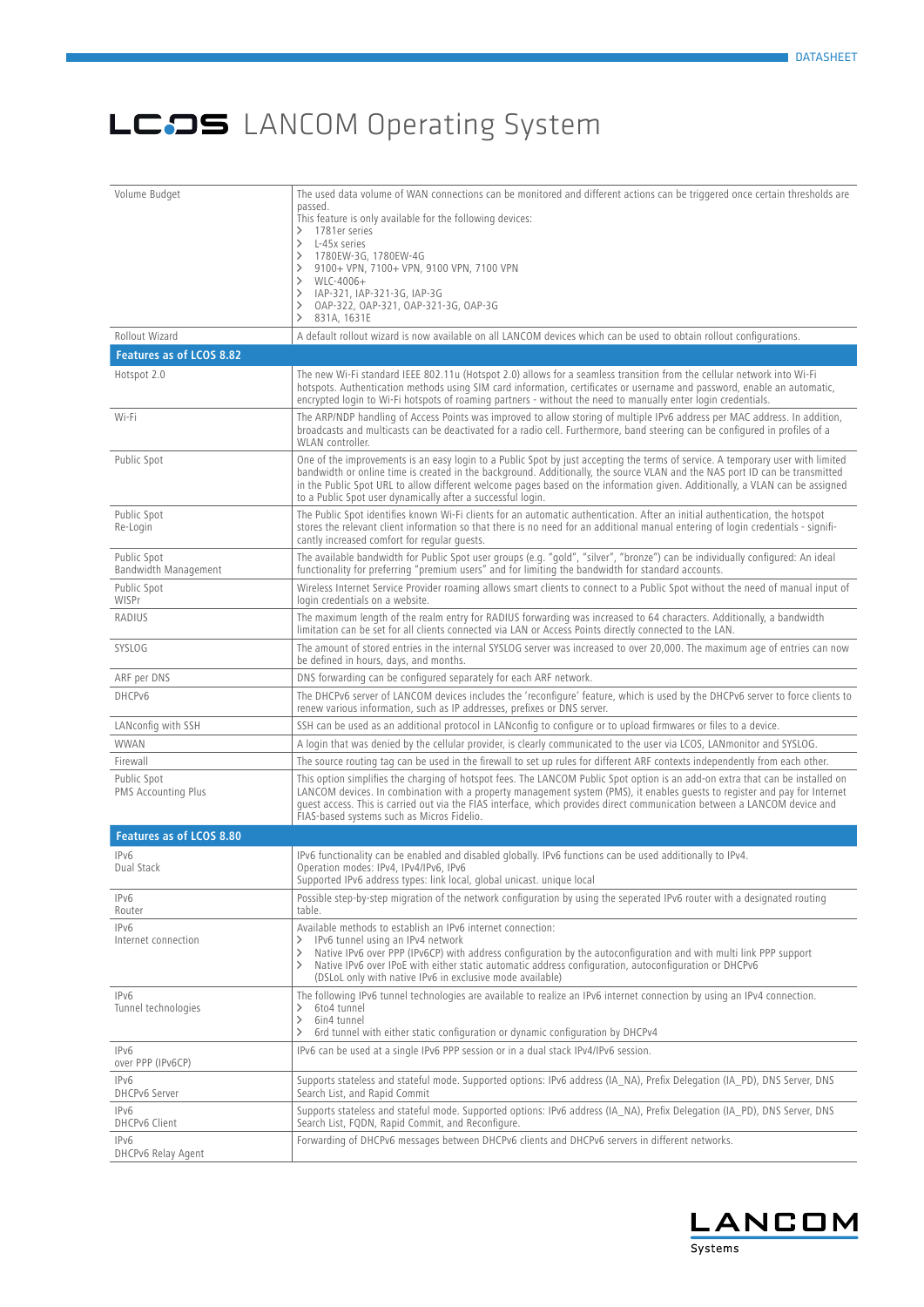| IPv6<br>Stateless Address Autoconfiguration<br>(SLAAC) | Automatic configuration of an IPv6 address by using the MAC address of received router advertisements according to EUI-64.                                                                                                                                                                                                                                                                                                                                                                                                                                                                                                                                                              |
|--------------------------------------------------------|-----------------------------------------------------------------------------------------------------------------------------------------------------------------------------------------------------------------------------------------------------------------------------------------------------------------------------------------------------------------------------------------------------------------------------------------------------------------------------------------------------------------------------------------------------------------------------------------------------------------------------------------------------------------------------------------|
| IPv6<br>Neighor Discovery Protocol (NDP)               | Responsible for automatic detection of network devices and the corresponding IPv6 addresses in the same network segment.<br>Possible configuration of multiple subnets by using router advertisements according to the delegated prefix of the provider.<br>Operation modes: Router, Host                                                                                                                                                                                                                                                                                                                                                                                               |
| IPv6 Firewall                                          | Fully configurable stateful inspection firewall.                                                                                                                                                                                                                                                                                                                                                                                                                                                                                                                                                                                                                                        |
| IPv6<br>LCOS applications                              | Supported applications to date: WEBconfig, SSH, Telnet, DNS, TFTP<br>Additional applications will be supported with further development.                                                                                                                                                                                                                                                                                                                                                                                                                                                                                                                                                |
| IPv6<br>LANconfig support                              | IPv6 support for LANconfig consists of the search and configuration of devices over IPv6.<br>Operating modes: IPv4, IPv4/IPv6, IPv6                                                                                                                                                                                                                                                                                                                                                                                                                                                                                                                                                     |
| <b>Band Steering</b>                                   | Band Steering allows dual radio Access Point to assign a preferred frequency band to a client (2.4 GHz or 5 GHz). This allows<br>to suppress probe responses in the non-preferred band to clients that are already known to be able to operate in the preferred<br>band.                                                                                                                                                                                                                                                                                                                                                                                                                |
| Spectral Scan                                          | Using Spectral Scan (via WEBconfig) allows a spectral analysis of the wireless medium directly at the Access Point. This can be<br>used to identify and analyse interferences. The feature is available for the following devices:<br>$\geq$ L-45x series<br>$\rightarrow$<br>L-32x series<br>1781AW, 1781EW<br>ゝ<br>1780EW-3G<br>$\rightarrow$                                                                                                                                                                                                                                                                                                                                         |
| DFS                                                    | Conformance to DFS as of ETSI 301 893 version 1.6.1 - DFS 4                                                                                                                                                                                                                                                                                                                                                                                                                                                                                                                                                                                                                             |
| UUID info element for Wi-Fi APs                        | Access Points can include a UUID element in their beacons which identifies them as a LANCOM Access Point. The UUID element<br>is dependent on the device, so an Access Point with two Wi-Fi modules will send the same UUID on both modules.                                                                                                                                                                                                                                                                                                                                                                                                                                            |
| RADIUS server per SSID                                 | An individual RADIUS server can be assigned to each SSID profile in the WLC configuration.                                                                                                                                                                                                                                                                                                                                                                                                                                                                                                                                                                                              |
| Alternative WLC via DNS                                | Managed Access Poins can obtain addresses of alternative WLCs via DNS.                                                                                                                                                                                                                                                                                                                                                                                                                                                                                                                                                                                                                  |
| Public Spot                                            | Funktionality of the Public Spot was improved by adding a setup wizard and the option to let users request the login credentials<br>via e-mail or mobile with the Smart Ticket system. A new set of rules for specific users has been implemented which allows<br>the administration of the user management. Furthermore, the new user wizard allows to set the number of multiple logins and<br>if the user name is case-sensitive or not. In Addition, the free network table was expanded and supports now wildcards and<br>domains that can be reached via multiple IP addresses. Furthermore, an XML interface is available for communication with an<br>external hotspot gateway. |
| SYSLOG, boot log, and event log                        | SYSLOG, boot log and event log can be saved boot persistent.<br>This feature is only available for the following devices:<br>1781 series<br>$\left. \right.$<br>$\rightarrow$<br>1681 series<br>L-45x series<br>ゝ<br>1780EW-3G<br>ゝ<br>9100 VPN, 7100 VPN<br>ゝ<br>WLC-4100, WLC-4025+<br>><br>IAP-321, IAP-321-3G, IAP-3G<br>><br>$\rightarrow$<br>OAP-321, OAP-321-3G, OAP-3G                                                                                                                                                                                                                                                                                                          |
| Logging of configuration changes                       | Configuration changes done by command line interface on a LANCOM device can now be logged via SYSLOG.                                                                                                                                                                                                                                                                                                                                                                                                                                                                                                                                                                                   |
| Packet capture in WEBconfig                            | Possibility to generate packet dumps by remote on a LANCOM device and to save them locally. These can be later analyzed by<br>Wireshark or similar tools.                                                                                                                                                                                                                                                                                                                                                                                                                                                                                                                               |
| <b>VPN</b>                                             | Additions in the VPN area include the support for Diffie Hellman Group 14 and intelligent pre-calculation of DH keys for faster<br>connecting.                                                                                                                                                                                                                                                                                                                                                                                                                                                                                                                                          |
| <b>IPSec</b>                                           | Replay Detection according to the IPSec standard to protect against replay attacks.                                                                                                                                                                                                                                                                                                                                                                                                                                                                                                                                                                                                     |
| SSH / SCP                                              | SSH / SCP can be used to upload certificates and configuration files to a LANCOM device. Furthermore, the crypto protocols and<br>key lengths used by SSH can be configured.                                                                                                                                                                                                                                                                                                                                                                                                                                                                                                            |
| LANCOM myVPN                                           | Additional configuration options are available for optaining a VPN profile. Optaining a VPN profile via the WAN connection can<br>be prohibited and in the brute force protection it can be set how many unsuccessful attempts are allowed.                                                                                                                                                                                                                                                                                                                                                                                                                                             |
| Fast roaming<br>for Wi-Fi APs in client mode           | Wi-Fi Access Points operating in client mode now support PMK caching and preauthentication according to 802.1x to speed<br>up roaming. In addition, dual radio Access Points in client mode coordinate now the roaming procedure of the Wi-Fi module to<br>ensure that at least one will stay connected at all times.                                                                                                                                                                                                                                                                                                                                                                   |
| LLDP                                                   | LLDP is used to automatically detect devices and their topology in the network.                                                                                                                                                                                                                                                                                                                                                                                                                                                                                                                                                                                                         |
| Scripting                                              | The TAB command used for scripting was extended. Now, an unknown column will not cause a syntax error but will be ignored<br>instead. This allows to use the same script for devices with a different feature set.                                                                                                                                                                                                                                                                                                                                                                                                                                                                      |
| GPS Time                                               | The GPS transmitted time can be used to set the system time.                                                                                                                                                                                                                                                                                                                                                                                                                                                                                                                                                                                                                            |
| Content Filter                                         | The LANCOM Content Filter is using a Concurrent User Model, which checks how many user are using the content filter at any<br>given time and not how many user are allowed overall.                                                                                                                                                                                                                                                                                                                                                                                                                                                                                                     |
| LANmonitor                                             | LANmonitor now shows the active ethernet ports and IPv6 addresses. In addition the DHCP Server is displayed, including the<br>leases with time stamp.                                                                                                                                                                                                                                                                                                                                                                                                                                                                                                                                   |
| LANconfig                                              | LANconfig uses the built-in web browser to open WEBconfig by default. Furthermore, the usability of LANconfig has been<br>enhanced by including the Quickfinder in selection menus and the structure is easier accessible due to the new overview tables.<br>Generating secure passwords in LANconfig has been improved.                                                                                                                                                                                                                                                                                                                                                                |

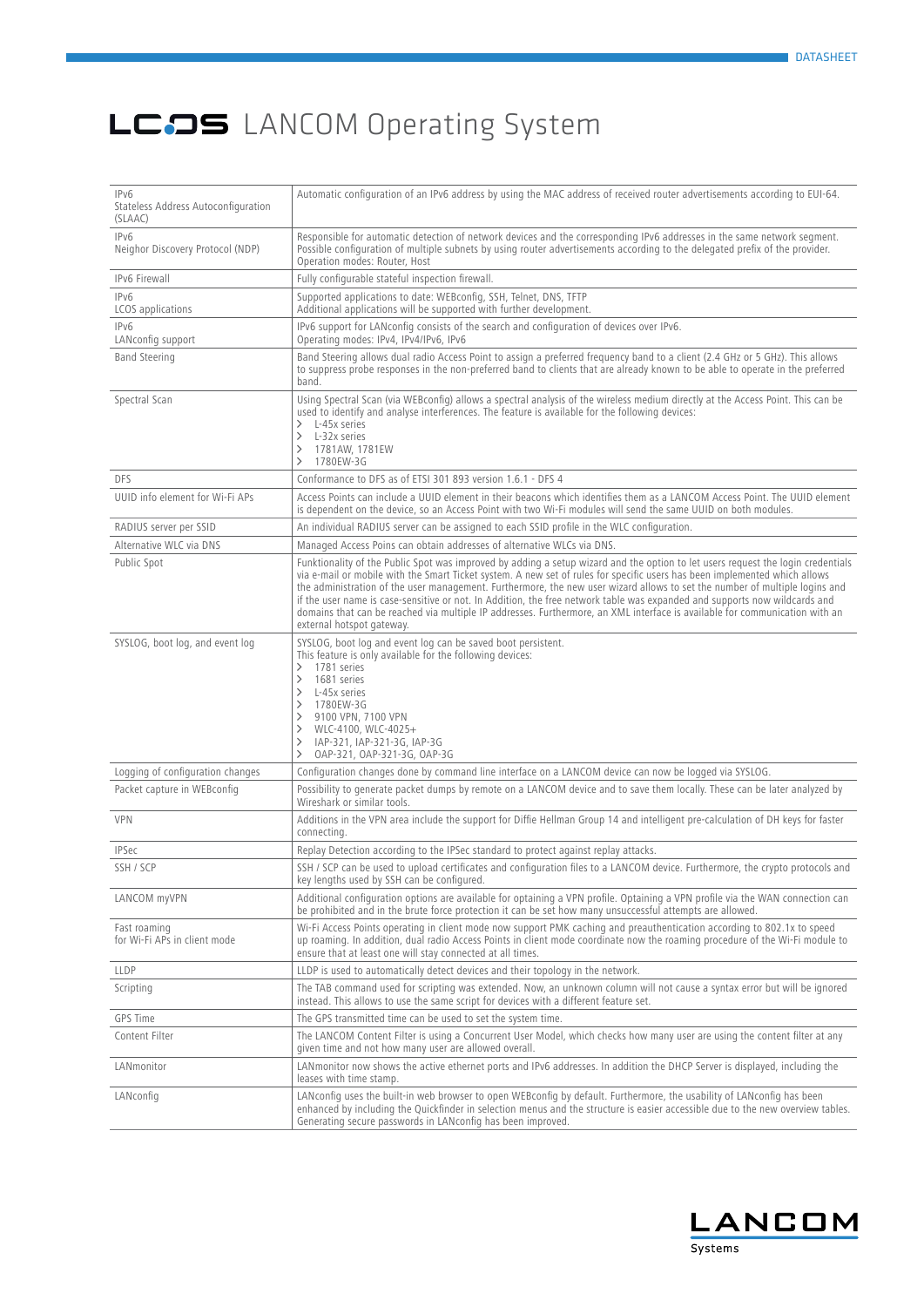| Features as of LCOS 8.62                |                                                                                                                                                                                                                                                                                                                                                                                                                                                                                                                                    |  |
|-----------------------------------------|------------------------------------------------------------------------------------------------------------------------------------------------------------------------------------------------------------------------------------------------------------------------------------------------------------------------------------------------------------------------------------------------------------------------------------------------------------------------------------------------------------------------------------|--|
| LANCOM myVPN                            | LCOS now supports the LANCOM myVPN app. The myVPN app for iOS devices allows the complete configuration of IPSec VPN<br>on your device in just a few steps. Afterwards, the integrated VPN client can establish a secure VPN connection to a LANCOM<br>router. In the process of the configuration the app will download the VPN profile from the LANCOM router via HTTPS and will<br>automatically enter the profile data in the VPN client of the iOS device. (Availability via the Apple AppStore)                              |  |
| WLC-6 Option                            | The WLC-6 option allows to use the LANCOM WLAN controller functions on a LANCOM router. Up to six LANCOM access points<br>and Wi-Fi routers can be managed centrally.<br>Supported routers: 1781EF, 1781A, 1781A-3G, 1781-4G                                                                                                                                                                                                                                                                                                       |  |
| Public Spot                             | Multi-login for new public spot users can now be set via the wizard or an URL command while generating it. This way a user<br>can use the same access information on multiple devices. Furthermore, additional information is shown in the user manage-<br>ment wizard: online-time, traffic, status, MAC address, and IP address.                                                                                                                                                                                                 |  |
| VolP                                    | The default value regarding WAN access by SIP users has been changed to 'denied'. In addition, the wizard for adding new SIP<br>users has been updated and will now ask if access via WAN is wanted.                                                                                                                                                                                                                                                                                                                               |  |
| IKE and IPSec                           | The default proposal lists for IKE and IPSec have been revised. AES-256 bit was added to improve security when using default<br>settings.                                                                                                                                                                                                                                                                                                                                                                                          |  |
| Wi-Fi                                   | The additional value 'tightened' was added to the selection of the setting supress SSID broadcast. If chosen, the access point<br>will only send probe responses to clients which use the correct SSID.                                                                                                                                                                                                                                                                                                                            |  |
| Features as of LCOS 8.60                |                                                                                                                                                                                                                                                                                                                                                                                                                                                                                                                                    |  |
| LCMS<br>Flexible Group Configuration    | The flexible group configuration of LANconfig offers easy generation of configuration templates for groups of LANCOM devices.<br>With these templates it is possible to configure multiple parameters on devices that share them and only individual parameters<br>have to be configured manually on each single device.                                                                                                                                                                                                           |  |
| LCMS<br>CSV Import                      | By using the CSV import of LANconfig, multiple devices can be added at once. In addition, the CSV import can also be used to<br>create multiple configuration files for further usage.                                                                                                                                                                                                                                                                                                                                             |  |
| Public Spot                             | New and improved wizards for user management simplify generating, administrating and deleting user accounts. One of those<br>is the voucher wizard with which it is possible to generate and print a whole batch of vouchers. In addition, export of the user<br>list of the public spot in the CSV format is available. Further improvements of the public spot are an extension of the forwarding<br>URL which can now consist of 251 characters and the option to set the size of the public spot station-table-limit manually. |  |
| Wi-Fi P2P Links                         | Up to 16 point to point links can now be configured for each WiFi module.                                                                                                                                                                                                                                                                                                                                                                                                                                                          |  |
| <b>WLAN Controller</b>                  | The RF field optimization was improved by using a new method to determine interferences.                                                                                                                                                                                                                                                                                                                                                                                                                                           |  |
| Wi-Fi Security                          | Clients which were assigned different VLANs by the 802.1x authentication are now unable to decrypt broadcasts and multicasts<br>meant for different VLANs due to VLAN specifc group keys.                                                                                                                                                                                                                                                                                                                                          |  |
| Wi-Fi 40 MHz mode                       | The 40 MHz modus in the 2,4 GHz frequency band was extended by a "good neighbor" funcionality, which is used as the new<br>default setting. This ensures the reduction of the channel bandwidth to 20 MHz in case of overlapping in the frequency band<br>when using 40 MHz channels.                                                                                                                                                                                                                                              |  |
| PPTP                                    | A PPTP tunnel can be encrypted by using an MPPE encryption. This allows mobile devices using the android operating system to<br>connect to the company's network via secured access.                                                                                                                                                                                                                                                                                                                                               |  |
| SYSINFO                                 | SYSINFO was expanded to show and transmit location and the first comment.                                                                                                                                                                                                                                                                                                                                                                                                                                                          |  |
| TLS 1.1 / 1.2                           | TLS 1.1 and 1.2 are supported to provide better security. The TLS protocol is used by LCOS in the following modules: HTTP over<br>SSL, Telnet over SSL, RADSEC, CAPWAP/DTLS, EAP-TLS/PEAP/TTLS.                                                                                                                                                                                                                                                                                                                                    |  |
| Command Line Enhancements               | To ease the work with large tables using the command line it is now possible to jump into the table rows as if you would jump<br>into a new directory to get a list of the parameters. Additionally, various show and dir/ls commands can now be filtered similar<br>to traces.                                                                                                                                                                                                                                                    |  |
| <b>DHCP Vendor Class</b>                | The DHCP vendor class identifier can now be set manually to increase compatibility to various ISPs.                                                                                                                                                                                                                                                                                                                                                                                                                                |  |
| PPPoA / IPoA Support                    | The LANCOM 1781 router series with integrated modem support now PPPoA and IPoA as WAN protocols.                                                                                                                                                                                                                                                                                                                                                                                                                                   |  |
| <b>IPSec</b>                            | Unified and recommended default IPSec lifetimes are now being used.                                                                                                                                                                                                                                                                                                                                                                                                                                                                |  |
| LCOSCAP                                 | LCOSCAP offers the possibility to generate packet dumps by remote on a LANCOM device and to save them locally. These can<br>be later analyzed by Wireshark or similar tools.                                                                                                                                                                                                                                                                                                                                                       |  |
| Advanced VPN Client<br>Seamless Roaming | By using a LANCOM Advanced VPN Client (Version 2.3) a VPN connection to a LANCOM router (LCOS 8.6) will be established<br>again without asking for new credentials after an internet connection loss. The new connection can even be established over a<br>different medium. Seamless roaming is especially interesting if one time passwords or RSA token are used for authentication.                                                                                                                                            |  |
| Feature and License Activation          | Extensions of the content filter license does not require a reboot of the device.                                                                                                                                                                                                                                                                                                                                                                                                                                                  |  |
| SIP ALG                                 | The SIP ALG (Application Layer Gateway) acts as a proxy for SIP communication. For SIP calls the ALG opens the necessary ports<br>on the firewall for the corresponding media packets. By using automatic address translation for devices inside the LAN, the use<br>of STUN is no longer needed.<br>Available for the following devices: LANCOM 1781 series, 1780EW-3G, 1681V, 1631E, 831A, 7100 VPN, 9100 VPN, WLC-4006,<br>WLC-4025+, WLC-4100, IAP-3G, IAP-321-3G, OAP-3G, OAP-321-3G                                          |  |
| Features as of LCOS 8.50                |                                                                                                                                                                                                                                                                                                                                                                                                                                                                                                                                    |  |
| LANCOM QuickFinder                      | Search filter in LANconfig, including device configurations, LANmonitor and WLANmonitor. In a configuration you can search<br>for units, values and descriptions (selectable). All hits will be highlighted and the menu will be reduced to pages which contain<br>hits. When searching in WLANmonitor or the device list in LANconfig, views will be shortened to lines with hits. In LANmonitor<br>you can flick through the different hits easily.                                                                              |  |
| Layer-3 Tunneling                       | Layer-3 Tunneling in conformity with the CAPWAP standard allows the bridging of Wi-Fis per SSID to a separate IP subnet. Lay-<br>er-2 packets are encapsulated in Layer-3 tunnels and transported to a LANCOM WLAN controller. By doing this the access point<br>is independent of the present infrastructure of the network. Possible applications are roaming without changing the IP address<br>and compounding SSIDs without using VLANs.                                                                                      |  |
| Content Filter                          | Filtering of HTTPS requests. New and easier to use override function requires just one click. Possible number of users is doubled<br>on all supported devices. Enhanced performance by software optimization.                                                                                                                                                                                                                                                                                                                      |  |

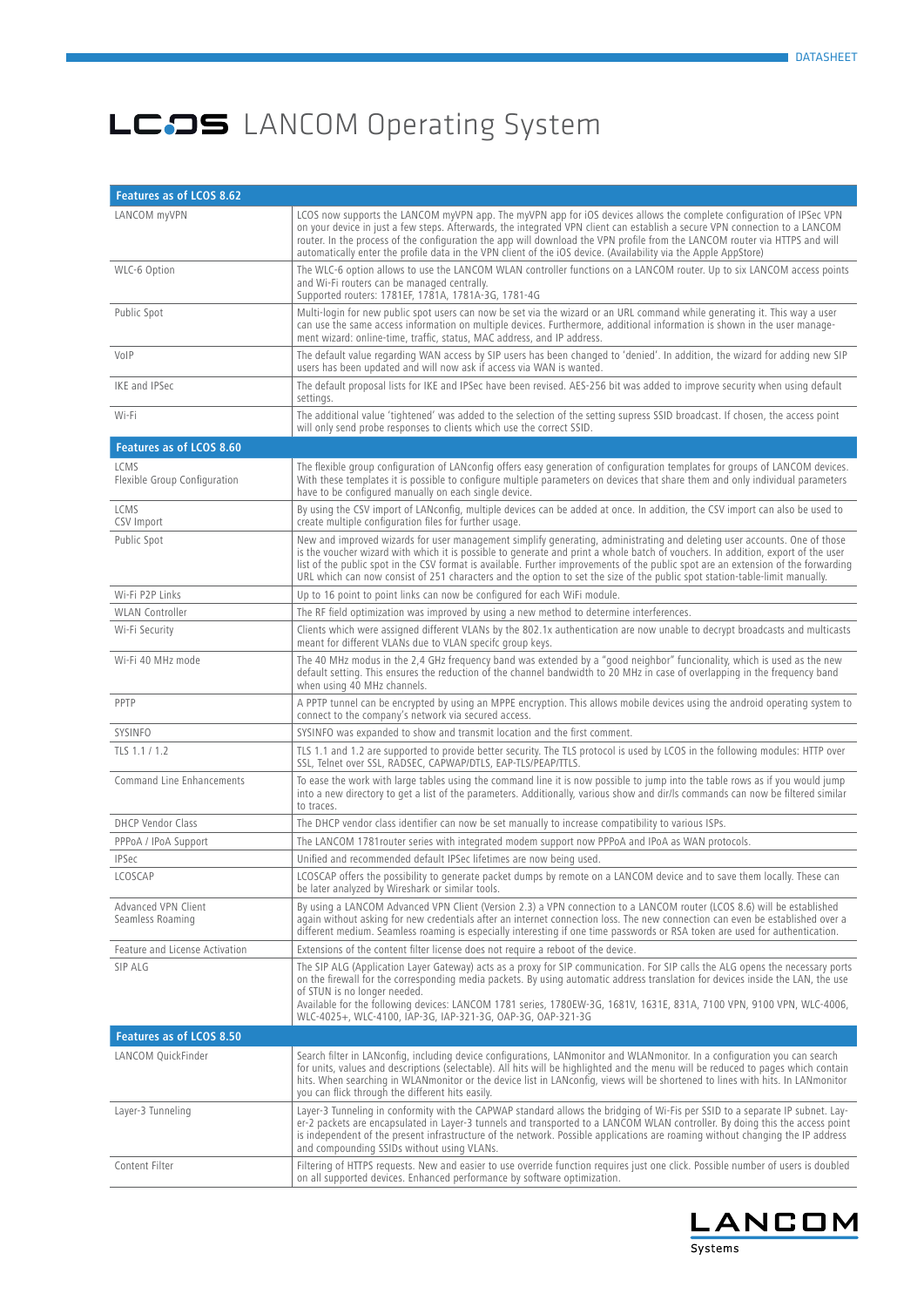| Programmable Rollout Wizard     | Allows the programming of a customized wizard to simplify the rollout in projects. Support for customized templates and logos<br>provide a way to generate a brand specific look. Available for LANCOM 1681V, 1711+ VPN, 1721+ VPN, 1751 UMTS, 1811n<br>Wireless, 1821n Wireless.                                                                                                                                                                                                                                                                                                                                                                                                                                                                                                                                                                                                                                                                                                                           |
|---------------------------------|-------------------------------------------------------------------------------------------------------------------------------------------------------------------------------------------------------------------------------------------------------------------------------------------------------------------------------------------------------------------------------------------------------------------------------------------------------------------------------------------------------------------------------------------------------------------------------------------------------------------------------------------------------------------------------------------------------------------------------------------------------------------------------------------------------------------------------------------------------------------------------------------------------------------------------------------------------------------------------------------------------------|
| <b>OCSP Client</b>              | Check X.509 certifications by using OCSP (Online Certificate Status Protocol) in real time as an alternative to CRLs.                                                                                                                                                                                                                                                                                                                                                                                                                                                                                                                                                                                                                                                                                                                                                                                                                                                                                       |
| Public Spot Option              | The Public Spot Option (max. 64 users) is now available for the routers $1711 + VPN$ and $1721 + VPN$ , too.                                                                                                                                                                                                                                                                                                                                                                                                                                                                                                                                                                                                                                                                                                                                                                                                                                                                                                |
| WLC Public Spot Option          | The WLC Public Spot Option (unlimited number of users) is now available for the central site gateways 7100 VPN and 9100<br>VPN, too.                                                                                                                                                                                                                                                                                                                                                                                                                                                                                                                                                                                                                                                                                                                                                                                                                                                                        |
| SYSINFO                         | SYSINFO provides additional information. Hash value for the current configuration, time stamp of the last configuration change,<br>a persistent counter of the number of configuration changes and the output of the value CONFIG_STATUS.                                                                                                                                                                                                                                                                                                                                                                                                                                                                                                                                                                                                                                                                                                                                                                   |
| Load Commands                   | LoadFirmware, LoadConfig and LoadScript can now be executed conditionally in case certain requirements are met. For examp-<br>le, the command LoadFirmware could be executed on a daily basis and check each time if the current firmware is up to date<br>or if a new version is available. In addition, LoadFile was implemented and allows the upload of files including certificates and<br>secured PKCS-12 containers. HTTP and HTTPS are now supported by all commands as well.                                                                                                                                                                                                                                                                                                                                                                                                                                                                                                                       |
| <b>SSL/TLS</b>                  | HTTPS client authentication by certificate.                                                                                                                                                                                                                                                                                                                                                                                                                                                                                                                                                                                                                                                                                                                                                                                                                                                                                                                                                                 |
| <b>HTTPS Server</b>             | Option to choose if an uploaded certificate or the default certificate is used by the HTTPS server.                                                                                                                                                                                                                                                                                                                                                                                                                                                                                                                                                                                                                                                                                                                                                                                                                                                                                                         |
| Configuration Dialog            | Any viewed page of a configuration is saved in a history. It can be easily accessed by a drop down menu or by simply flicking<br>through it.                                                                                                                                                                                                                                                                                                                                                                                                                                                                                                                                                                                                                                                                                                                                                                                                                                                                |
| Trace Application               | The trace window can be opened in LANconfig from the , device' menu for the selected device.                                                                                                                                                                                                                                                                                                                                                                                                                                                                                                                                                                                                                                                                                                                                                                                                                                                                                                                |
| Automatic Software Update       | Voluntary automatic updates for LCMS. Search online for LCOS updates for devices managed by LANconfig on the myLANCOM<br>download server (myLANCOM account mandatory). Updates can be applied directly after the download or at a later time.                                                                                                                                                                                                                                                                                                                                                                                                                                                                                                                                                                                                                                                                                                                                                               |
| Features as of LCOS 8.00        |                                                                                                                                                                                                                                                                                                                                                                                                                                                                                                                                                                                                                                                                                                                                                                                                                                                                                                                                                                                                             |
| Content filter<br>(Option)      | Optional content filter for web surfing through an HTTP proxy. Configuration of filter profiles for different categories and catego-<br>ry groups. Allocation of time profiles. Customization with your own black and white lists, which also work with wildcards. Opti-<br>onal override mechanisms per category/category group make it easy to handle exceptions. Filter profiles can be applied flexibly<br>with the aid of firewall actions. Individual adaptation to show blocking/error in each language, or by linking to a separate web<br>server. Convenient configuration and organization of filter profiles with LANconfig. Preset profiles for standard applications.<br>E-mail/Syslog/SNMP notification of license expiry. Wizard for quick and easy setup of the content filter function in standard<br>environments. Statistical reports of content filter usage (category hitlist and allocation, top ten of visited web sites, maximum<br>and average response times, etc.) in LANmonitor |
| <b>IPSec over HTTPS</b>         | New item for VPN tunnels; this alternative transmits VPN data via TCP over port 443 (like HTTPS). Encapsulates IPSec VPN in<br>TCP over port 443 which can go through firewalls in networks where e. g. port 500 for IKE is blocked. Suitable for client-to-site<br>connections (with LANCOM Advanced VPN Client 2.22 or later) and site-to-site connections (LANCOM VPN gateways or routers<br>with LCOS 8.0 or later). With the function "IPSec over HTTPS" activated, a LANCOM Advanced VPN Client initially attempts to<br>establish a conventional IPSec tunnel (low overhead). If this doesn't work, IPSec is encapsulated in TCP over port 443. IPSec<br>over HTTPS is based on the VPN Path Finder technology from NCP                                                                                                                                                                                                                                                                              |
| WLC/load balancing              | LANCOM Wireless LAN controllers now also support load balancing for WAN connections, allowing multiple connections to be<br>bundled for better performance                                                                                                                                                                                                                                                                                                                                                                                                                                                                                                                                                                                                                                                                                                                                                                                                                                                  |
| WLC/802.1X                      | RADIUS accounting as per IEEE 802.1X can be configured for any SSID individually managed by a Wireless LAN controller                                                                                                                                                                                                                                                                                                                                                                                                                                                                                                                                                                                                                                                                                                                                                                                                                                                                                       |
| WLC/channel load display        | WLANmonitor displays the load on each channel where LANCOM access points are managed by wireless LAN controllers                                                                                                                                                                                                                                                                                                                                                                                                                                                                                                                                                                                                                                                                                                                                                                                                                                                                                            |
| Wi-Fi/DFS                       | Recognition of new radar patterns in Wi-Fi according to ETSI 301 893 v. 1.5                                                                                                                                                                                                                                                                                                                                                                                                                                                                                                                                                                                                                                                                                                                                                                                                                                                                                                                                 |
| Wi-Fi/Broken link detection     | If the link of a chosen LAN interface breaks down, a Wi-Fi module can be deactivated to let the associated clients search for a<br>new base station                                                                                                                                                                                                                                                                                                                                                                                                                                                                                                                                                                                                                                                                                                                                                                                                                                                         |
| DHCP                            | DHCP forwarding to multiple (redundant) DHCP servers                                                                                                                                                                                                                                                                                                                                                                                                                                                                                                                                                                                                                                                                                                                                                                                                                                                                                                                                                        |
| Alternative boot configuration  | During rollout devices can be preset with project- or customer-specific settings. Up to two boot- and reset-persistent memory<br>spaces can store customized configurations for customer-specific standard settings (memory space "1") or as a rollout confi-<br>guration (memory space "2"). A short reset (more than 5 seconds) loads the customer-specific standard settings from memory<br>space 1 (if programmed; otherwise LANCOM factory settings). A long reset (more than 15 seconds) loads the rollout configura-<br>tion from memory space 2 (if programmed; otherwise LANCOM factory settings). A further option is the storage of a persistent<br>standard certificate for the authentication of connections during rollouts                                                                                                                                                                                                                                                                   |
| USB setup                       | Automtatic upload of appropriate firmware and configuration files on insertion of USB memory (FAT filesystem) into USB<br>interfaces of LANCOM routers with factory settings. The function can be activated to be used during operation of configured<br>devices. The router checks the files' dates and versions against the current firmware before upload                                                                                                                                                                                                                                                                                                                                                                                                                                                                                                                                                                                                                                                |
| Internal HTTP/HTTPS file server | HTML pages, images and templates for Public Spot pages, vouchers, information pages of the Content Filter can be stored on a<br>USB memory (FAT file system) in a specific folder as an alternative for the limited internal LANCOM router memory                                                                                                                                                                                                                                                                                                                                                                                                                                                                                                                                                                                                                                                                                                                                                           |
| SNMP/MIB                        | New concept for a single, unified LANCOM enterprise MIB for new LANCOM products with LCOS (initially for LANCOM L-32x<br>series and LANCOM Wireless LAN controllers); simplifies the integration into third-party management and monitoring solutions<br>based on SNMP. Central provision of the MIB via LANCOM                                                                                                                                                                                                                                                                                                                                                                                                                                                                                                                                                                                                                                                                                             |
| <b>SSL/TLS</b>                  | Improved security for all services with TLS negotiation (e.g. HTTPS configuration, CAPWAP, load commands via HTTPS) as per<br>RFC 5746. Provides protection from potential weaknesses in TLS key renegotiation                                                                                                                                                                                                                                                                                                                                                                                                                                                                                                                                                                                                                                                                                                                                                                                              |
| SSH & Telnet client             | SSH client functionality compatible to OpenSSH under Linux and Unix operating systems for accessing third-party components<br>from a LANCOM router. Also usable when working with SSH to login to the LANCOM device. Support for certificate- and pass-<br>word-based authentication. Generates its own key with sshkeygen. SSH client functions are restricted to administrators with<br>appropriate rights. Telnet client function to access/administer third-party devices or other LANCOM devices at the command line                                                                                                                                                                                                                                                                                                                                                                                                                                                                                   |
| Internet Access Setup Wizard    | Additional setup of IPTV settings for non-VDSL connections offering T-Entertain                                                                                                                                                                                                                                                                                                                                                                                                                                                                                                                                                                                                                                                                                                                                                                                                                                                                                                                             |
| LANconfig/(W)LANmonitor         | Program windows are displayed in the style used by the operating system. New full-color icons in high resolution. Tree view<br>of the settings pages in the configuration window provides quick access to all settings. Interactive full-text filter for the device<br>list in LANconfig that allows a quick selection of/restriction to relevant entries. New password fields which optionally display<br>the password in plain text and can generate complex passwords. Editing of meta parameters in configuration file headers for<br>automatic configuration upload from USB storage. New application help for LANconfig (W)LANmonitor and Trace                                                                                                                                                                                                                                                                                                                                                       |

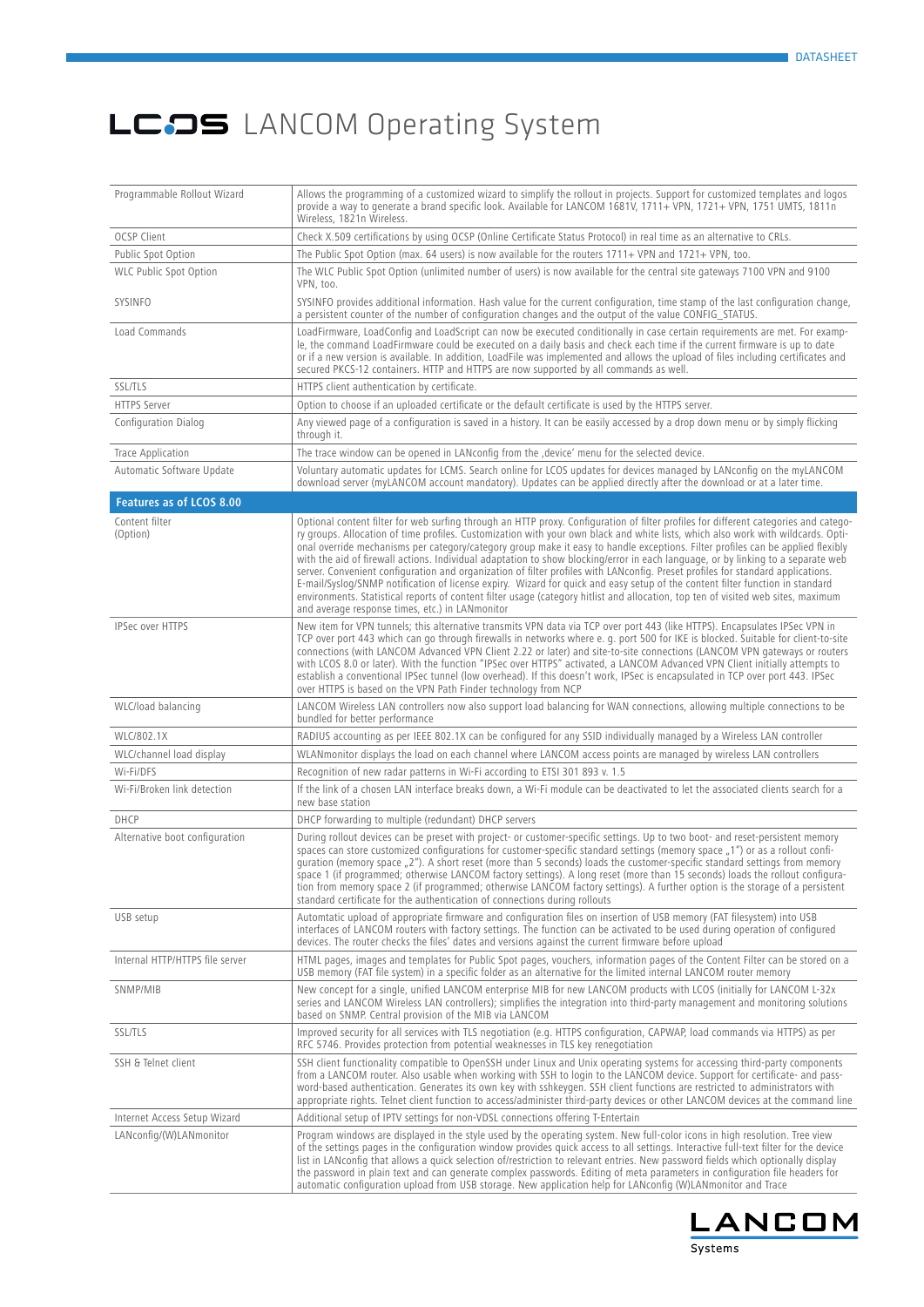| Features as of LCOS 7.80      |                                                                                                                                                                                                                                                                                                                                                                                                                                                                                                                                                                                                                                                                                                                                                                                                                                                                                                                                                                                                                                                                        |  |
|-------------------------------|------------------------------------------------------------------------------------------------------------------------------------------------------------------------------------------------------------------------------------------------------------------------------------------------------------------------------------------------------------------------------------------------------------------------------------------------------------------------------------------------------------------------------------------------------------------------------------------------------------------------------------------------------------------------------------------------------------------------------------------------------------------------------------------------------------------------------------------------------------------------------------------------------------------------------------------------------------------------------------------------------------------------------------------------------------------------|--|
| XAUTH with RADIUS connection  | Connection of XAUTH to RADIUS servers provides the central management of the control over VPN-client access on a per-<br>connection basis. Authentication of VPN-client access additionally by OTP token                                                                                                                                                                                                                                                                                                                                                                                                                                                                                                                                                                                                                                                                                                                                                                                                                                                               |  |
| VPN/certificates              | Simultaneous support for multiple certification authorities with the management of up to nine parallel certificate hierarchies,<br>each with a CA certificate and with reference to CRLs. Indices for simplified addressing of individual certificates, especially<br>when working with the command-line prompt. Wildcards for certificate checks of parts of the identity in the subject, enabling<br>the economical authentication of remote sites in large installations with parallel certificate hierarchies                                                                                                                                                                                                                                                                                                                                                                                                                                                                                                                                                      |  |
| VPN/PPTP                      | Revised algorithms multiply the performance of central-site VPN gateways working with multiple remote stations, especially for<br>VPN and PPTP connections. Up to 32 alternative remote stations, each with its own routing tag, can be defined as a backup<br>for PPTP and VPN connections. Automatic selection may be sequential, or dependant on the last connection, or random (load<br>balancing)                                                                                                                                                                                                                                                                                                                                                                                                                                                                                                                                                                                                                                                                 |  |
| Dos                           | Threshold for half-opened connections for central site devices raised to 1,000                                                                                                                                                                                                                                                                                                                                                                                                                                                                                                                                                                                                                                                                                                                                                                                                                                                                                                                                                                                         |  |
| <b>DHCP</b> cluster           | Depending on the routing context, DHCP servers can be switched into cluster mode if different DHCP servers are active in the<br>context's network. All DHCP negotiations carried out by other DHCP servers are monitored, enabling DNS requests to be resol-<br>ved independently of the DHCP server which was originally used for DNS registration                                                                                                                                                                                                                                                                                                                                                                                                                                                                                                                                                                                                                                                                                                                    |  |
| Routing                       | Packets sent in response to LCOS service requests (e.g. for Telnet, SSH, SNTP, SMTP, HTTP(S), SNMP, etc.) via Ethernet can be<br>routed directly to the requesting station (default) or to a target determined by ARP lookup                                                                                                                                                                                                                                                                                                                                                                                                                                                                                                                                                                                                                                                                                                                                                                                                                                           |  |
| ARF                           | Support for up to 16 ARF contexts (networks) for the 1700 and 1800 series. The routing tag for a packet arriving from a local<br>router is determined by a series of comparisons (in descending order): If the tag matches with a defined network, then the tag<br>is retained; if only one network is defined for the interface where the packet arrived, then the interface tag is taken; if a reverse<br>ARP lookup finds a next hop belonging to a defined network, then its tag is used; alternatively, the tag can be determined from<br>the routing table                                                                                                                                                                                                                                                                                                                                                                                                                                                                                                       |  |
| ARF/Wi-Fi                     | Allocation to a special ARF context for IAPP to enable the exchange of roaming information between access points, instead of<br>transmitting to all ARF contexts defined for an access point (default)                                                                                                                                                                                                                                                                                                                                                                                                                                                                                                                                                                                                                                                                                                                                                                                                                                                                 |  |
| Wi-Fi profiles in client mode | For access points and Wi-Fi routers in client mode, different Wi-Fi profiles can be defined which are independent of the SSID.<br>The profile can be selected depending on signal strength (default) or in a pre-defined sequence of profiles which are indepen-<br>dent of signal strength                                                                                                                                                                                                                                                                                                                                                                                                                                                                                                                                                                                                                                                                                                                                                                            |  |
| Voice Call Manager            | Independent settings for DiffServ marking of signaling (SIP) and media streams (RTP)                                                                                                                                                                                                                                                                                                                                                                                                                                                                                                                                                                                                                                                                                                                                                                                                                                                                                                                                                                                   |  |
| COM-port forwarding           | Data can be forwarded from devices connected via the serial port either with newline conversion for detection and normaliza-<br>tion of line breaks (default), or in a binary mode which ignores line breaks. TCP keepalive as per RFC 1122, keepalive interval,<br>retransmission timeout and count are configurable                                                                                                                                                                                                                                                                                                                                                                                                                                                                                                                                                                                                                                                                                                                                                  |  |
| Ethernet interfaces           | Ethernet interfaces can be set to idle when not in use or, additionally, they can be completely electrically disabled                                                                                                                                                                                                                                                                                                                                                                                                                                                                                                                                                                                                                                                                                                                                                                                                                                                                                                                                                  |  |
| SNMP optimization             | Optimization of SNMP processing and communication with LAN/WLANmonitor. Information for LANmonitor is transmitted only<br>in the form of SNMP traps, which avoids having to repeatedly transmit large tables                                                                                                                                                                                                                                                                                                                                                                                                                                                                                                                                                                                                                                                                                                                                                                                                                                                           |  |
| TACACS+                       | CRON, action-table and script processing can be diverted to avoid TACACS+, so relieving TACACS+ servers of these exceptional<br>actions when rolling-out large installations                                                                                                                                                                                                                                                                                                                                                                                                                                                                                                                                                                                                                                                                                                                                                                                                                                                                                           |  |
| Management in general         | Extended management information relating to device configuration; 8 commentary fields for storing project-specific identities                                                                                                                                                                                                                                                                                                                                                                                                                                                                                                                                                                                                                                                                                                                                                                                                                                                                                                                                          |  |
| CPU load display              | The time period for averaging the CPU load can be set to 1s, 5s, 60s or 300s. The default value is 60s according to the HOST-<br>RESOURCES-MIB                                                                                                                                                                                                                                                                                                                                                                                                                                                                                                                                                                                                                                                                                                                                                                                                                                                                                                                         |  |
| LANconfig                     | Firmware updates and the saving/uploading of configurations for LANCOM managed switches can be directly initiated by LAN-<br>config. The DHCP server supports DHCP options with ARF context-specific types and values. These values can now be set with<br>LANconfig as well. The automatic cleanup of the RADIUS server's user table can be set in LANconfig                                                                                                                                                                                                                                                                                                                                                                                                                                                                                                                                                                                                                                                                                                          |  |
| LANmonitor/WLANmonitor        | In the tree view for large tables (e.g. for VPN and PPTP connections), LANmonitor only displays the most recent changes. The<br>full scope of entries are accessed and viewed in a separate table view. The processing and display of large tables in LANmonitor<br>and WLANmonitor has been optimized                                                                                                                                                                                                                                                                                                                                                                                                                                                                                                                                                                                                                                                                                                                                                                 |  |
| Features as of LCOS 7.70      |                                                                                                                                                                                                                                                                                                                                                                                                                                                                                                                                                                                                                                                                                                                                                                                                                                                                                                                                                                                                                                                                        |  |
| VPN/hardware acceleration     | With LCOS 7.7 the VPN hardware accelration in routers of 1700 and 1800 series is activated, even without VPN-25 Option. The<br>limit of simultaneous VPN connections, however, stays the same (depending on device model and VPN-25 Option)                                                                                                                                                                                                                                                                                                                                                                                                                                                                                                                                                                                                                                                                                                                                                                                                                            |  |
| Public Spot                   | Re-Design of the Public Spot wizard to optimize printing of vouchers. New parameters for time and traffic budgets as well as<br>the start of accounting for flexible tariffs with Wi-Fi vouchers                                                                                                                                                                                                                                                                                                                                                                                                                                                                                                                                                                                                                                                                                                                                                                                                                                                                       |  |
| TACACS+                       | Support for TACACS+ protocol for authentication, authorization and accounting (AAA) with reliable connections and encrypted<br>payload. Authentication and authorization are separated completely. LANCOM access rights are converted to TACACS+ levels.<br>With TACACS+ access can be granted per parameter, path, command or functionality for LANconfig, WEBconfig or Telnet/<br>SSH. Each access and all changes of configuration are logged. Access verification and logging for SNMP Get and Set requests.<br>WEBconfig supports the access rights of TACACS+ and choice of TACACS+ server at login. LANconfig provides a device login<br>with the TACACS+ request conveyed by the addressed device. Authorization to execute scripts and each command within them<br>by checking the TACACS+ server's database. Redundancy by setting several alternative TACACS+ servers. Configurable option to<br>fall back to local user accounts in case of connection drops to the TACACS+ servers. Compatibility mode to support several free<br>TACACS+ implementations |  |
| <b>BFWA</b>                   | Support for Broadband Fixed Wireless Access in 5.8 GHz band with up to 4 Watts transmitter power for Wi-Fi point-to-point<br>links according to IEEE 802.11n. (The use of BFWA is subject to country specific regulation.)                                                                                                                                                                                                                                                                                                                                                                                                                                                                                                                                                                                                                                                                                                                                                                                                                                             |  |
| Outdoor Wi-Fi                 | Enhanced DFS pattern matching and performance for IEEE 802.11n. New profile for Ireland in 5.8 GHz band with 2 Watts<br>transmitter power without DFS                                                                                                                                                                                                                                                                                                                                                                                                                                                                                                                                                                                                                                                                                                                                                                                                                                                                                                                  |  |

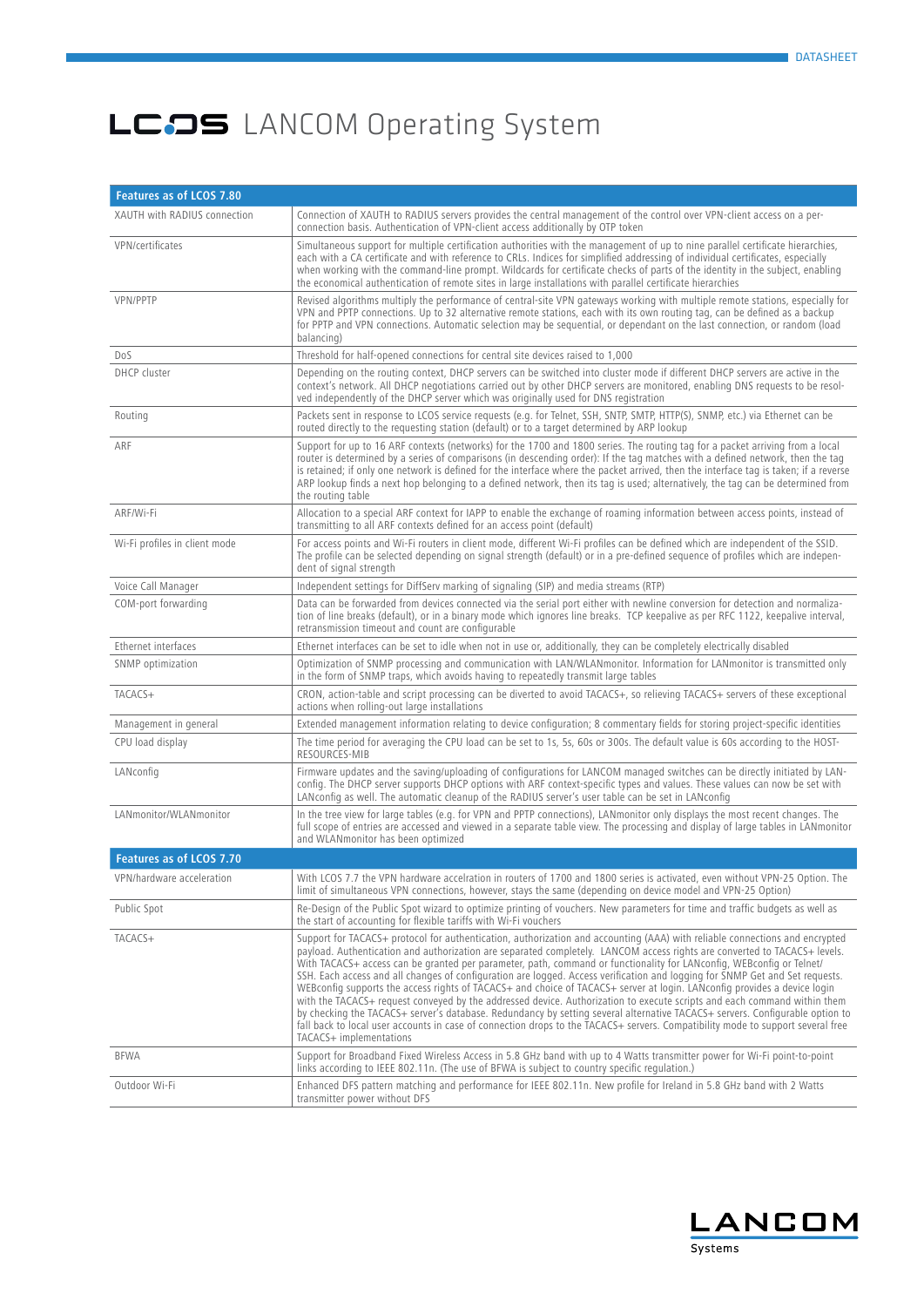| LANmonitor                                     | Graph with timeline for Tx and Rx rates of WAN or point-to-point links, Rx and link signal strength as well as throughput of<br>point-to-point links, CPU usage, free memory and temperature (not available for all devices) in a separate window. Icon to mark<br>parameters in the LANmonitor view that can be displayed with a graph. Selection of sequences in the tracked timeline and<br>comparison table with minimum, maximum and average. Acoustic indication tones for signal strength played in the dialog for<br>point-to-point link antenna setup. DHCP table with manual refresh to view current DHCP leases, available in device's context<br>menu. Trace icon in toolbar. Trace with dual view for comparison of trace logs. Additional display of radio band and channel at<br>Wi-Fi interfaces |
|------------------------------------------------|------------------------------------------------------------------------------------------------------------------------------------------------------------------------------------------------------------------------------------------------------------------------------------------------------------------------------------------------------------------------------------------------------------------------------------------------------------------------------------------------------------------------------------------------------------------------------------------------------------------------------------------------------------------------------------------------------------------------------------------------------------------------------------------------------------------|
| U-APSD/WMM Power Save                          | Extension of power saving according to IEEE 802.11e by Unscheduled Automatic Power Save Delivery (equivalent to WMM Po-<br>wer Save). U-APSD supports the automatic switch of clients to a doze mode between predicted voice packet arrival due to the<br>previous negotiation of a service profile (for supporting terminal devices, especially for Voice over WLAN). Display of U-APSD<br>capability per SSID in status menu and display of negotiated category for each client in the station table in status menu                                                                                                                                                                                                                                                                                            |
| <b>IGMP Snooping</b>                           | Support for Internet Group Management Protocol (IGMP) in the Wi-Fi bridge for Wi-Fi SSIDs and LAN interfaces for specific<br>switching of multicast packets (devices with integrated Wi-Fi only). Multicast groups of ports (SSIDs, LAN interfaces) and router<br>ports to route multicast packets over layer-3-networks. Detailled configuration of request, request-reply and advertisement<br>interval as well as robust-ness. Automated detection of multicast groups. Configurable action for multicast packets without<br>registration (router-ports-only, flood, discard). Configuration of static multicast group members per VLAN Id. Configuration of<br>query simulation for multicast membership per VLAN Id                                                                                         |
| <b>Draeger Validation</b>                      | Suitability of LANCOM devices with Wi-Fi and IGMP snooping for wireless patient data transmission in medical environments                                                                                                                                                                                                                                                                                                                                                                                                                                                                                                                                                                                                                                                                                        |
| RADIUS Accounting                              | Command to reset all counters of active accounts, e. g. for accurate billing of periods by resetting with a CRON job                                                                                                                                                                                                                                                                                                                                                                                                                                                                                                                                                                                                                                                                                             |
| RADIUS Server                                  | Extension of user accounts with switchable multi-login, expiration at realtive or absolute date, time and traffic budgets as well<br>as restriction to service type                                                                                                                                                                                                                                                                                                                                                                                                                                                                                                                                                                                                                                              |
| Enlarged temperature ranger for<br>$L-305/310$ | Limiting of interface speed to Fast Ethernet when the temperature exceeds the allowed limit (+35°C) to extend the temperatur<br>range to +45°C                                                                                                                                                                                                                                                                                                                                                                                                                                                                                                                                                                                                                                                                   |
| Telnet/SSH (CLI)                               | Extension of , mailto' command to execute commands and attach their output at specific events (connection up/down, CRON<br>job)                                                                                                                                                                                                                                                                                                                                                                                                                                                                                                                                                                                                                                                                                  |
| UMTS/LANconfig                                 | Upload of firmwares provided as upx files for UMTS modules in LANCOM 1751 UMTS within LANconfig, even for a group of<br>multiple uploads                                                                                                                                                                                                                                                                                                                                                                                                                                                                                                                                                                                                                                                                         |
| Voice Call Manager                             | In case of call forwarding the Caller ID can be set to the internal number of the user or to the original Caller ID where the<br>provider line supports this or to an individual number per each subscriber                                                                                                                                                                                                                                                                                                                                                                                                                                                                                                                                                                                                      |
| Features as of LCOS 7.60                       |                                                                                                                                                                                                                                                                                                                                                                                                                                                                                                                                                                                                                                                                                                                                                                                                                  |
| Router / ARF                                   | Automatic learning of routing tags for ARF contexts from the routing table                                                                                                                                                                                                                                                                                                                                                                                                                                                                                                                                                                                                                                                                                                                                       |
| Firewall                                       | New trigger for firewall rules depending on backup status, e.g. simplified rule sets for low-bandwidth backup lines                                                                                                                                                                                                                                                                                                                                                                                                                                                                                                                                                                                                                                                                                              |
| QoS / session limits                           | Limitation of the number of session per remote site (ID). Setting relative bandwidth limits for QoS in percent. Bandwidth control<br>and QoS also for UMTS connections                                                                                                                                                                                                                                                                                                                                                                                                                                                                                                                                                                                                                                           |
| <b>RIP</b>                                     | The names of RIP sources can use wildcards, which simplifies the configuration in large installations                                                                                                                                                                                                                                                                                                                                                                                                                                                                                                                                                                                                                                                                                                            |
| PPP                                            | Setting of the protocol for PPP authentication. MS-CHAPv2 support. Optional connection to RADIUS server for MS-CHAPv1 and<br>MS-CHAPv2                                                                                                                                                                                                                                                                                                                                                                                                                                                                                                                                                                                                                                                                           |
| COM-port server and forwarding                 | COM-port server for DIN and USB interfaces on LANCOM routers and access points. For multiple serial devices connected to it,<br>the server also manages its own virtual COM ports via Telnet (RFC 2217) for remote maintenance (works with popular virtual<br>COM-port drivers compliant with RFC 2217)                                                                                                                                                                                                                                                                                                                                                                                                                                                                                                          |
| IPSec VPN backup                               | Backup of VPN connections across different hierarchy levels, e.g. in case of failure of a central VPN concentrator and re-routing<br>to multiple distributed remote sites. Any number of VPN remote sites can be defined (the tunnel limit applies only to active<br>connections)                                                                                                                                                                                                                                                                                                                                                                                                                                                                                                                                |
| Certificates                                   | New OpenSSL implementation with FIPS-140-certified algorithms. Secure Key Storage protects a private key (PKCS12) from theft                                                                                                                                                                                                                                                                                                                                                                                                                                                                                                                                                                                                                                                                                     |
| XAUTH                                          | XAUTH client for registering LANCOM routers and access points at XAUTH servers incl. IKE-config mode. XAUTH server enables<br>clients to register via XAUTH at LANCOM routers                                                                                                                                                                                                                                                                                                                                                                                                                                                                                                                                                                                                                                    |
| WLC monitoring & management                    | Standardized and combined monitoring view of WLAN Controller clusters. Internal storage of up to three script files (max.<br>64K) for provisioning access points without a separate HTTP server. Automatic monitoring of all devices in a cluster simply by<br>selecting one controller in the cluster                                                                                                                                                                                                                                                                                                                                                                                                                                                                                                           |
| Public Spot                                    | Support for public certificates and certificate chains from positions of trust for Public Spots. This allows popular browsers to<br>access trustworthy login pages with secure access (HTTPS) without warnings from LANCOM devices.                                                                                                                                                                                                                                                                                                                                                                                                                                                                                                                                                                              |
| SIP registrar                                  | Configurable registration (with/without) and line monitoring (inactive, automatic, with re-registration, with OPTIONS reguests)<br>for SIP trunk, link, remote gateway and SIP-PBX line                                                                                                                                                                                                                                                                                                                                                                                                                                                                                                                                                                                                                          |
| SIP proxy                                      | Switchable support for privacy/call screening (call number suppression) per line compliant with RFC 3325 or with remote party<br>ID. Implementation depending on subscriber settings (CLIR). Support for Request URI (RFC 3261)                                                                                                                                                                                                                                                                                                                                                                                                                                                                                                                                                                                  |
| New WEBconfig                                  | Completely reworked Web interface for LANCOM router and access point configuration. Similar to LANconfig with a system<br>overview, syslog and events display, symbols in the menu tree, quick access with side tabs. WEBconfig now also features new<br>Wizards for basic configuration, security, Internet access, LAN-LAN coupling + online help                                                                                                                                                                                                                                                                                                                                                                                                                                                              |
| <b>HTTPS</b> client                            | For downloading firmware and configuration files from an HTTPS server, e.g. for roll-out management                                                                                                                                                                                                                                                                                                                                                                                                                                                                                                                                                                                                                                                                                                              |
| New firewall GUI                               | New graphical user interface for configuring the object-oriented firewall in LANconfig: Tabular presentation with symbols for ra-<br>pid understanding of objects, choice of symbols for objects, objects for actions/Quality of Service/remote sites/services, default<br>objects for common scenarios, individual object definition (e.g. for user groups)                                                                                                                                                                                                                                                                                                                                                                                                                                                     |
| Simplified config management                   | Exchange of configuration files between similar devices, e.g. for migrating existing configurations to new LANCOM products.<br>New, non-modal help window that can dock with the configuration window. Context-sensitive help display. Configurable tool<br>bar (add/remove symbols, size settings, show/hide subtitles) with new symbols for storage and properties.                                                                                                                                                                                                                                                                                                                                                                                                                                            |
| LANmonitor                                     | Optimized, sorted display of VPN connections. Display and storage of internal Syslog buffer (events) from LANCOM devices                                                                                                                                                                                                                                                                                                                                                                                                                                                                                                                                                                                                                                                                                         |
| Trace Wizard / diagnosis files                 | Improvement of graphical TRACES with Wizards for standard diagnostics. Export of diagnostic files for support purposes (inclu-<br>ding bootlog, sysinfo and device configuration without passwords)                                                                                                                                                                                                                                                                                                                                                                                                                                                                                                                                                                                                              |

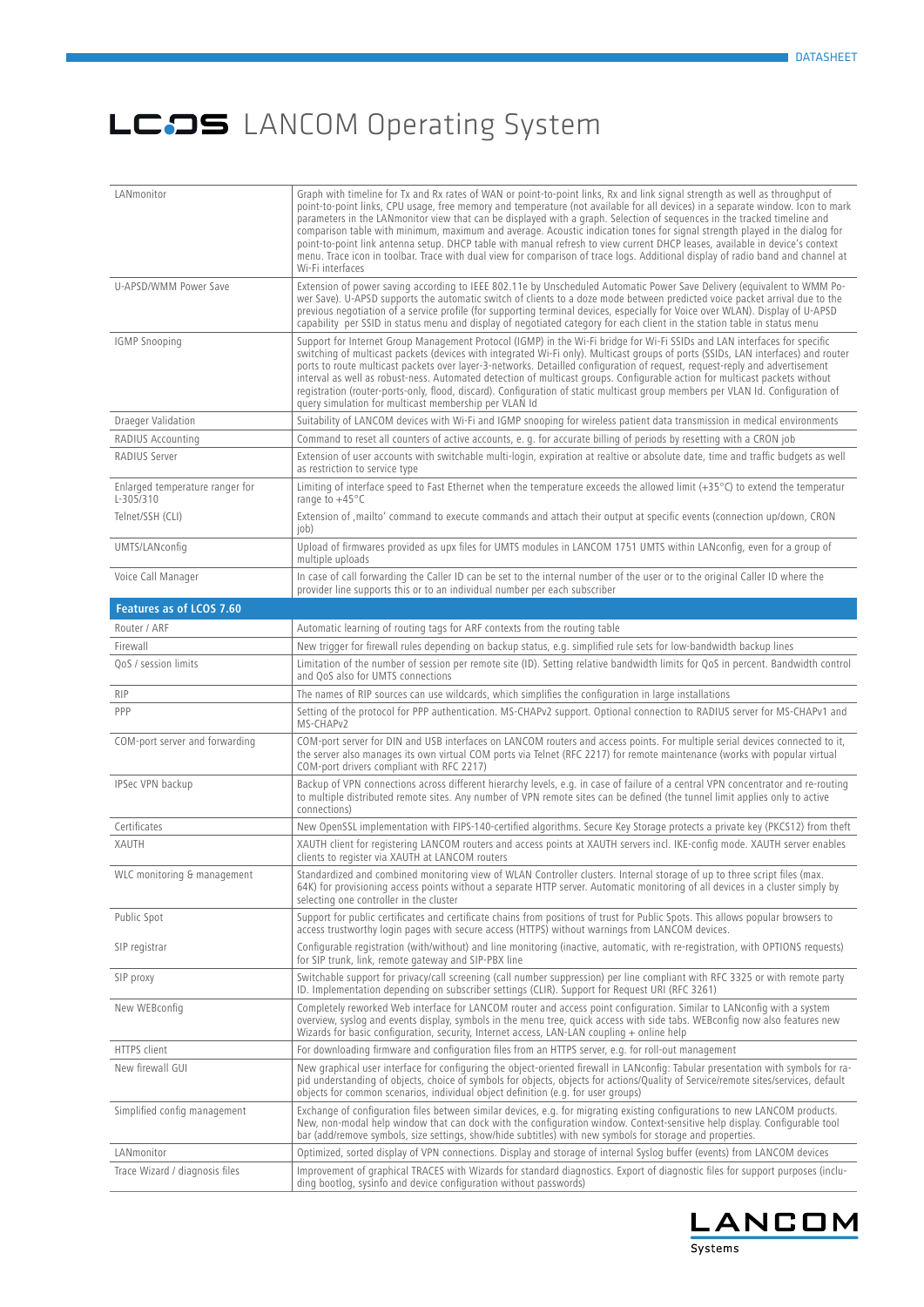| Features as of LCOS 7.50                                       |                                                                                                                                                                                                                                                                                                                                                                                                                                                                                                                                                                                                                                                                                             |
|----------------------------------------------------------------|---------------------------------------------------------------------------------------------------------------------------------------------------------------------------------------------------------------------------------------------------------------------------------------------------------------------------------------------------------------------------------------------------------------------------------------------------------------------------------------------------------------------------------------------------------------------------------------------------------------------------------------------------------------------------------------------|
| WLAN controller 802.11n access point<br>support                | Direct support for the LANCOM L-300 series Access Points via LANCOM WLAN Controller (without additional licenses)                                                                                                                                                                                                                                                                                                                                                                                                                                                                                                                                                                           |
| WLAN Controller firmware<br>deployment                         | Central firmware distribution to multiple LANCOM wireless routers and LANCOM access points by the WLAN Controller (firm-<br>ware provision from web server required).                                                                                                                                                                                                                                                                                                                                                                                                                                                                                                                       |
|                                                                | Automatic Firmware update on the Access Points is also possible. The Controller checks every day, depending on the defined<br>policy, for the latest Firmware and compares it with the versions in the devices. This can also be activated using Cron jobs. If<br>there is a Firmware mismatch, then the Controller downloads the matching Firmware from the server and updates the corres-<br>ponding Access Points and Routers                                                                                                                                                                                                                                                            |
| WLAN Controller script distribution                            | Enables the complete configuration of non-Wi-Fi specific functions such as redirects, protocol filter, ARF etc.                                                                                                                                                                                                                                                                                                                                                                                                                                                                                                                                                                             |
| WLAN Controller RF management and<br>automatic RF optimization | The channel deployment can be static or can be automated. Upon activation of the RF Optimization setting, the Access Points<br>search for an optimal channel in the 2.4 GHz band. The selected channels are sent to the Controller which saves these channels<br>on the corresponding Access Points. RF Optmization can also be activated for individual Access Points.                                                                                                                                                                                                                                                                                                                     |
|                                                                | Transmit power setting static between 0 to -20 dB.                                                                                                                                                                                                                                                                                                                                                                                                                                                                                                                                                                                                                                          |
|                                                                | Alarm notification in case of Access Point failure by LED, e-mail, SYSLOG and SNMP traps                                                                                                                                                                                                                                                                                                                                                                                                                                                                                                                                                                                                    |
| Wi-Fi Public Spot                                              | Easy set-up of quest accounts with just a few mouse clicks using the Voucher-Wizard. The vouchers can be printed over any<br>standard printer on the network. The Voucher-Wizard can be adapted to the hotel or clinic by uploading the individual logo.<br>Function works without external RADIUS and accounting servers                                                                                                                                                                                                                                                                                                                                                                   |
| LANconfig                                                      | Revised wizards for basic settings, Internet and Wi-Fi. Preferences for LANconfig can be saved and restored per user or globally<br>for several users or per project. The new multi-column view allows for immediate overview of core device information (name,<br>description, address, device status, progress, device type, hardware release, serial number, MAC address, firmware version,<br>FirmSafe, 1. image version, 2. image version). Columns can be hidden and the view can be sorted by each column. From LCOS<br>7.54: Automatic storage of the current configuration before firmware updates, detection and display of the new LANCOM ES-<br>2126/ES-2126P managed switches. |
| LANmonitor                                                     | Advanced diagnostic functionality with TRACES directly from within LANmonitor. Convenient dialog windows for configuration<br>and filter settings for output. Revocation of certificates within LANmonitor. Sorted view of VPN connections. From LCOS 7.54:<br>Search function within TRACE tasks. Monitoring of the new managed switches LANCOM ES-2126/ES-2126P                                                                                                                                                                                                                                                                                                                           |
| WEBconfig                                                      | New setup wizards for Internet configuration, Wi-Fi and Public Spot Management rollout wizard Rollout support for LANCOM<br>devices in large scale projects.                                                                                                                                                                                                                                                                                                                                                                                                                                                                                                                                |
| Management Rollout Wizard                                      | Support for large project rollouts. After pre-configuration with basic settings, the LANCOM device is provisioned with a project-<br>and location specific configuration when installed on location                                                                                                                                                                                                                                                                                                                                                                                                                                                                                         |
| VoIP Media Proxy                                               | Termination and interconnection of multiple media streams. Control of SIP-connection media sessions. IP address and port<br>translation for media stream packets. Connection of parties at media stream level where a call transfer in SIP (REFER) is not<br>possible.                                                                                                                                                                                                                                                                                                                                                                                                                      |
| Dynamic routing                                                | Extended RIPv2 including HopCount, Poisoned Reverse, Triggered Update for LAN (acc. to RFC 2453) and WAN (acc. to RFC<br>2091) as well as filter options for propagation of routes                                                                                                                                                                                                                                                                                                                                                                                                                                                                                                          |
| Specific DNS forwarding                                        | Separate entry for backup DNS servers per forwarding rule                                                                                                                                                                                                                                                                                                                                                                                                                                                                                                                                                                                                                                   |
| VPN certificates                                               | Support for digital, multi-level X.509 certificates, compatible with Microsoft Server/Enterprise Server and OpenSSL. Now certifi-<br>cate hierarchies are supported when the certificates are uploaded in a single PKCS#12 file via WEBconfiq (HTTPS) or LANconfig                                                                                                                                                                                                                                                                                                                                                                                                                          |
| RADSEC                                                         | Secure communication between RADIUS server and client with certificate based authentication                                                                                                                                                                                                                                                                                                                                                                                                                                                                                                                                                                                                 |
| Wi-Fi point-to-point connections                               | Radio modules with assigned names (radio ID). Now the configuration of point-to-point connections allows to use the radio IDs<br>as references instead of MAC addresses                                                                                                                                                                                                                                                                                                                                                                                                                                                                                                                     |
| Wi-Fi background scanning                                      | Custom adjustment of scanning time/filter for faster roaming decisions                                                                                                                                                                                                                                                                                                                                                                                                                                                                                                                                                                                                                      |
| <b>DFS</b>                                                     | Conformance to DFS as of ETSI 301 893 version 1.3 for all Wi-Fi devices with 5 GHz radio brought to market from April 2008 on<br>5-GHz radio modules                                                                                                                                                                                                                                                                                                                                                                                                                                                                                                                                        |
| Dynamic DNS update<br>with GnuDIP client                       | As of LCOS 7.54, the GnuDIP protocol is supported for updating DNS servers with dynamic IP addresses. The protocol offers<br>security that is superior to DynDNS (Salt and MD5 Digest). The GnuDIP server with self-signup functions and DNS Dynamic<br>Update Protocol for DNS servers is available as open-source software                                                                                                                                                                                                                                                                                                                                                                |
| Firmware compression                                           | A new compression algorithm improves the use of flash ROM for firmware storage with LCOS 7.54                                                                                                                                                                                                                                                                                                                                                                                                                                                                                                                                                                                               |
| SIP proxy                                                      | Support for early and late initiation of SDP negotiation (as of LCOS 7.56)                                                                                                                                                                                                                                                                                                                                                                                                                                                                                                                                                                                                                  |
| ADSL multi-mode                                                | New ADSL line code and support for various line codes for ADSL, ADSL2 and ADSL2+ in one firmware (as of LCOS 7.56)                                                                                                                                                                                                                                                                                                                                                                                                                                                                                                                                                                          |
| Features as of LCOS 7.20                                       |                                                                                                                                                                                                                                                                                                                                                                                                                                                                                                                                                                                                                                                                                             |
| <b>VoIP PBX</b>                                                | PBX functions integrated into all LANCOM VoIP routers: Hold call, transfer call, connect call to and from any internal and<br>external subscriber (SIP, analog, ISDN); call forwarding immediately, on busy or after a wait time for all internal subscribers;<br>suppression of second calls (busy-on-busy); group calls with parallel or sequential ringing (group cascading); FAX over with<br>T.38; multi-login to reach a subscriber via multiple terminal devices using one telephone number                                                                                                                                                                                          |
| 1-Click-VPN                                                    | "1-Click VPN" for VPN-connection configuration between LANCOM routers by drag&drop in LANconfig.<br>"1-Click VPN Client" for simple configuration of VPN-client dial-in, including automatic generation of an import profile for<br>LANCOM Advanced VPN Client by LANconfig                                                                                                                                                                                                                                                                                                                                                                                                                 |
| Advanced Routing and Forwarding<br>(ARF)                       | Virtualized LANCOM routing engine: Depending on the device, up to 64 independent routing contexts can be provided, each<br>with independent interfaces, IP networks, VLANs, rules for routing, firewall and QoS, DHCP server, DNS settings, etc. Dedicated<br>firewall rules can allow a controlled transition between these (normally strictly separated) contexts for shared use of IP infra-<br>structure (server, printer, etc.).                                                                                                                                                                                                                                                       |
| SCEP                                                           | Automatic creation, rollout and renewal of certificates via SCEP (Simple Certificate Enrollment Protocol). In combination with<br>LANCOM Pro-Adaptive VPN, self-configuring certificate-based networks can be rolled out fully automatically.                                                                                                                                                                                                                                                                                                                                                                                                                                               |

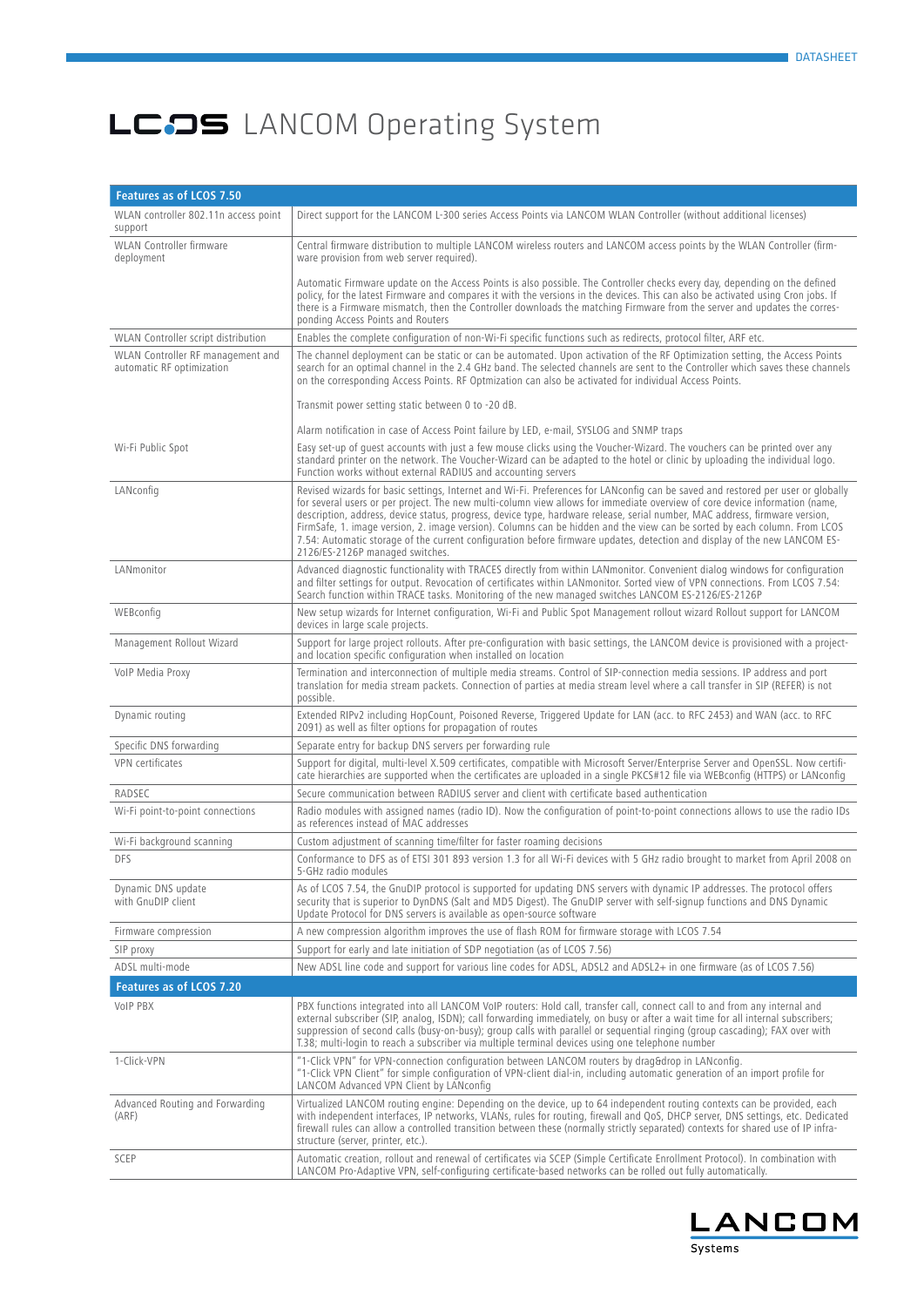| Integrated RADIUS/EAP server       | Integrated RADIUS/EAP server for self-sufficient 802.1x authentication with EAP-TLS, EAP-TTLS, PEAP, MSCHAP and MSCHAPv2.                                                                                                                                                                                           |
|------------------------------------|---------------------------------------------------------------------------------------------------------------------------------------------------------------------------------------------------------------------------------------------------------------------------------------------------------------------|
| Rapid Spanning Tree                | Support for rapid spanning tree for fast path resolution in case of redundant layer 2 connections.                                                                                                                                                                                                                  |
| Wi-Fi client roaming improvements  | New expert settings for fine tuning the roaming behavior when in Wi-Fi client mode                                                                                                                                                                                                                                  |
| <b>WLAN Controllers</b>            | As of LCOS 7.20, all LANCOM Wi-Fi access points and Wi-Fi routers support operations with LANCOM WLAN Controllers.                                                                                                                                                                                                  |
| Uninterrupted 5 GHz                | As of LCOS 7.20, the limitation requiring 5-GHz outdoor radio paths operated with DFS to be interrupted for one minute every                                                                                                                                                                                        |
| Wi-Fi connections with DFS         | 24 hours no longer applies. The connection can now be operated for any length of time on the channel selected by the DFS<br>algorithm until a radar signal is detected.                                                                                                                                             |
| Extended port forwarding           | Inverse masking can now be defined for multiple IP addresses and can be bound to TCP and/or UDP.                                                                                                                                                                                                                    |
| HTTP tunnel for remote-maintenance | A TCP/HTTP tunnel can be used to access LAN devices after authentication.                                                                                                                                                                                                                                           |
| access                             |                                                                                                                                                                                                                                                                                                                     |
| Extended VLAN support              | Support for Ethernet frames with multiple VLAN tags (Q-in-Q) and support for VLAN over (V)DSL WAN connections                                                                                                                                                                                                       |
| Fuzzy CRON actions                 | Timed control can be varied, for example, for the staggering of time-controlled connections to multiple devices.                                                                                                                                                                                                    |
| New UMTS cards                     | Support for UMTS cards "Option GT 3G CDMA - HSDPA 7.2 Ready" and "web 'n' walk ExpressCard II (Option GE0201)"                                                                                                                                                                                                      |
| Configurable reset button          | The behavior of the reset button is configurable (reset & boot, boot only, or ignore) for the protection of devices in public areas.                                                                                                                                                                                |
| Bridge groups                      | Interfaces such as Ethernet ports, SSIDs or point-to-point connections can now be individually connected to one another<br>through multiple bridges.                                                                                                                                                                |
| Features as of LCOS 6.24           |                                                                                                                                                                                                                                                                                                                     |
| WLANmonitor                        | The new WLANmonitor detects and displays roque Wi-Fi access points. Displayed information includes: channel occupied,<br>network name, Wi-Fi MAC address, encryption method and signal strength at the access points which detected the rogue AP or<br>client.                                                      |
| Wi-Fi background scanning          | The detection or roque access points and channel properties is carried out almost unnoticeably (few ms) for all Wi-Fi channels<br>during normal AP operation                                                                                                                                                        |
| Wi-Fi client detection             | Roque Wi-Fi client detection based on probe requests.                                                                                                                                                                                                                                                               |
| Fast client roaming                | With background scanning, mobile access points in client mode can switch to alternative access points which offer a better<br>signal before the connection to the first access point fails.                                                                                                                         |
| WPA2 fast roaming                  | Pre-authentication and PMK caching for fast 802.1x authentication                                                                                                                                                                                                                                                   |
| LED display for signal quality     | In addition to the standard display (the number of associated clients), devices can now directly display the signal strength of a<br>Wi-Fi client or over a point-to-point connection. This can be of help when setting up transmission paths, for example.                                                         |
| 802.1x supplicant                  | Authentication of an access point in Wi-Fi client mode at another access point via 802.1x (EAP-TLS, EAP-TTLS and PEAP).                                                                                                                                                                                             |
| Automatic daylight-saving time     | Although the NTP module internally works with UTC, the local time can automatically be adjusted for daylight-saving time.                                                                                                                                                                                           |
| Accounting snapshot                | Snapshot function for regular exact read-outs of values (connection time, online time, transfer volumes per station) at the close<br>of a billing period.                                                                                                                                                           |
| Public key SSH                     | Certificate-based SSH authentication (alternative to PSK)                                                                                                                                                                                                                                                           |
| Proadaptive VPN                    | Proadaptive VPN Automated configuration and dynamic creation of all necessary VPN and routing entries based on a default<br>entry for site-to-site connections. Propagation of dynamically learned routes via RIPv2, if required.                                                                                   |
| VPN certificate requests           | Extended Cisco interoperability in certificate-based IPSec installations by supporting an optional "CERTREQ" request.                                                                                                                                                                                               |
| New VoIP codecs                    | Optimal voice coding with G.729 as a low-bitrate codec, for example for WAN connections over ADSL, and with the G.722<br>high-quality codec between ISDN and SIP. The codecs are available for all "VoIP integrated" devices and for "VoIP ready"<br>devices with the Advanced VoIP option.                         |
| DTMF tone dialing                  | Tone dialing (DTMF) by means of RFC 2976 (SIP INFO) or RFC 2833 (RTP payload for DTMF digits).                                                                                                                                                                                                                      |
| AOC support                        | Transmission of AOC (advice of charge) information between the internal and external ISDN interfaces with appropriate "VoIP<br>integrated" products. Two types are supported: AOC-D for advice of charge during a call, and AOC-E for advice of charge at the<br>end of a call.                                     |
| Features as of LCOS 6.10           |                                                                                                                                                                                                                                                                                                                     |
| ISDN point-to-point connection     | In addition to the support for ISDN point-to-multipoint connections, LANCOM now also supports ISDN point-to-point connec-<br>tions. Multiple connections can be collected together under a root number and extensions                                                                                               |
| SIP trunking                       | By using SIP trunking (ITU Q.1912), an appropriate SIP account can be used by multiple subscribers, each of which has an<br>individual extension number.                                                                                                                                                            |
| SIP remote gateway                 | The ISDN interface of a LANCOM router with VoIP functions can be used as a local dial-in or dial-out point, for instance by a<br>central VoIP PBX.                                                                                                                                                                  |
| Layer 2 / Layer 3 tagging          | The prioritization information in 802.1p VLAN frames on Ethernet (layer 2) can be set as layer 3 attributes (DiffServ), enabling<br>prioritization information to be transmitted from end to end along routes. Terminal devices emitting packets with 802.1p-<br>tagged frames will be answered with 802.1p frames. |
| 802.11e / WME                      | Support for wireless LAN Quality of Service according to Wireless Multimedia Extensions (WME) for prioritization in Wi-Fis.                                                                                                                                                                                         |
| RADIUS server                      | A Wi-Fi access point with integrated RADIUS server can make its access control list (MAC address filter) available to further<br>access points.                                                                                                                                                                     |
| Certificate Revocation Lists       | With a revocation list, certificates can be revoked prior to their expiry date. LANCOM VPN gateways with CRL support can query<br>certificate authority CRLs via HTTP, either at regular intervals or briefly before a certificate is due to expire.                                                                |
| RAS user template                  | All certificate-controlled VPN client connections in Config Mode can now be operated via a single configuration setting (RAS<br>user template). It is no longer necessary to create configuration files on a per-client basis.                                                                                      |
| USB printer port                   | Enables USB printers to act as network printers. Support for RAW and LPR protocols. Bidirectional data exchange, for example<br>to send messages about toner level. Parallel print jobs are saved on the PCs and processed in sequence.                                                                             |
| <b>ISDN</b> leased lines           | As of this version, the formerly optional leased-line support is now a standard feature in all devices featuring ISDN.                                                                                                                                                                                              |
| Extended UMTS support              | In combination with the UMTS/VPN option, the "HSDPA-ready" UMTS cards Option GT Fusion+ and Option GT max are suppor-<br>ted. (Update: This option is activated as standard on all LANCOM 3550 Wireless models as of LCOS 6.14.)                                                                                    |

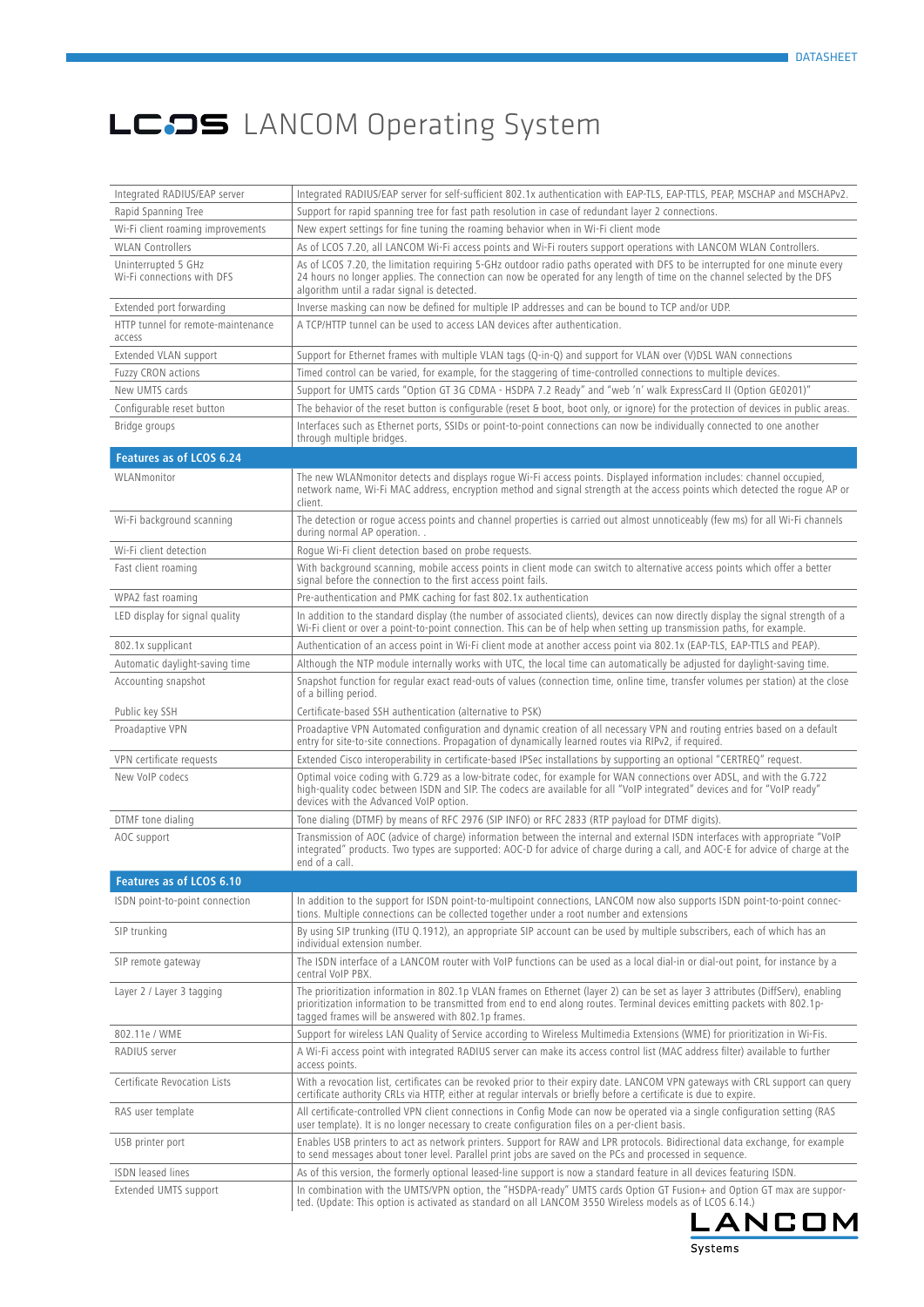| Features as of LCOS 6.02       |                                                                                                                                                                                                                                                                                                                                                                                                                                                                                                                                                                                                                                                                                                                                                                                                                                                                                                                                                                                 |
|--------------------------------|---------------------------------------------------------------------------------------------------------------------------------------------------------------------------------------------------------------------------------------------------------------------------------------------------------------------------------------------------------------------------------------------------------------------------------------------------------------------------------------------------------------------------------------------------------------------------------------------------------------------------------------------------------------------------------------------------------------------------------------------------------------------------------------------------------------------------------------------------------------------------------------------------------------------------------------------------------------------------------|
| SIP proxy                      | Management of local SIP users with optional automatic registration/authentication. Mapping of public SIP-provider accounts<br>for shared use. Connection to up to four upstream SIP PBXs including line backup.<br>SIP connections from/to internal subscribers, SIP providers and SIP PBXs with automatic login of SIP users at SIP providers/<br>upstream SIP PBXs. Optional shared/individual password for authentication at an upstream SIP PBX. Automatic bandwidth<br>management and automatic configuration of the firewall for SIP connections. Backup connections via ISDN if the SIP line is<br>unavailable; set in the Voice Call Manager (VCM). Default DNS entry for the local SIP domains, support for service location<br>records (SRV) especially for SIP.                                                                                                                                                                                                      |
| SIP/ISDN gateway               | Operation direct at ISDN exchange lines or at ISDN extension lines of existing PBXs. Local ISDN subscribers register as local SIP<br>users, and local ISDN subscribers automatically register as SIP users at upstream SIP PBXs. Number translation between internal<br>numbers and MSN and automatic adaptation of caller numbers and called numbers at the transition. ISDN supplementary<br>services CLIP, CLIR, en-block dial, individual dialing with adjustable wait time until completion.                                                                                                                                                                                                                                                                                                                                                                                                                                                                               |
| Voice Call Manager (VCM)       | Central switching of all incoming and outgoing calls. Number translation by mapping, numeral replacement and number<br>supplementation. Configuration of line and route selection, entry of multiple alternative routes (line backup). Routing based<br>on calling and called number, SIP domain and line. Manual routing by the user ("outside-line access codes"); routing with line-<br>selection keys on telephones or telephone number prefixes; targeted routing for individual telephone numbers (e.g. emergency<br>calls via local ISDN); separate routes for internal, local, long-distance or international calls; blocking of telephone numbers or<br>blocks of telephone numbers; inclusion of local SIP and ISDN subscribers into the number range of upstream SIP PBXs; internal<br>standard telephone number for undeliverable calls; supplement/remove line-related dialing prefixes or trunk numbers.                                                          |
| VolP Setup Wizard              | Installation Wizard in LANconfig for connections to SIP providers, SIP PBXs, SIP subscribers, ISDN subscribers and ISDN PBXs,<br>and VCM configuration.                                                                                                                                                                                                                                                                                                                                                                                                                                                                                                                                                                                                                                                                                                                                                                                                                         |
| VolP monitoring                | Status display for VoIP subscribers, lines and connections; VoIP trace in the command-line interface.                                                                                                                                                                                                                                                                                                                                                                                                                                                                                                                                                                                                                                                                                                                                                                                                                                                                           |
| VoIP processing                | G.168 echo cancellation, adaptive de-jitter buffer, inband tone signaling to the German standard, transparent pass-through<br>for negotiated codecs, interaction on codec negotiation between subscribers (filtering, optimization for quality or bandwidth),<br>voice coding to G.711 (a-law, u-law, 64 kbps) or G.726 (16, 24, 32, 40 kbps).                                                                                                                                                                                                                                                                                                                                                                                                                                                                                                                                                                                                                                  |
| VoIP Quality of Service        | QoS adapted for voice connections with dynamic bandwidth reservation per connection and automatic selection of the voice<br>compression method. Prioritization (CoS), and DiffServ marking of voice packets, traffic shaping (incoming/outgoing) and<br>packet-size management of non-prioritized connections compared to VoIP                                                                                                                                                                                                                                                                                                                                                                                                                                                                                                                                                                                                                                                  |
| Extended UMTS support          | In combination with the UMTS/VPN option, the "HSDPA-ready" UMTS cards Option GT 3G+ are supported (e.g. T-Mobile<br>"Mobile DSL Card").                                                                                                                                                                                                                                                                                                                                                                                                                                                                                                                                                                                                                                                                                                                                                                                                                                         |
| Features as of LCOS 5.20       |                                                                                                                                                                                                                                                                                                                                                                                                                                                                                                                                                                                                                                                                                                                                                                                                                                                                                                                                                                                 |
| $ADSL2+$                       | ADSL2+ A downstream speed of up to 24 Mbps can be achieved with the ADSL2+ standard, compliant with ITU G.992.5. A<br>software update to LCOS 5.20 featuring new ADSL line code makes the following products ADSL2+ compliant; LANCOM 821+,<br>LANCOM 1721 VPN and LANCOM 1821 Wireless ADSL (1821 from hardware release E).                                                                                                                                                                                                                                                                                                                                                                                                                                                                                                                                                                                                                                                    |
| VRRP                           | VRRP (Virtual Router Redundancy Protocol) provides a manufacturer-independent redundancy protocol according to RFC<br>3768. Multiple VRRP-capable devices can be combined to form a standby group, generally with one device acting as master<br>and maintaining the connections. With this VRRP master set as the default gateway and reachable via virtualized MAC and IP<br>addresses, redundant routers provide network backup without the need to make manual changes in the LAN. As standard the<br>LANCOM VRRP function is triggered by device failure, although this can also be linked with the availability of individual remote<br>stations, or with the function of connections or interfaces. Another option is the parallel load-balancing operation of multiple<br>devices, which then act to back each other up. The short propagation time (standard 1s) and the virtualization of the default<br>gateway provides an extremely fast and transparent failover. |
| NAT-T                          | NAT-Traversal allows IPSec VPN applications to operate over connections using routers that do not support VPN pass-through.<br>The consistency of the TCP/IP header in ESP packets is automatically checked during the IKE negotiation. Where necessary, the-<br>se ESP packets are encapsulated in an additional IP header, so preventing VPN connections from being interrupted by devices<br>which don't carry out IPSec masquerading                                                                                                                                                                                                                                                                                                                                                                                                                                                                                                                                        |
| New UMTS cards                 | With LCOS 5.20 and an activated UMTS/VPN option, the LANCOM 3550 Wireless now supports the following UMTS data cards:<br>Novatel Wireless U530 and U630, Option GT 3G Fusion and Option GT 3G Quad.                                                                                                                                                                                                                                                                                                                                                                                                                                                                                                                                                                                                                                                                                                                                                                             |
| IEEE 802.11h                   | In Europe, compliance with the ETSI standard is a prerequisite for operating 5-GHz Wi-Fi connections with the maximum<br>approved transmission power of 1000mW, and LANCOM has supported the necessary mechanisms (e.g.TPC and DFS) for some<br>considerable time already. We have now supplemented this with improved channel swapping according to IEEE 802.11h.                                                                                                                                                                                                                                                                                                                                                                                                                                                                                                                                                                                                              |
| HTTPS remote configuration     | LANconfig now additionally supports encrypted remote configuration via HTTPS. This offers AES 256-bit protection when<br>updating configurations or when uploading scripts and firmware. For remote maintenance without encryption (e.g. when using<br>ISDN direct dial-in, or inside a VPN), HTTP can be used as an alternative to TFTP, thus enabling faster data transmission during<br>remote management.                                                                                                                                                                                                                                                                                                                                                                                                                                                                                                                                                                   |
| PPPoE Server                   | Layer-2 authentication of users or user groups with PPPoE clients is now supplemented by a PPPoE server function.                                                                                                                                                                                                                                                                                                                                                                                                                                                                                                                                                                                                                                                                                                                                                                                                                                                               |
| Wi-Fi bandwidth limitation     | The maximum allowable Wi-Fi transmit and receive data rates can be limited on a per-client basis.                                                                                                                                                                                                                                                                                                                                                                                                                                                                                                                                                                                                                                                                                                                                                                                                                                                                               |
| LAN / DMZ intrusion prevention | The IP address checks of the intrusion detection module can now be applied to LAN and DMZ interfaces and allocated network<br>zones. The "strict" setting only accepts IP addresses allocated to the interface.                                                                                                                                                                                                                                                                                                                                                                                                                                                                                                                                                                                                                                                                                                                                                                 |
| Spanning Tree                  | The Spanning Tree protocol helps Ethernet devices in any meshed network to establish redundant paths without undesirable<br>loops.                                                                                                                                                                                                                                                                                                                                                                                                                                                                                                                                                                                                                                                                                                                                                                                                                                              |
| Per client VLAN-ID             | A separate VLAN-ID can be allocated to each Wi-Fi client.                                                                                                                                                                                                                                                                                                                                                                                                                                                                                                                                                                                                                                                                                                                                                                                                                                                                                                                       |
| DHCP client IDs                | When acting as a DHCP client, a LANCOM can supplement transmitted DHCP requests with a device name in the form of a<br>vendor class identifier. User-specific information can be transmitted as a user class ID.                                                                                                                                                                                                                                                                                                                                                                                                                                                                                                                                                                                                                                                                                                                                                                |
| WAN RIP propagation            | Dynamic routing entries learned by RIP can now be propagated over the WAN, too. A masquerading method and a routing tag<br>can optionally be defined for each remote site.                                                                                                                                                                                                                                                                                                                                                                                                                                                                                                                                                                                                                                                                                                                                                                                                      |

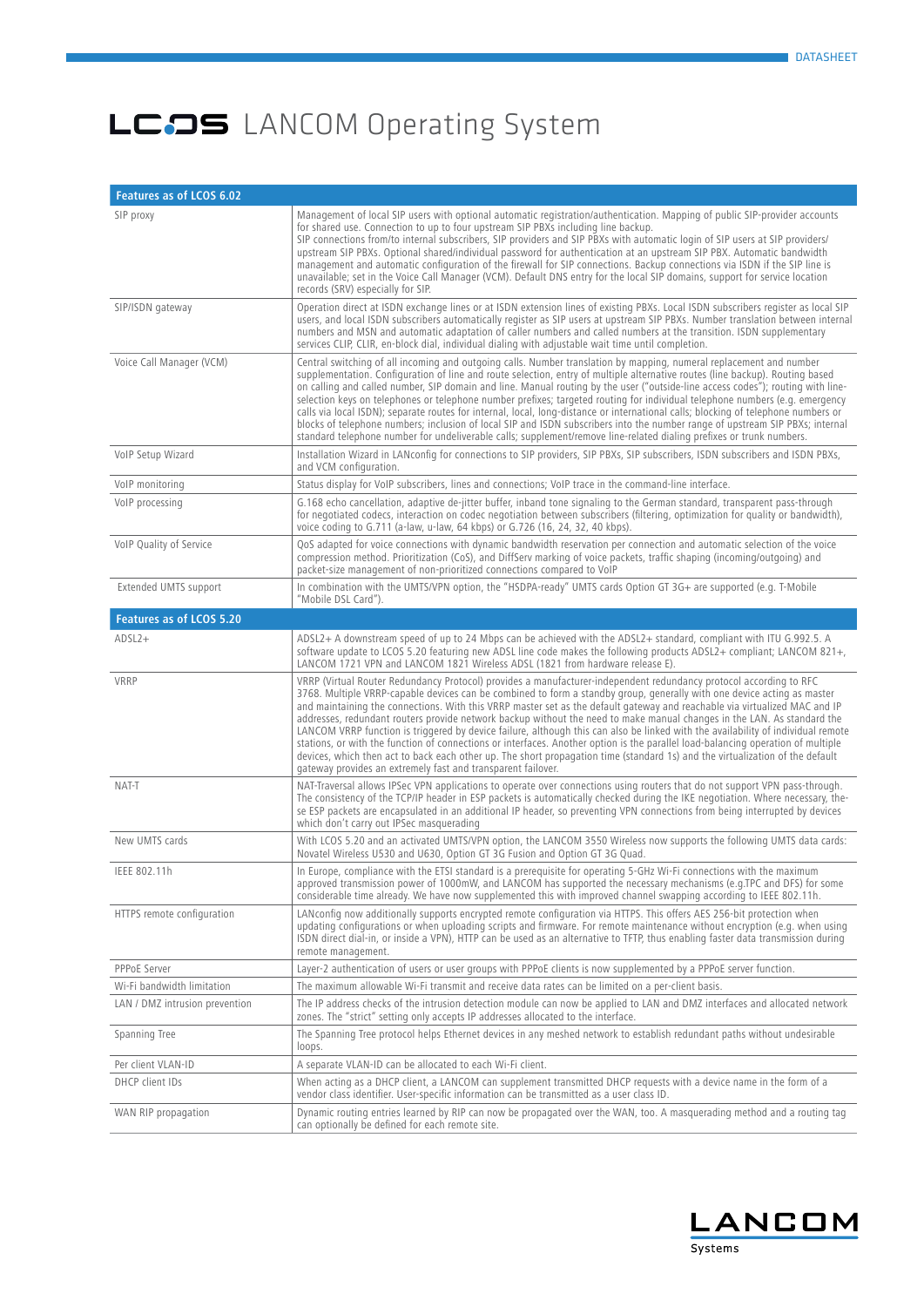| Features as of LCOS 5.00       |                                                                                                                                                                                                                                                                                                                                                                                                                                                                                                                                                                                                                                                                                                                                                                                                                                                                                                                                                                                                                                                                                                                |
|--------------------------------|----------------------------------------------------------------------------------------------------------------------------------------------------------------------------------------------------------------------------------------------------------------------------------------------------------------------------------------------------------------------------------------------------------------------------------------------------------------------------------------------------------------------------------------------------------------------------------------------------------------------------------------------------------------------------------------------------------------------------------------------------------------------------------------------------------------------------------------------------------------------------------------------------------------------------------------------------------------------------------------------------------------------------------------------------------------------------------------------------------------|
| X.509 digital certificates     | Improved security for IPSec VPNs: Digital certificates can now be used for LAN-LAN coupling and VPN client dial-in connec-<br>tions. Supported are self-signed PKCS#12 soft certificates created by the Microsoft Certificate Services (Server or Enterprise<br>Server) or OpenSSL. Digital certificates have numerous advantages over the pre-shared key method:<br>VPN clients can be operated in the more secure IKE main mode<br>≻<br>Reciprocal certificate verification<br>ゝ<br>Additional information can be integrated into certificates (e.g. company name, division, etc.)<br>ゝ<br>Time-limited validity<br>ゝ<br>No more 'simple' passwords - lower susceptibility to dictionary attacks<br>$\rightarrow$<br>ゝ<br>Support for Smartcards and tokens – prevents passwords being read from notebooks/PCs<br>Integration in Active Directory environments - central rights management<br>⋋<br>The PKCS#12 files with root certificate, device certificate and private key can be uploaded to devices with WEBconfig via https.<br>The LANCOM Advanced VPN Client features an import function.           |
| AES-256 and IPCOMP             | AES encryption now operates with bit depths of 128, 192 and 256 bits. Hardware AES acceleration can still be used with ap-<br>propriate devices. The Blowfish encryption depth now operates with up to 448 bits. IPCOMP offers data compression in the VPN<br>tunnel. Data throughput in the VPN tunnel can be accelerated with the compression algorithms LZS and Deflate.                                                                                                                                                                                                                                                                                                                                                                                                                                                                                                                                                                                                                                                                                                                                    |
| Load balancing                 | Depending on the model, up to 4 external DSL modems or termination routers can be connected directly to the switch ports to<br>provide additional WAN ports. Automatic load balancing means that extra broadband connections can simply be plugged in for<br>an overall increase in performance. There is also complete redundancy in case of the failure of one or more lines.                                                                                                                                                                                                                                                                                                                                                                                                                                                                                                                                                                                                                                                                                                                                |
| ML-PPP                         | Up to 4 PPPoE connections (e.g. lines with DSL modems) can be combined with channel bundling. This increases not only the<br>transfer capacity but the effective maximum speed as well. For example, 4 PPPoE-based SHDSL connections with 2 Mbps each<br>can be unified to an 8-Mbps connection.                                                                                                                                                                                                                                                                                                                                                                                                                                                                                                                                                                                                                                                                                                                                                                                                               |
| Configurable switch ports      | Many models support the flexible programming of switch port functions. The operating modes are 'off', LAN port, separate<br>DMZ port, WAN port (for additional WAN interfaces for load balancing), and monitor port. A monitor port can be used for<br>diagnostics by outputting all of the traffic at the other Ethernet LAN and WAN ports.                                                                                                                                                                                                                                                                                                                                                                                                                                                                                                                                                                                                                                                                                                                                                                   |
| Policy-based routing / tags    | The firewall can attach a tag to a data packet after initiation by any trigger or rule. These tags are processed in the extended<br>routing table. The result is fully flexible routing that was formerly based only on destination addresses. In combination with<br>load balancing, certain services such as VoIP, VPN or e-mail can be directed exclusively through certain lines. Depending on the<br>data type, one of a multitude of default routers can be addressed as determined by the sender address, DiffServ marking, or<br>depending on the protocol used.                                                                                                                                                                                                                                                                                                                                                                                                                                                                                                                                       |
| Wi-Fi group configuration      | LANconfig makes administration easier with the central configuration of multiple grouped Wi-Fi access points. A group configu-<br>ration can be assigned to a group folder to centrally define uniform Wi-Fi parameters (e.g. encryption, access control lists) for<br>all of the devices in that group. Changes to the group configuration are carried out for all devices in the group. Discrepancies<br>from the group configuration are detected and an update suggested automatically. Devices can be integrated into a group<br>simply by drag and drop, and group parameters can be derived from a single device.                                                                                                                                                                                                                                                                                                                                                                                                                                                                                       |
| WLANmonitor                    | The new WLANmonitor makes child's play of the centralized surveillance of Wi-Fi installations. For each Wi-Fi device, the<br>registered clients are displayed along with the freguency channel in use, the encryption settings, and the current signal quality,<br>and data rate. Simply clicking on a client marks the access point that it is logged on to. Non-authenticated clients are shown in<br>red along with the reason for the error.                                                                                                                                                                                                                                                                                                                                                                                                                                                                                                                                                                                                                                                               |
| Scripting                      | The new scripting interface allows command-line parameters to be transferred via script files.<br>Scripting offers the following advantages:<br>For the first time, a portions of a configuration can be transferred to the device(s), such as firewall settings, access control<br>≻<br>lists, VPN or DHCP/DNS settings<br>Scripts can be transferred between different software versions and different types of device<br>≻<br>Batch programming of all LANCOM functions realizes new applications, such as a "test mode" for changing parameters<br>ゝ<br>with<br>the help of the "Flash off" and "Sleep" commands<br>Scripts are easy to read, clear and compact as only values that differ from the factory settings are listed<br>Scripts contain LANCOM commands in plain text and can be edited with any text program. Even comments are generated<br>$\left. \right.$<br>automatically.<br>Scripts are uploaded with Loadscript at the command line or via a LANconfig context menu item. The new Readscript command<br>allows the export of the commands executed for a configuration to a text file. |
| Delete Wizard                  | LANconfig now features a Wizard for the complete removal of unwanted connections and remote sites along with all related<br>configuration settings.                                                                                                                                                                                                                                                                                                                                                                                                                                                                                                                                                                                                                                                                                                                                                                                                                                                                                                                                                            |
| ISDN site verification         | Protection from break-ins with stolen devices-couters with an ISDN interface can call themselves back to establish if the router<br>is still situated at its intended location. If this check fails, then the device locks up and no data transfers will be possible, for<br>example over a VPN connection to the company.                                                                                                                                                                                                                                                                                                                                                                                                                                                                                                                                                                                                                                                                                                                                                                                     |
| Wake-up on LAN                 | Supports device remote activation /remote PC wake-up upon receipt of activation packets.                                                                                                                                                                                                                                                                                                                                                                                                                                                                                                                                                                                                                                                                                                                                                                                                                                                                                                                                                                                                                       |
| Transparent Wi-Fi client mode  | A MAC-transparent mode is available when operating a LANCOM access point as a Wi-Fi client. This allows MAC address-based<br>authentication in client mode as well.                                                                                                                                                                                                                                                                                                                                                                                                                                                                                                                                                                                                                                                                                                                                                                                                                                                                                                                                            |
| DFS blacklists / whitelists    | The DFS channel switching times in 5-GHz Wi-Fis can be optimized with lists of suitable channels.                                                                                                                                                                                                                                                                                                                                                                                                                                                                                                                                                                                                                                                                                                                                                                                                                                                                                                                                                                                                              |
| TFTP file names with variables | The distribution of software, such as of individual device configurations and scripts, is aided by the inclusion of variables—<br>i.e. the respective MAC or IP address, device serial number or identifier-in the file names of the integrated TFTP servers and<br>clients.                                                                                                                                                                                                                                                                                                                                                                                                                                                                                                                                                                                                                                                                                                                                                                                                                                   |
| Features as of LCOS 4.12       |                                                                                                                                                                                                                                                                                                                                                                                                                                                                                                                                                                                                                                                                                                                                                                                                                                                                                                                                                                                                                                                                                                                |
| UMTS support                   | A UMTS data card can be operated in the external card bus of the LANCOM 3550 / 3050 Wireless models in combination<br>with the new LANCOM UMTS/VPN Option. Currently supported are the UMTS/GPRS data cards U-530 and U-630 from Novatel<br>Wireless. UMTS-based broadband access can be realized, for example for a 'mobile conference room' allowing Wi-Fi or LAN<br>access to the company's network from any location over UMTS and VPN. What's more, UMTS is an ideal backup as it offers<br>more speed, better reliability, and lower long-term running costs than the typical DSL backups via ISDN. The UMTS/Wi-Fi router<br>activates 5 VPN tunnels simultaneously for the UMTS/VPN.                                                                                                                                                                                                                                                                                                                                                                                                                    |

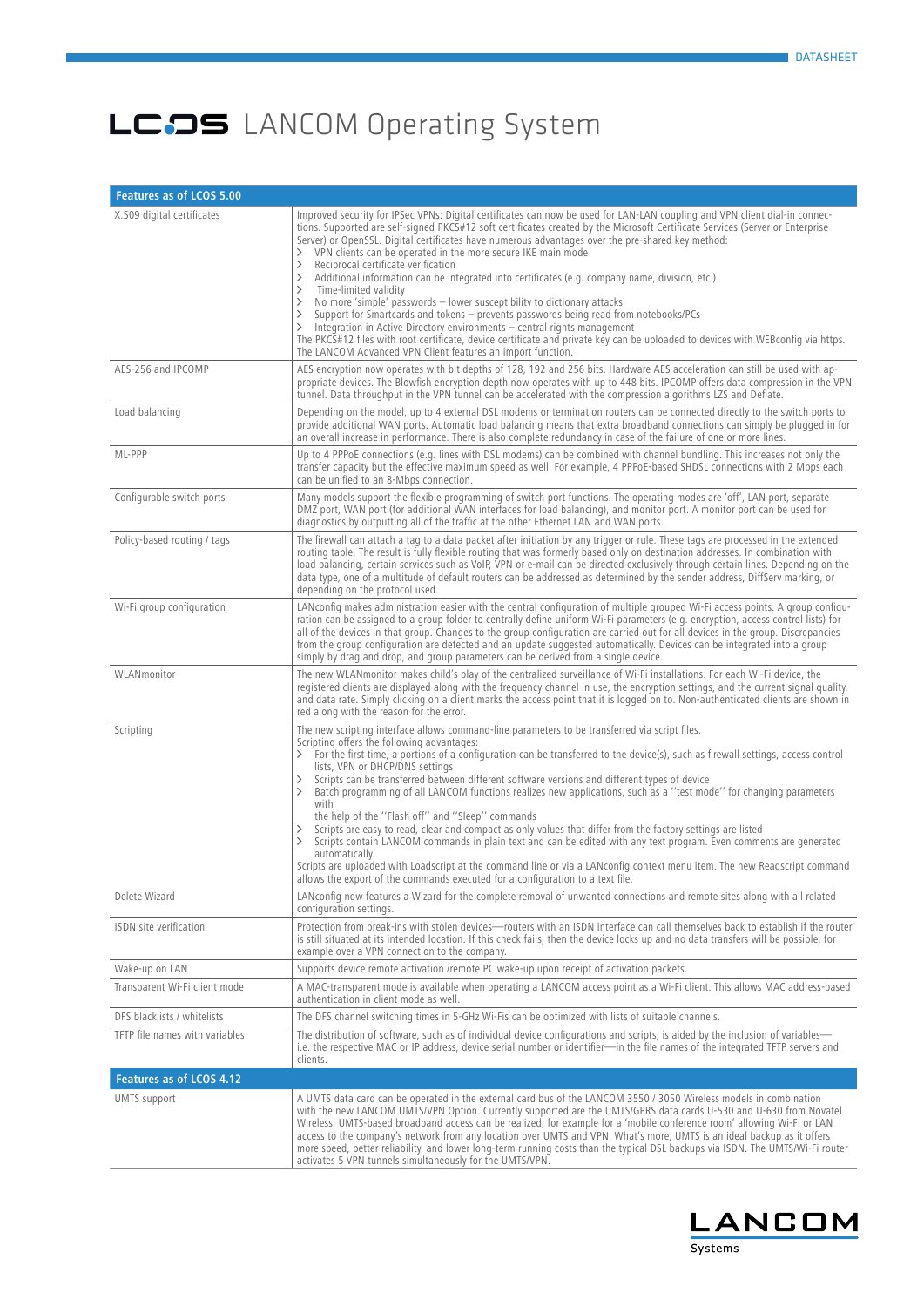| Features as of LCOS 4.00                      |                                                                                                                                                                                                                                                                                                                                                                                                                                                                                                                                                                                                                                                                                                                                                                                                                                                                                                                                                                            |
|-----------------------------------------------|----------------------------------------------------------------------------------------------------------------------------------------------------------------------------------------------------------------------------------------------------------------------------------------------------------------------------------------------------------------------------------------------------------------------------------------------------------------------------------------------------------------------------------------------------------------------------------------------------------------------------------------------------------------------------------------------------------------------------------------------------------------------------------------------------------------------------------------------------------------------------------------------------------------------------------------------------------------------------|
| LEPS-extended Wi-Fi security                  | The innovative LANCOM Enhanced Passphrase Security method (LEPS) is a new technology offering each and every Wi-Fi user<br>a separate WPA passphrase without the need of complex 802.1x infrastructure. Until now, it was necessary to issue all Wi-Fi<br>clients with the same password (i.e. if an employee departs from the company then all Wi-Fi clients have to be reconfigured)<br>or to operate an 802.1x infrastructure featuring an EAP-capable (Extended Authentication Protocol) RADIUS server. LEPS is<br>simple and yet ingenious. A LANCOM access point can manage an individual passphrase for each MAC address. Access to the<br>Wi-Fi is only permitted with the combination of the MAC address and its associated passphrase. LEPS functions with all WPA /<br>802.11 capable clients. The access control list with the approved MAC addresses and individual passphrases can be stored in<br>the LANCOM access point or in any standard RADIUS server. |
| Wi-Fi hardware data compression               | Effective immediately, all 54-Mbit LANCOM access points and 54-Mbit AirLancer client adapters can make use of their integra-<br>ted hardware data compression. This increases the effective data throughput rate in combination with bursting and turbo mode<br>from 40 Mbps (standard: 20 to 30 Mbps) to a value of 60 Mbps – even when using AES encryption at the same time.                                                                                                                                                                                                                                                                                                                                                                                                                                                                                                                                                                                            |
| 802.11i for Wi-Fi P2P connections             | Now point-to-point Wi-Fi connections can take advantage of the AES hardware encryption that is featured in the LANCOM<br>54 Mbit radio module. The combination of WLAN turbo mode and transmitting powers of up to 1000mW at 5 GHz (802.11a)<br>allows the operation of wireless connections that are secure from interception (thanks to 802.11i) at up to 108 Mbps and over<br>distances in excess of one kilometer.                                                                                                                                                                                                                                                                                                                                                                                                                                                                                                                                                     |
| Default encryption for Wi-Fi                  | Device-specific Wi-Fi encryption is activated by default in the settings from the factory and after resetting. This ensures that a<br>minimum of security is provided even if the user forgets to run the installation and security wizards or following a reset. The<br>13-character default WEP128 key is made up of the device's 12-character MAC address preceded by an 'L'.                                                                                                                                                                                                                                                                                                                                                                                                                                                                                                                                                                                           |
| Redundant VPN gateways                        | Activation of multiple VPN end points (mostly identically configured central VPN gateways operated in parallel) for load balan-<br>cing and high availability within large VPN installations. Should line polling (dead-peer detection, ICMP line polling) indicates<br>a failure, then a variety of strategies (e.g. "random") can be used to enable communication to a different VPN end point. At the<br>central headquarters, the new outbound router and the local default gateway are propagated by dynamic routing (RIP V2).                                                                                                                                                                                                                                                                                                                                                                                                                                        |
| IKE config mode                               | Automatic allocation of IP addresses to VPN remote sites, for example to the LANCOM Advanced VPN Client.                                                                                                                                                                                                                                                                                                                                                                                                                                                                                                                                                                                                                                                                                                                                                                                                                                                                   |
| Access for multiple administrators            | Several administrators can access the device with individual passwords and access rights. The device password formerly in use<br>is now exclusively for the supervisor. Extended login functions are now available under WEBconfig, telnet, TFTP and SNMP. Up<br>to 16 roles can be defined with differing rights for configuring the device and running functions.                                                                                                                                                                                                                                                                                                                                                                                                                                                                                                                                                                                                        |
| SSH configuration access                      | Support for the SSH protocol as an additional method for accessing the command-line interface, for example with the freely<br>available "PuTTY" tool (telnet via SSH client, for Windows and Unix).                                                                                                                                                                                                                                                                                                                                                                                                                                                                                                                                                                                                                                                                                                                                                                        |
| Port mapping                                  | Enables freely definable port remapping, for example to divert local servers to non-standard ports.                                                                                                                                                                                                                                                                                                                                                                                                                                                                                                                                                                                                                                                                                                                                                                                                                                                                        |
| Multi-PPPoE                                   | Now one DSL access can be used to operate multiple Internet accesses to different Internet service providers. Multiple PPPoE<br>sessions can be used, for example, as an ISP backup or for separate invoicing of business and private Internet access.                                                                                                                                                                                                                                                                                                                                                                                                                                                                                                                                                                                                                                                                                                                     |
| RIP via WAN                                   | RIP via WAN The propagation of static or dynamic routes via RIP V2 can now take place over the WAN, for example for the<br>updating of routes within closed networks (e.g. MPLS-based VPNs).                                                                                                                                                                                                                                                                                                                                                                                                                                                                                                                                                                                                                                                                                                                                                                               |
| Manual MTU definition                         | In addition to the automatic adaptation of the maximum packet size over a certain transmission route, theses values can now<br>also be statically overwritten. This is necessary, for example, for tunneled connections operated by Internet service providers<br>who resell DSL connections. In these cases, the automatic MTU negotiation with the DSL access provider can cause an oversized<br>MTU value (e.g. 1492) as the tunneling to the ISP can lead to additional overhead. In such cases, the MTU can be reduced<br>manually (e.g. to 1400 bytes).                                                                                                                                                                                                                                                                                                                                                                                                              |
| "Loopback" addresses                          | A device can be assigned up to 16 additional IP addresses so that the device can be uniquely identified (e.g. for the mainte-<br>nance of devices in multiple networks using the same IP address range).                                                                                                                                                                                                                                                                                                                                                                                                                                                                                                                                                                                                                                                                                                                                                                   |
| Internal logging                              | In addition to the existing firewall event log, the activated SYSLOG module stores the last 100 SYSLOG messages directly in the<br>device; this is useful, for example, as an "error memory" for the remote diagnosis of interrupted connections.                                                                                                                                                                                                                                                                                                                                                                                                                                                                                                                                                                                                                                                                                                                          |
| Software version management with<br>LANconfig | Simple version management with this firmware archive plus update function. Either for the convenient, centralized update of<br>installations with different types of devices, or even for a specific rollback.                                                                                                                                                                                                                                                                                                                                                                                                                                                                                                                                                                                                                                                                                                                                                             |
| New LANmonitor                                | Now with button bar for direct access to functions and new windows management for supervising larger installations.                                                                                                                                                                                                                                                                                                                                                                                                                                                                                                                                                                                                                                                                                                                                                                                                                                                        |
| Analog and GPRS modem                         | Connecting an external analog or GSM/GPRS modem to the serial interface ('Config/COM') provides an additional fully-functio-<br>nal WAN connection. All functions are available including hold time, automatic return to the standard connection when using<br>Backup, or dial-in connections (e.g. for remote maintenance). Even Dynamic VPN applications that rely on the exchange of IP<br>addresses per telephone connection are possible. Individual modem parameters can be configured with AT commands. Line<br>status and connect rates are displayed clearly in LANmonitor. Owing to the different circuitry, the LANCOM Modem Adapter Kit<br>is necessary for the operation of external modems.                                                                                                                                                                                                                                                                  |
| Additional polling addresses                  | End-to-end connection monitoring by ICMP polling ('ping') now has up to four polling addresses. The backup event is only<br>triggered when contact is lost to all polling addresses.                                                                                                                                                                                                                                                                                                                                                                                                                                                                                                                                                                                                                                                                                                                                                                                       |
| Wi-Fi P2P connections with 802.11i            | The integrated AES encryption in Wi-Fi radio modules can now be used for Wi-Fi point-to-point connections too.                                                                                                                                                                                                                                                                                                                                                                                                                                                                                                                                                                                                                                                                                                                                                                                                                                                             |
| N:N mapping for all devices                   | Formerly implemented for VPN devices only, N:N IP-address mapping is now available for devices without VPN-for example,<br>for integrating locations with MPLS networks.                                                                                                                                                                                                                                                                                                                                                                                                                                                                                                                                                                                                                                                                                                                                                                                                   |
| CPU-load and memory display                   | LANmonitor displays detailed information such as the CPU type and speed, total memory and current free memory in the system<br>information under 'Device'.                                                                                                                                                                                                                                                                                                                                                                                                                                                                                                                                                                                                                                                                                                                                                                                                                 |
| Extended ping command                         | The new option '-a' enables the definition of a dedicated sender address (e.g. intranet, DMZ or any). As early as when commis-<br>sioning the device, the router can be tested in advance for correct functioning in relation to other routed networks.                                                                                                                                                                                                                                                                                                                                                                                                                                                                                                                                                                                                                                                                                                                    |
| Extended comment fields                       | Four freely definable comment fields are now available to handle the general device information such as device name, location<br>and administrator.                                                                                                                                                                                                                                                                                                                                                                                                                                                                                                                                                                                                                                                                                                                                                                                                                        |
| Features as of LCOS 3.50                      |                                                                                                                                                                                                                                                                                                                                                                                                                                                                                                                                                                                                                                                                                                                                                                                                                                                                                                                                                                            |
| Wi-Fi                                         | LCOS 3.50 provides a Wi-Fi security update for all LANCOM Wi-Fi routers, access points and AirLancer clients adapters with 54<br>Mbps radio modules. Supported encryption methods are 802.11i/AES and WPA/TKIP. 802.11i provides a security level according<br>to FIPS 140-2. The AES encryption utilizes the integrated hardware encryption engines of the LANCOM 54 Mbps radio modules,<br>which ensure a encryption at full speed. Additionally, the installation of WPA passphrases is much more comfortable than WEP.                                                                                                                                                                                                                                                                                                                                                                                                                                                 |